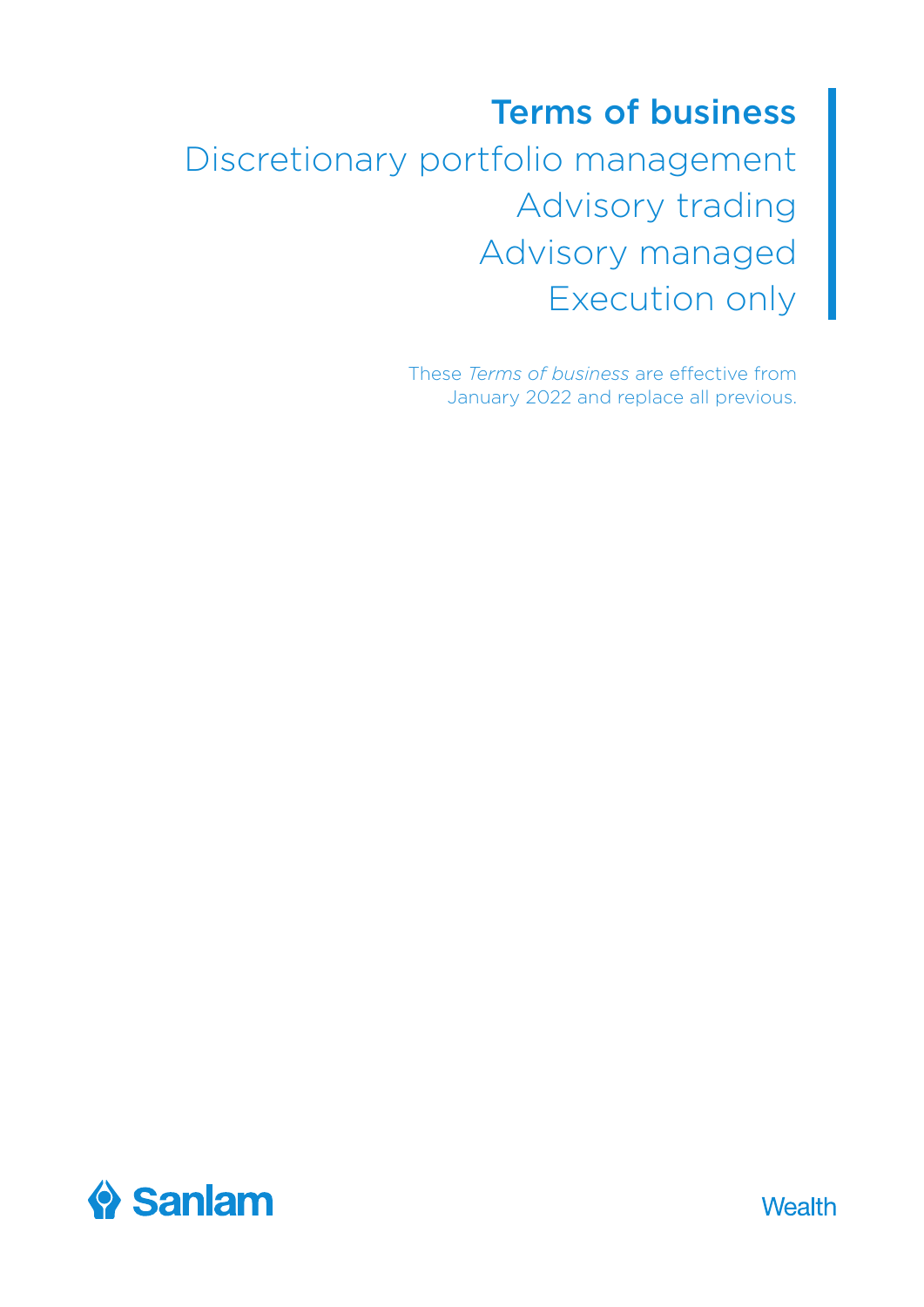#### This is an important document.

These *Terms of business* set out the basis upon which Sanlam Securities UK Limited (SSUK) will provide investment services to you. These *Terms of business*, together with (as applicable) the *Guide to charges, Client agreement form* and/or Investment solution, the *Sanlam privacy statement*, *your Nominated Person form* (and, where applicable, the *ISA or JISA application form(s))* and any other terms we may issue to you constitute our binding agreement with you and are together referred to as 'this agreement'.

The 'client' is the person, persons, company or other organisation named as the client on the *Client agreement form, Investment solution* or, as the case may be, the relevant *ISA or JISA application form(s)*, who is entering into this agreement with SSUK. Your application is subject to acceptance by SSUK.

#### Important information

By the time you sign the agreement you should be certain that service is suitable for you in light of your overall financial position; if you have any doubts, or wish to obtain further clarification about anything contained within these documents, please consult us or your financial adviser.

### Contents

- 3 1. Quick reference section **5** 2. Governing regulations 5 3. Client categorisation **5** 4. General provisions applicable to services 7 5. Investment universe and restrictions 7 6. Corporate actions 8 7. Reporting arrangements **9** 8. Basis of valuations and performance measurement 10 9. Safe custody of your investments 12 10. Clients' accounts 13 11. Communication and client instructions 13 12. Service administration 14 13. Commencement of agreement (effective date, initial value and portfolio composition) 15 14. Amendments and assignment 16 15. Clients' warranties and indemnity 17 16. Potential conflicts of interest and material interests 18 17 Aggregation and order execution 18 18. Nature and risks of investment 19 19. Taxation
	- 19 20. Liability
	- 21 21. Force majeure
	- 21 22. Complaint procedure
	- 21 23. Client protection
	- 22 24. Termination
	- 23 25. Joint accounts
	- **23** 26. Death
	- 24 27. Anti-money laundering procedures
	- 25 28. Charges and remuneration
	- 25 29. Data protection
	- 26 30. Electronic communication
	- 27 31. Glossary
	- 30 Appendix 1: Description of services
	- 34 Appendix 2: Additional terms for SSUK clients with ISAs and JISAs
	- **38** Appendix 3: Nature and risks of investment
	- 46 Appendix 4: Additional terms for pension schemes
	- 46 Appendix 5: Additional terms for investment bonds
	- 47 Appendix 6: Additional terms for the AIM IHT service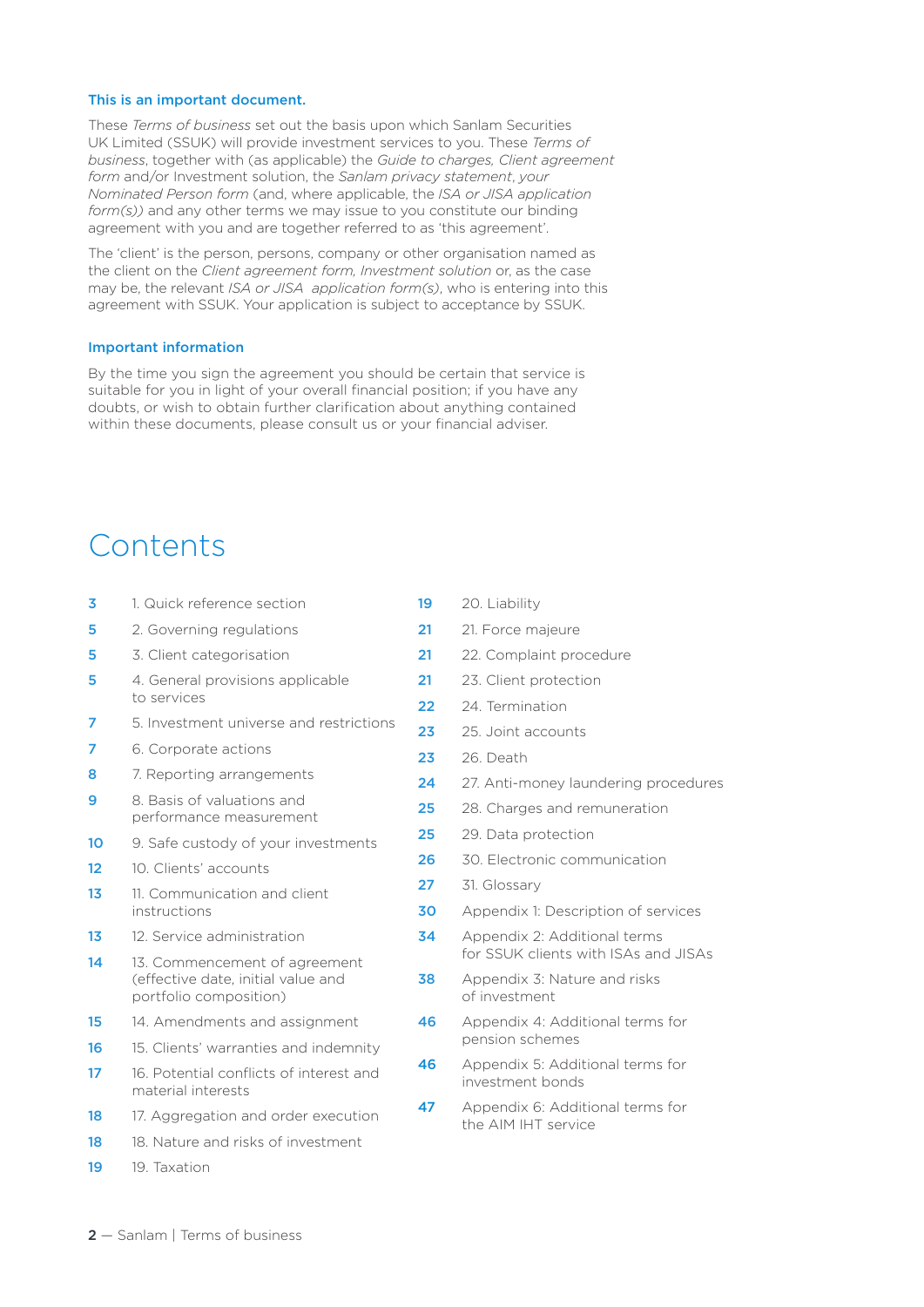## 1. Quick reference section

We want to make it straightforward for you to understand how we provide our services. It is important you understand these *Terms of business* and are comfortable with your responsibilities and how your investment portfolio will operate before proceeding.

While you should make sure you read these Terms of business and ask us, your portfolio manager or your adviser (if you have one) if you have any queries, we have summarised below some key information to assist you.

#### Summary of Important Information

| What do we<br>provide?                    | Access to the following investment services: discretionary portfolio management,<br>advisory trading, advisory managed, execution only and AIM IHT investment services;                                                                                                                                                                     |
|-------------------------------------------|---------------------------------------------------------------------------------------------------------------------------------------------------------------------------------------------------------------------------------------------------------------------------------------------------------------------------------------------|
|                                           | Access to the Portfolio ISA and SSUK JISA;                                                                                                                                                                                                                                                                                                  |
|                                           | For the avoidance of doubt, we do not provide a general financial planning service.                                                                                                                                                                                                                                                         |
| What are<br>your key<br>responsibilities? | Ensure you understand and comply with these Terms of business because they are<br>binding on you;                                                                                                                                                                                                                                           |
|                                           | Comply with any eligibility requirements applicable to your account and pay all fees and<br>expenses due:                                                                                                                                                                                                                                   |
|                                           | Promptly provide us with information we may request;                                                                                                                                                                                                                                                                                        |
|                                           | Tell us if you see anything wrong with any investment portfolio information provided<br>to you;                                                                                                                                                                                                                                             |
|                                           | Notify us if you change adviser (if you have one);                                                                                                                                                                                                                                                                                          |
|                                           | Ensure any information you provide is complete, correct and kept updated;                                                                                                                                                                                                                                                                   |
|                                           | Be responsible for any loss which may arise if you do not comply with these Terms<br>of business.                                                                                                                                                                                                                                           |
| You should<br>also note                   | We will exercise reasonable skill and care when appointing the Appointed Custodian but<br>we will not be responsible for loss caused by the Appointed Custodian.                                                                                                                                                                            |
|                                           | If you have any queries regarding your account with the Appointed Custodian you<br>should tell us and we will deal with the Appointed Custodian on your behalf.                                                                                                                                                                             |
|                                           | We shall not be responsible for any loss you may incur if we act on information you<br>provide which is incorrect, incomplete or misleading.                                                                                                                                                                                                |
|                                           | As a 'retail client' you are entitled to the highest level of protection under the<br>regulatory rules.                                                                                                                                                                                                                                     |
|                                           | We may update these Terms of business from time to time.                                                                                                                                                                                                                                                                                    |
|                                           | We may (on your behalf) change Appointed Custodian or agree changes to your<br>agreement with the Appointed Custodian, as explained in these Terms of business. In<br>each case we will always aim to minimise disruption to you and give you prior written<br>notice (except in exceptional circumstances or if a change is not material). |
| Our key<br>responsibilities               | Provide our investment services in accordance with these Terms of business and<br>applicable laws.                                                                                                                                                                                                                                          |
|                                           | Appoint the Appointed Custodian, and agree the terms on which they will provide their<br>services, in each case on your behalf.                                                                                                                                                                                                             |
|                                           | Be responsible if we do not comply with these Terms of business or if we are negligent<br>or fraudulent.                                                                                                                                                                                                                                    |
|                                           | Enable you to cancel or terminate your account in accordance with the rules of the<br>Financial Conduct Authority (FCA) and these Terms of business.                                                                                                                                                                                        |
|                                           | Provide a clearly defined complaint process.                                                                                                                                                                                                                                                                                                |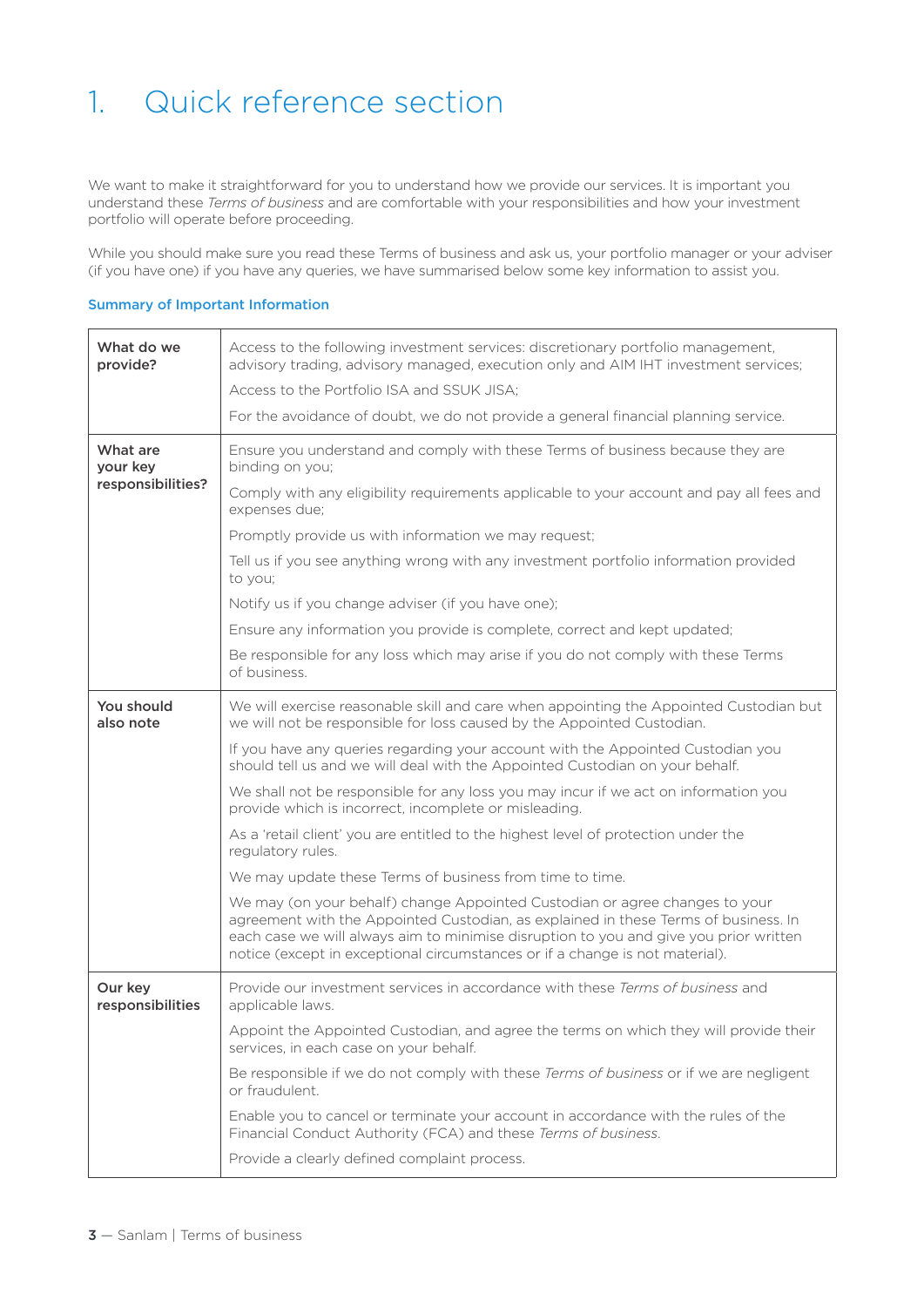| Custodian's key<br>responsibilities                        | Provide custody, safekeeping and associated services in respect of your investments and<br>cash, in accordance with their terms, the FCA rules and applicable laws.                                                                                                                                                                                          |
|------------------------------------------------------------|--------------------------------------------------------------------------------------------------------------------------------------------------------------------------------------------------------------------------------------------------------------------------------------------------------------------------------------------------------------|
| <b>Your financial</b><br>adviser's key<br>responsibilities | Assessing your risk appetite, your investment objectives, the suitability of any<br>investment services and investment strategy and explaining these Terms of business<br>and any risks to you.                                                                                                                                                              |
| (if you have one)                                          | Notifying us of any changes to your personal circumstances which could affect how<br>we manage your portfolio for you.                                                                                                                                                                                                                                       |
|                                                            | If you cease to have an authorised Financial Adviser we may choose to provide you with<br>our Execution Only Service instead of our Discretionary Service until such time as we<br>have contacted you and assessed your personal and financial circumstances to enable us<br>to assess suitability. Should this occur, we will write and notify you of this. |
|                                                            | We will advise you clearly in writing as to whether we or your financial adviser takes<br>general suitability responsibilities.                                                                                                                                                                                                                              |

#### Where to find important information

| Important information about:                                                     | Where to find it                                                                               |  |
|----------------------------------------------------------------------------------|------------------------------------------------------------------------------------------------|--|
| Description of our services                                                      | Section 4<br>Appendix 1<br>Appendix 2 (for ISAs and JISAs)<br>Appendix 6 (for AIM IHT service) |  |
| How we communicate with you about your account                                   | Sections 7, 11, 12 and 30                                                                      |  |
| When this agreement starts and how you, we and the<br>custodian can terminate it | Sections 9.13 and 24                                                                           |  |
| How your investments and cash will be held                                       | Sections 9 and 10                                                                              |  |
| When we may make changes to our terms                                            | Section 14                                                                                     |  |
| How to make a complaint                                                          | Section 22                                                                                     |  |
| Protection you may have under the regulatory regime                              | Section 23                                                                                     |  |
| How your personal data may be used                                               | Section 29                                                                                     |  |
| The extent of your, our and the custodian's liability                            | Sections 15 and 20                                                                             |  |
| Potential risks to be aware of                                                   | Section 18 and Appendix 3                                                                      |  |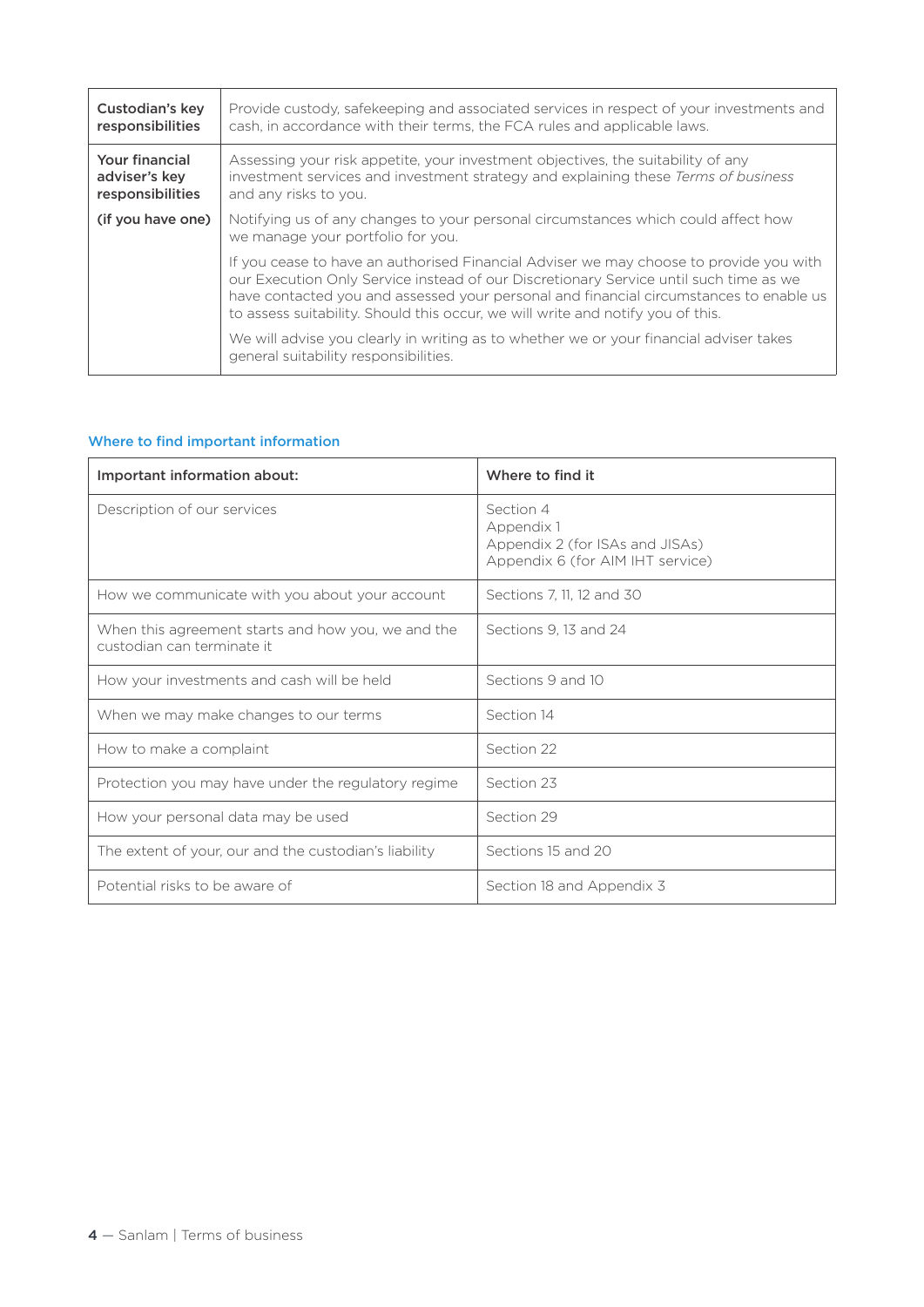### 2. Governing regulations

Sanlam Securities UK Limited is authorised and regulated by the Financial Conduct Authority (122588) (FCA), whose address is 12 Endeavour Square, London, E20 1JN, and is bound by its rules in the conduct of investment business. Except where stated, or where the context otherwise demands, words and phrases defined in the FCA rules have the same meaning when used in this

agreement. Except as otherwise stated nothing in this agreement shall confer on any third party the right to enforce any term of this agreement. These *Terms of business* are subject to the laws of England and Wales and other applicable laws and rules. In the event of conflict between these *Terms of business* and any such laws and rules, the latter will prevail.

### 3. Client categorisation

Unless we inform you to the contrary, you will be categorised as belonging to the 'retail client' category of investor under the FCA rules and we will provide our services as a portfolio manager on that basis. This provides you with the highest level of protection under the rules. You have the right to request categorisation

as an 'elective professional client'. Any such reclassification will only be possible subject to you meeting certain quantitative requirements and we reserve the right to refuse to agree to any such reclassification. Some protections afforded to retail clients do not apply to professional clients.

### 4. General provisions applicable to services

This section covers general provisions applicable to all our services covered by these terms. Appendix 1 covers additional terms relevant to specific services.

#### Restricted advisory services

Any advice which we provide to you will be defined by the FCA as 'restricted advice' on Markets in Financial Instruments Directive (MiFID) Financial Instruments and Retail Investment Products (RIPs). RIPs are much more widely defined than Packaged Products, including not only unit trusts and open-ended investment companies (OEICs), but also unregulated collective

investment schemes, investment trusts, exchange traded funds (ETFs), structured investment products, and other investments, in packaged form, which offer exposure to underlying financial assets; it also includes life policies and pension schemes (where we are not authorised to provide advice). Providing 'restricted advice' simply means that we will not provide advice on the whole range of Financial Instruments and RIPs.

However, we will select from a wide range of suitable investments, except in cases where our in-house funds are suitable for you, where, in some circumstances, we will only provide advice on those funds.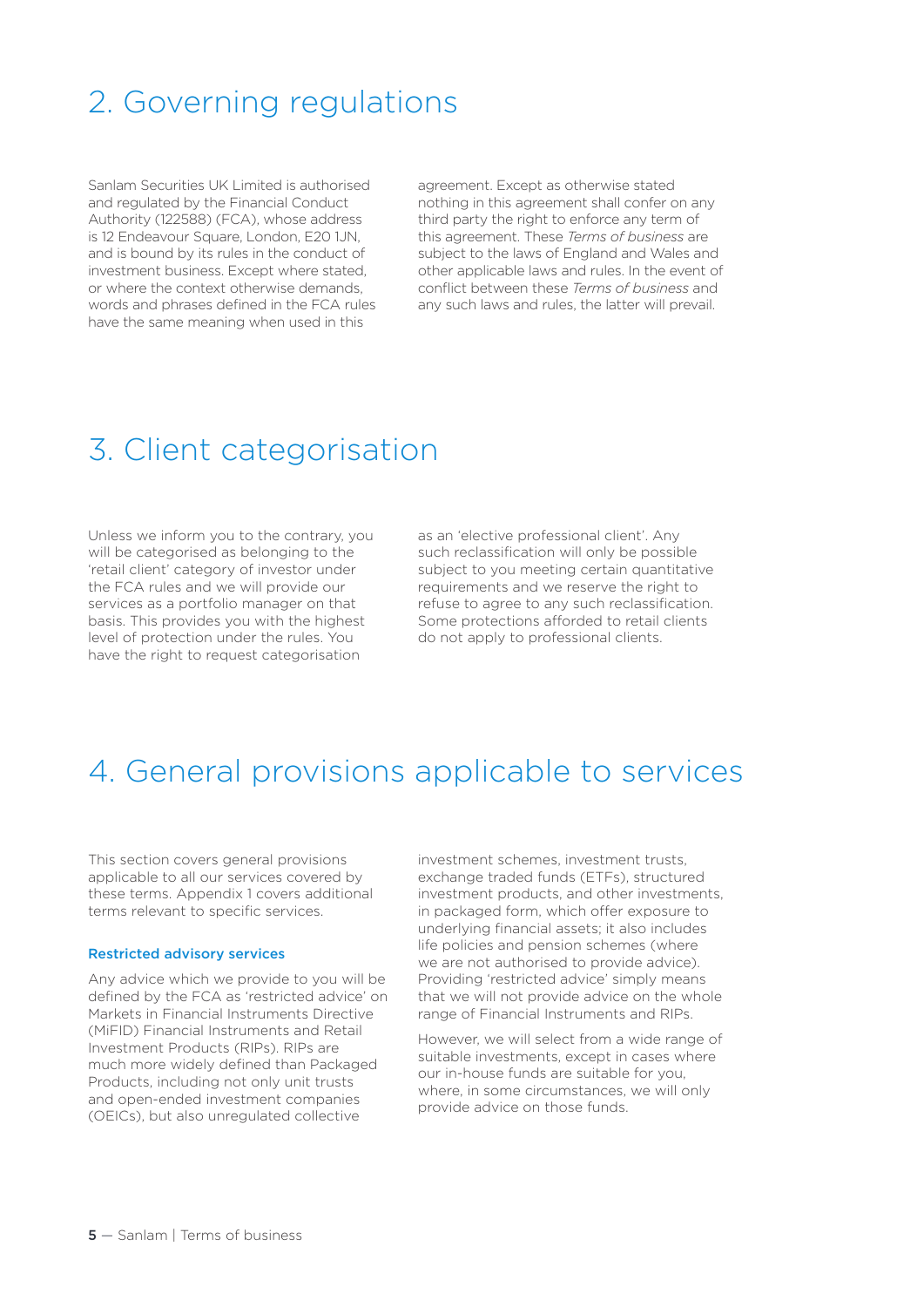We will not normally provide advice in relation to any designated investment that is not part of the investment portfolio managed by us, nor make a personal recommendation as to whether any individual RIP (whether or not part of the portfolio under management) is suitable for you, based on a consideration of your personal circumstances. Should, on occasion, any such advice be given, or personal recommendation made, we may charge you a flat fee for this. The amount will be agreed with you at the time the advice is requested and will be based upon the nature and complexity of the advice requested. We will not be responsible for the ongoing performance or monitoring of any such stock purchased on this basis but will review this at your specific request and subject to the application of the agreed flat fee on each occasion.

#### Transaction identifier

When certain transactions are placed in respect of your investment portfolio, certain information relating to you and your transaction must be reported in accordance with FCA rules, including a specific identifier for you. We will request any relevant information from you. You acknowledge we will not be able to trade on your behalf without this information and we shall not be responsible for any resulting loss that may be incurred by your investment portfolio as a result.

#### Provision of key investor information documents

We will not provide key investor information documents (KIIDs), simplified prospectus, or key features details of unit trusts or any other packaged product which we may purchase on your behalf when providing the discretionary service. This information is taken into account before effecting such transactions.

#### Execution only (client request) stocks

In cases where you request us to purchase a specific stock on your behalf, we will ask you to open a separate 'execution only' account and these *Terms of business* will apply. Such purchases will be made on an 'execution only' basis, meaning we will make no assessment and give no advice or recommendation as to the suitability for you personally of this transaction. As such, it will not constitute investment advice under the Financial Services and Markets Act.

Unless we agree otherwise, we will not be responsible for the ongoing monitoring or performance of any stock purchased on an execution only basis or otherwise selected by you.

#### Financial planning

Please note that SSUK does not provide a general financial planning service. Should you require wider financial planning or wealth management services, we may refer you to an associate company, which will inform you as to the scope of its services and the nature of the advice provided. In undertaking such services for you, SSUK and any such company will rely on information you provide to either company and may share information with each other. You are under no obligation to utilise the services of that company.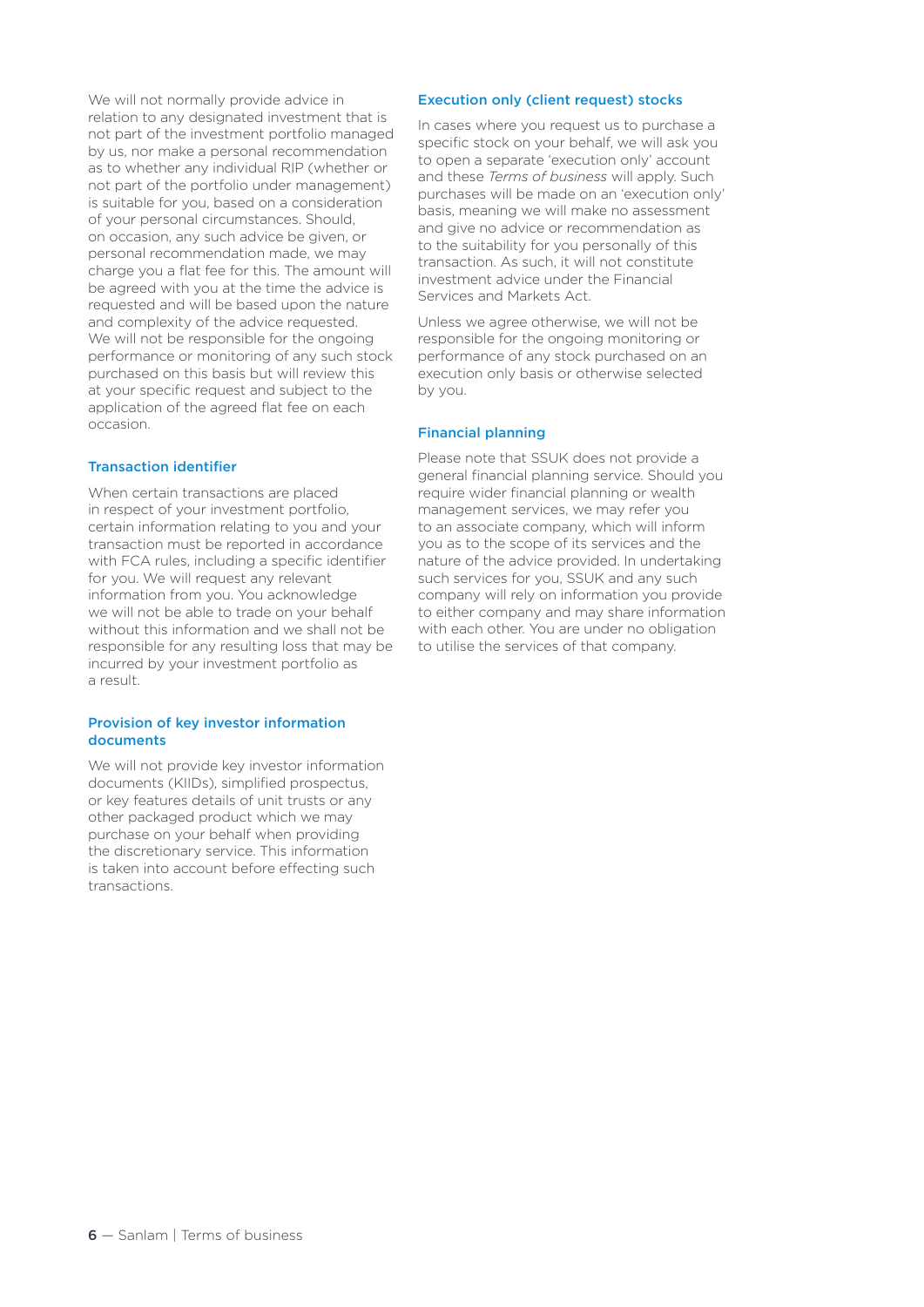### 5. Investment universe and restrictions

*Discretionary portfolio management, advisory trading and advisory managed services only:* 

Subject to the restrictions you have agreed with us, transactions carried out on your behalf, or our suggestions to you, may include investments of any type, and may be effected on any recognised or designated investment exchange, directly with the manager of regulated or unregulated collective investment schemes, over-the-counter (OTC) or through independent brokers. Please refer to our *Order execution policy* at www.sanlam.co.uk/ legal-and-regulatory/order-execution-policy for full details of our execution venues. A hard copy is available on request.

We may invest in investment trusts and other funds which use gearing as part of their investment strategy (for more detail on gearing see paragraph 2(b) of Appendix 3.

However, we will not directly gear your portfolio by borrowing or the use of derivative transactions without first informing you of this intention. In the event that we do choose

to gear your portfolio directly, we would not intend to place or carry out transactions which would require you to supplement the assets of your investment portfolio, as such transactions will normally be covered by the cash or assets held in your portfolio. In accordance with the FCA's rules regarding geared portfolios, we would then provide you with monthly valuation statements.

In the course of managing your investment portfolio, we or the Appointed Custodian may effect or arrange transactions through any person, firm or company that we or they may select. We will not normally deal as SSUK in any transaction with you, but may do so in specific circumstances to facilitate the orderly management of your portfolio.

Where we act as your portfolio manager, we will not, without informing you, undertake short sales or enter into any underwriting commitments on your behalf. We may also acquire partly paid securities subject to any limitation set out in the *agreement*.

### 6. Corporate actions

#### This section summarises how we deal with corporate actions that affect or relate to your investments.

*Applicable to advisory trading, advisory managed and execution only services:*

We will endeavour to notify you as soon as is reasonably practicable of any corporate actions notified directly to us or to us by an Appointed Custodian (including conversion and subscription rights and other rights or privileges arising in connection with takeovers, other offers or capital reorganisations). Our notification to you will include information of the event and the date of any deadline by which we must receive a response. You will need to respond to us by email (corpaction @sanlam.co.uk) stating your intentions. Where we receive your instructions by the stated

deadline, we will pass your instructions to the Appointed Custodian. Please note we may not be able to give effect to any instructions received after the deadline, and these will be handled on a best-endeavours basis.

In respect of events involving subscriptions or further investment, we will act on instructions only if sufficient cleared funds are available in your portfolio at the time of the event. In the absence of satisfactory instructions or sufficient funds, we will exercise any rights or privileges as we see fit.

Where we provide you with our *execution only service*, we may facilitate proxy voting where you specifically request this, although we shall not be obliged to do so. We will not facilitate proxy voting in providing our *advisory trading* or *advisory managed services*.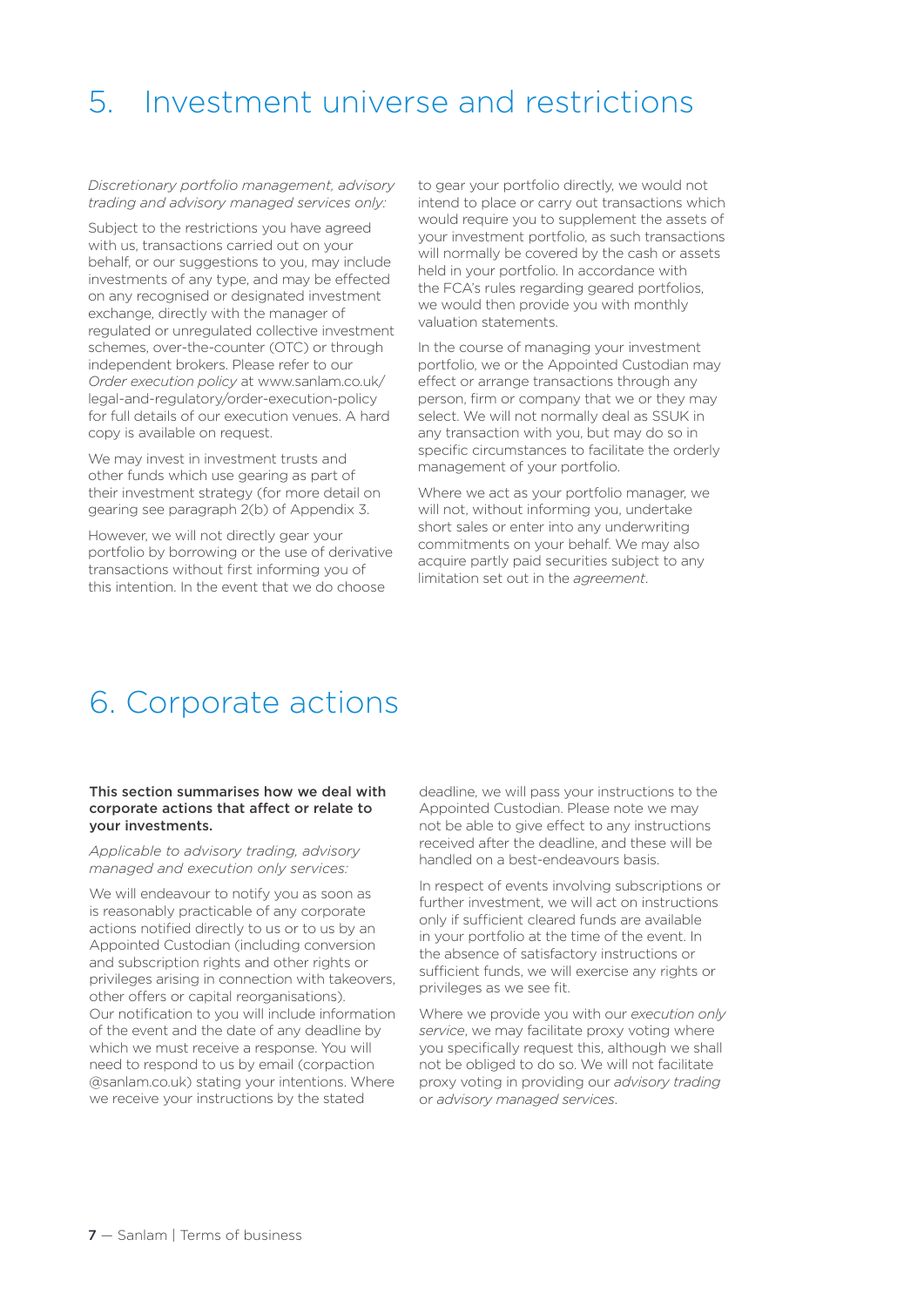#### *Applicable to Discretionary Portfolio Management Service:*

We will exercise voting, conversion and subscription rights and proceed on your behalf in takeover situations, other offers or capital re-organisations concerning your Holdings.

We will not facilitate proxy voting in providing our *discretionary portfolio management service*.

#### *Applicable to all of our services:*

We will not automatically reinvest dividends received by the Appointed Custodian in respect of assets held in your portfolio.

From time to time, the issuer of assets in your portfolio may offer a dividend in the form of the issue of additional securities. You may instruct us to accept such

dividends in respect of all assets in your portfolio, where offered, by indicating this on your application form or notifying us in writing. We will not accept such instructions in respect of individual holdings within your portfolio. In the absence of such instructions, we will instruct the Appointed Custodian to accept all dividends in cash.

Fractional entitlements in investments which cannot be allocated to particular client accounts may arise as a result of corporate actions in respect of assets held by the Appointed Custodian in respect of multiple clients on a pooled basis. SSUK may in its discretion instruct the Appointed Custodian to sell such fractional entitlements and pay the proceeds to a registered charity of SSUK's choice, subject to compliance with applicable law and regulation including without limitation the FCA's rules.

### 7. Reporting arrangements

Unless otherwise agreed with you, we will provide the following reports in relation to your investment portfolio.

As part of our service we produce monthly and weekly market commentary updates, these are optional and will be sent by email upon agreement with your portfolio manager.

#### a) Valuation reports

All clients will receive a quarterly valuation of assets held with us, where your assets are held by the Appointed Custodian (as defined below) this will also be considered the formal statement of the assets they hold in safe keeping on your behalf. These reports will provided as at standard quarter ends (March, June, September and December).

In addition these valuation reports will include the following:

- (i) a measure of the performance of the account in the previous reporting period;
- (ii) a statement of all income received and rights conferred during the period with respect to the investments held;
- (iii) a list of all purchases, sales or asset transfers within the period;
- (iv) a statement of all remuneration received by SSUK within the period.

#### b) Contract notes

For all advisory and execution only services you will be provided with a contract note as soon as practicable following the execution of the trade or, where the trade has been executed by a third party, of our receipt of confirmation from the third party. We will not provide contract notes for the discretionary service unless specifically requested to do so.

#### c) Tax reporting

At the end of each UK tax or calendar year as elected by you we will prepare an Annual Tax report. For all clients in all investment services this will contain the following:

- a valuation of your portfolio as at the period end on the basis outlined in these *Terms of business*;
- (ii) details of all income received and capital transactions during the previous 12 month period or since the assets were held by the Appointed Custodian whichever is the shorter.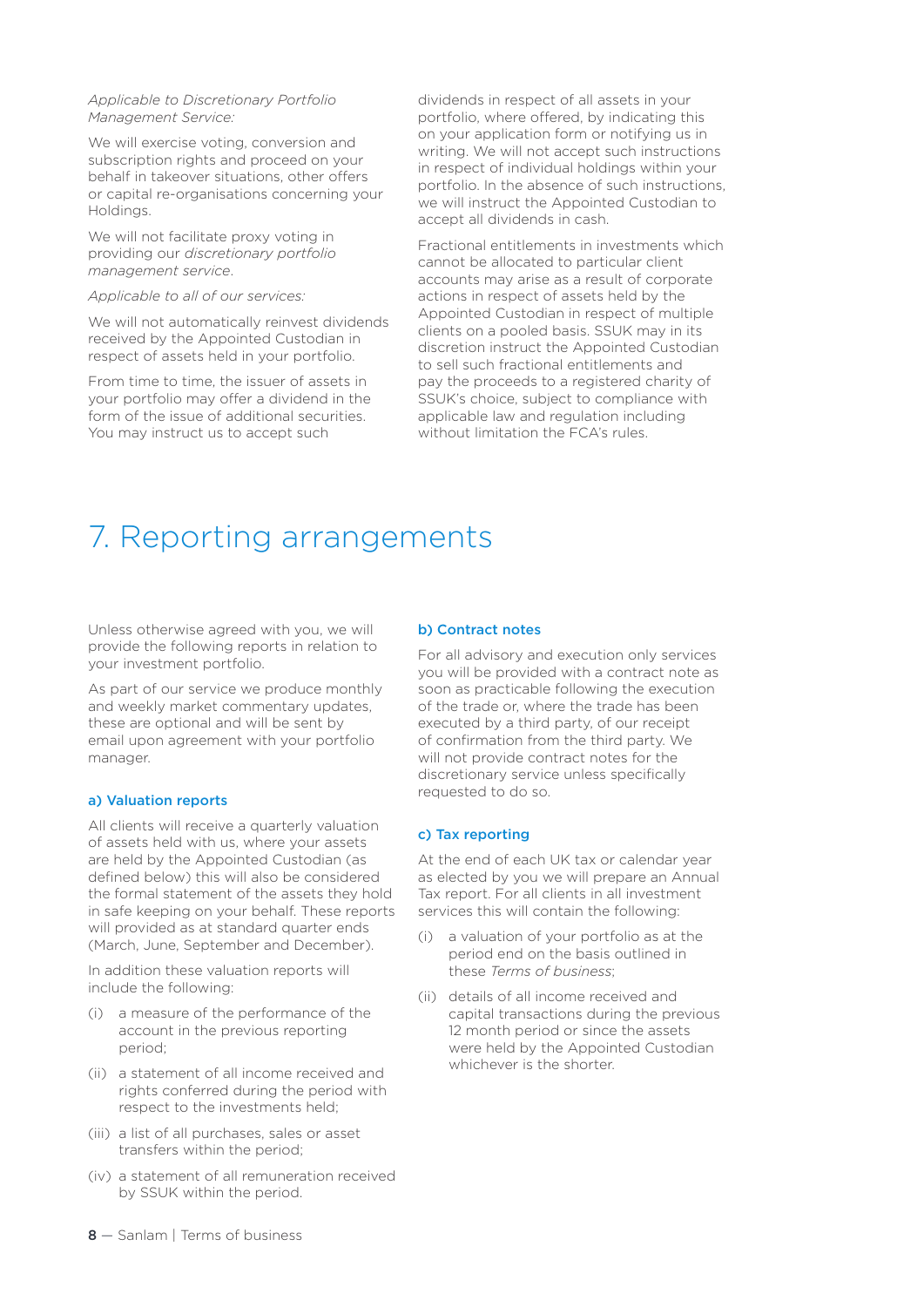Where your personal tax situation makes it appropriate you will also receive one or both of the following:

- (i) a consolidated tax certificate;
- (ii) a statement of realised gains and losses (based on our reasonable understanding of the original costs/ dates of acquisition) and calculation of the capital gains tax position.

#### d) Managing to your investment objectives

Applicable to the discretionary portfolio management and advisory managed services only:

We will provide you, on an annual basis, with an assessment in writing of how your portfolio has been managed with reference to your stated investment objective in light of your risk profile.

#### e) Reporting on 10% falls in value

Applicable to the Discretionary Portfolio Management Service only:

We will also notify you if your account depreciates in value by 10% from its value at the beginning of the reporting period and thereafter at multiples of 10%. We will provide such notice no later than the end of the business day in which the threshold is exceeded or, in a case where the threshold is exceeded on a non-business day, the close of the next business day.

#### f) We will provide you, on an annual basis, with a full disclosure of all fees and charges charged to your account(s)

We reserve the right to make an additional charge for complex reports where additional information is requested.

### 8. Basis of valuations and performance measurement

Valuations will be calculated on the following basis:

- a) Investments traded on, or under the rules of, a recognised or designated investment exchange or OTC market will be taken at the closing fair market value for such investment, exchange or OTC market. The basis will be disclosed to you in your valuation; generally, if bid and offer prices are not obtainable, then the closing price at, or the last traded price before, the close of business on the relevant valuation date will be utilised.
- b) Unit trusts will be priced at the valuation point and the basis of valuation will be disclosed in your valuation; OEICs at the quoted market price.
- c) Other assets, and investments which in our opinion are not readily realisable, will be taken at such fair valuation as may be determined on each occasion by us.

*Applicable to the discretionary portfolio management and advisory managed services only:*

Performance will be measured by comparing the performance of the portfolio during the period since the previous assessment (or, as the case may be, since commencement) and such other period as we consider appropriate, with relevant data over the same period(s). Performance will be calculated on a daily basis in respect of the relevant period.

If we agree a specific benchmark for your portfolio, its purpose will be purely to provide you with a reference point for the performance of the portfolio. Your portfolio will not necessarily be based upon the investments that make up the indices in the benchmark nor will it necessarily follow its asset allocation – as a result, the contents and performance of your portfolio may not mirror that of the agreed benchmark, nor that of other clients with a similar investment objective.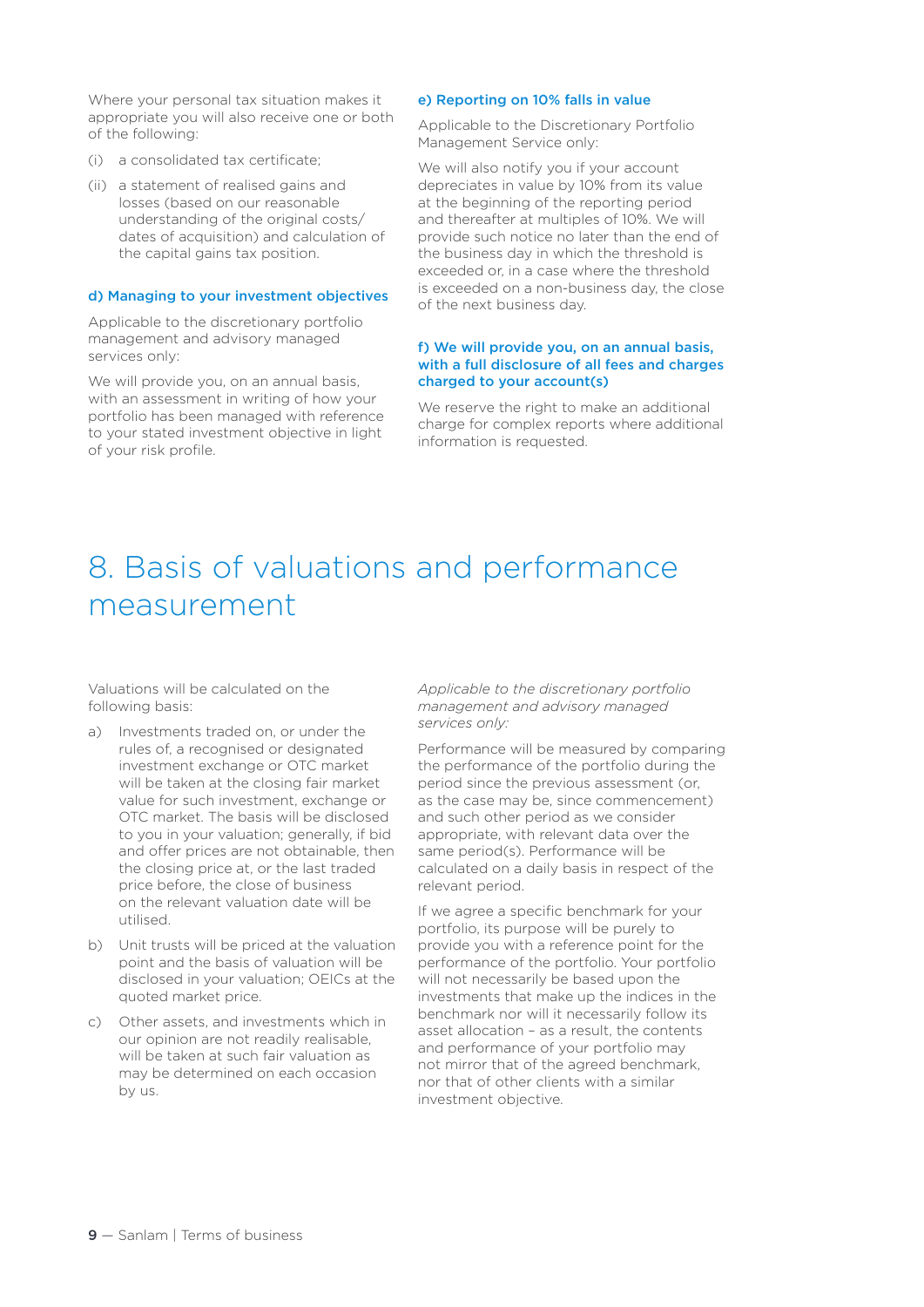### 9. Safe custody of your investments

Securities in your portfolio will be held by SSUK or its appointed agents as custodian in accordance with the FCA rules.

Investments will normally be registered in the name of 'Principal Nominees Limited', a wholly owned subsidiary of SSUK. In certain circumstances, we may appoint another custodian, regulated by the FCA, or an overseas equivalent, who will hold the stocks to our order. We accept full responsibility for the acts and omissions of Principal Nominees Limited. The extent of our liability in respect of any third-party custodian is set out in section 20, clauses a to d. If you require overseas stock holdings to be transferred from our nominee name (or, where applicable, from our appointed custodian), we will where possible accept your instructions to transfer the securities to a nominated custodian or realise these into cash but will not re-designate overseas stock holdings into bearer form. Certificates or documents of title belonging to you will not be lent to, or deposited by way of collateral with, a third party and money cannot be borrowed on your behalf against the security of those investments. SSUK will maintain full records in respect of the beneficial ownership of all securities held in the nominee name.

Certificates registered in a client's own name may be held in safe custody by SSUK. If applicable, a statement of any such certificates will be sent to you once a year within a period of 25 business days of the date as at which the statement is made up. When SSUK needs to provide you with information relating to investments held in safe custody on your behalf, we will normally write to you. However, in cases of urgency, we may telephone you or send you a message electronically via email or fax.

SSUK may choose to use the delivery versus payment (DvP) exemption where a commercial settlement system is used to settle your trades. When a transaction is made on your account, your money or assets may fall within the DvP exemption window for a period of up to one working day, during which time they will not be treated as client money or client assets. During this period, your money or assets would not be protected in the unlikely event that SSUK were to become insolvent or the commercial payment system failed. By signing the agreement you agree to give consent to the operation of this arrangement.

You should be aware that the protections offered under the FCA client money and client asset rules only apply when such money or assets are treated as client money or client assets as defined in the FCA Handbook.

SSUK take appropriate measures to prevent unauthorised use of your safe custody assets by closely monitoring the future settlement of trades and, if an issue is identified, taking remedial action with the use of firm money to cover any asset shortfalls.

SSUK performs regular reconciliations of its client asset records with those of external custodians. Any discrepancies identified in this reconciliation process are investigated and, if required, any shortfalls are covered by the transfer of either firm monies or assets.

Your assets may be subject to a lien, right of set off, combination, consolidation, or conversion by our appointed custodian in respect of any unpaid amounts payable by you arising from the provision of custody services. Our appointed custodian's rights are limited so that they apply only in respect of the properly incurred charges and liabilities arising from the provision of these services.

Any client assets due to you on an account which has not been active for twelve years will cease to be client assets and such assets may be liquidated and the proceeds paid to a registered charity. We will attempt to contact you at least three times should we intend to exercise these rights and, should we do so, we undertake to make good any valid claim that may subsequently be made against assets we have liquidated in this way.

SSUK may transfer responsibility for custody by appointing an alternative custodian, subject to the conditions for transferring client money below. We will give you at least 30 days' prior written notice. If you object to the transfer, you may terminate your agreement with us. We will not make any charge if, in these circumstances, you transfer to another provider or if you terminate your agreement with us within 30 days of receiving a notice from us under this section.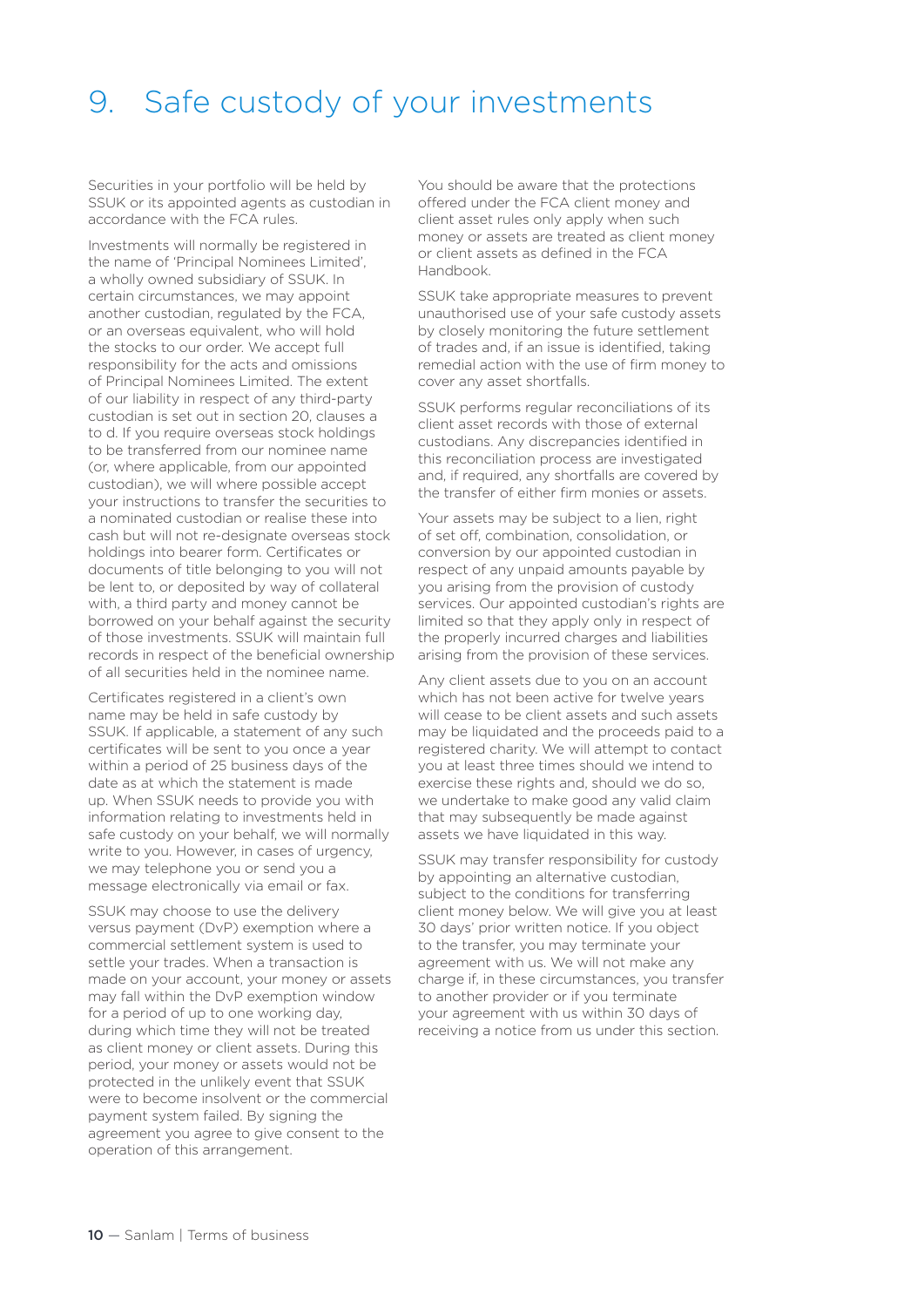By accepting these terms you authorise SSUK to appoint a custodian on your behalf to hold your client money and investments and to provide associated services as we may determine from time to time, in order to carry out investment transactions we execute or arrange on your behalf. We refer in these terms to such custodian as an "Appointed Custodian". The agreement under which an Appointed Custodian is appointed is referred to as the "Custodian Contract". Under this arrangement there will be a contract between you and us and between you and the Appointed Custodian. Consequently you will be bound by both these terms and the Appointed Custodian's terms.

You therefore grant us all necessary power and authority to do the following on your behalf:

- to agree the terms of the Custodian Contract under which the Appointed Custodian will provide you with services and to enter into the Custodian Contract, and to agree any amendments to the Custodian Contract;
- issue instructions to the Appointed Custodian and receive instructions from that Appointed Custodian;
- give any consents, authorities and permission to the Appointed Custodian as may be determined by us and as required for the provision of our services to you;
- give any warranties, representations and undertakings to the Appointed Custodian where we, acting reasonably, believe we can give such warranties, representations and undertakings and such warranties, representations and undertakings are reasonable and in line with general market practice given the context in which they are given;
- agree to indemnities and other provisions under which you may become liable to meet certain costs and liabilities of the Appointed Custodian where we, acting reasonably, believe we can agree on your behalf to such indemnities and other provisions;
- to receive notices, statements and reports and other communications to you from the Appointed Custodian as the Appointed Custodian's client (including, without limitation, notices of variation of the Custodian Contract) on the basis that we then notify you and/or your adviser of such notice;
- enter into any assignment and/or novation of any existing contract with an Appointed Custodian to effect the appointment of an alternative custodian selected by us and make arrangements for your investments (including, without limitation, cash) to be transferred to an alternative custodian appointed by us in accordance with this clause 9;
- terminate an existing Custodian Contract with an Appointed Custodian and make arrangements for your investments (including, without limitation, cash) held by that Appointed Custodian to be transferred to an alternative custodian appointed by us in accordance with this clause 9, or to be transferred to us on the basis of a contract between you and us that is on terms the same as or better than the terms of the relevant Custodian Contract.

While exercising the permissions and authorities granted to us by you under this clause, we shall, at all times, act in accordance with all laws and the regulator's rules that are applicable to us.

Before arranging for the transfer of your investments from us to an Appointed Custodian (or any alternative Appointed Custodian or from an Appointed Custodian to us), we shall give you at least 30 days' written notice. If you object to the transfer, you may terminate your agreement with us. We will not make any charge if, in these circumstances, you transfer to another provider or if you terminate your agreement with us within 30 days of receiving a notice from us under this paragraph.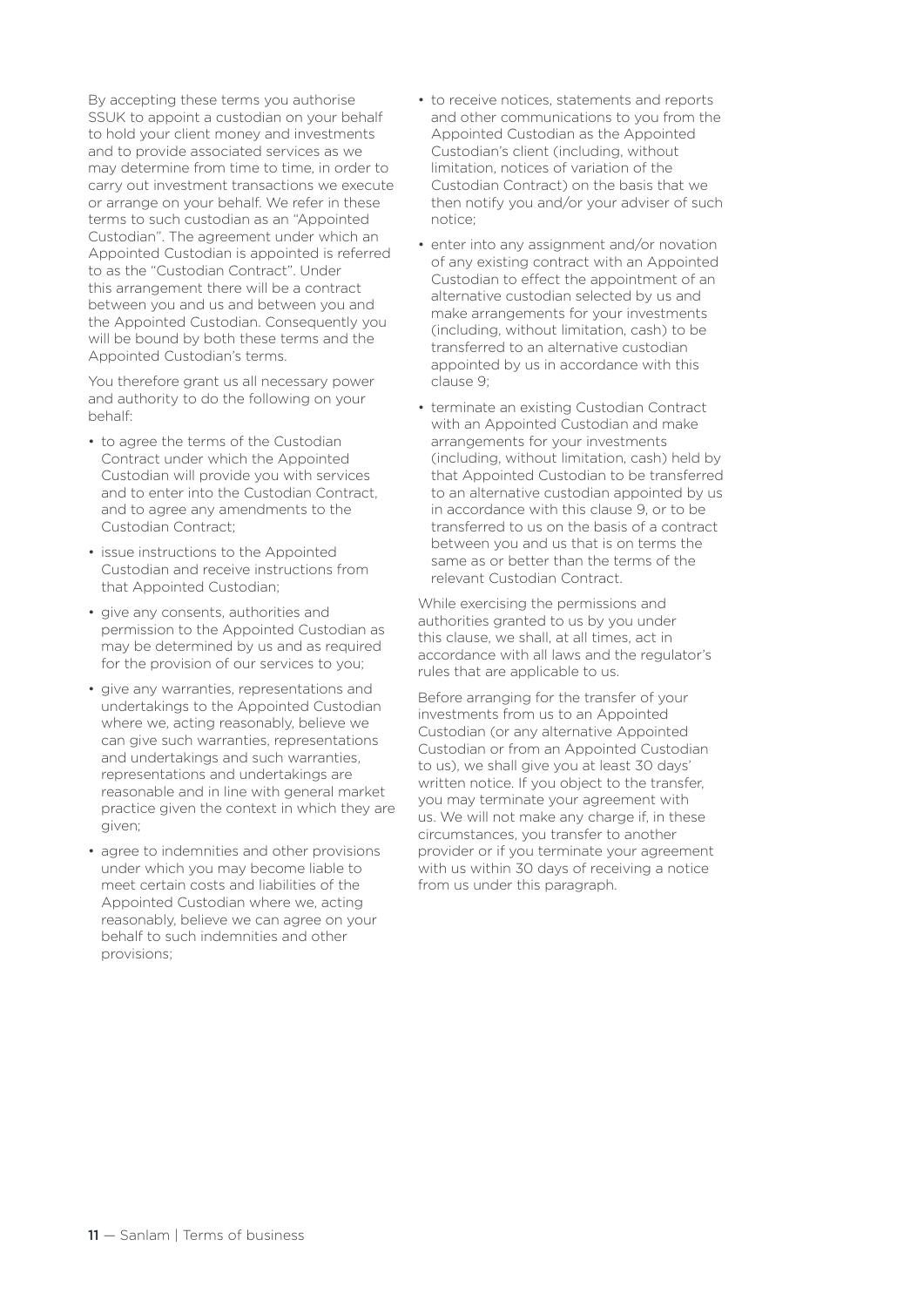### 10. Clients' accounts

Any uninvested cash balances in your investment portfolio will be held in trust on your behalf in a client money bank account with a carefully selected approved bank and may be placed on deposit with one or more approved banks in accordance with the FCA rules. These banks are not associates of SSUK.

We may also place client money in notice or unbreakable term deposit accounts, as permitted by the FCA rules, to increase the number of institutions available to us for placing client money, obtain better rates of interest or to avoid charges for depositing client money which would otherwise be passed on to you. Placing client money in notice or term deposit accounts does not in itself affect your ability to deal with or withdraw funds from your accounts. However, such amounts may not be immediately available for distribution to you in the event of default by SSUK or by one of the institutions with whom your money is held. We will pay interest to you on cash you hold with us in our client money and trust accounts at rates determined by us. Rates are determined by reference to the interest we receive and the cost to us of managing the cash and the wider operation of your account. Current rates can be found at www.sanlam.co.uk.

Such interest will be calculated daily and credited to your portfolio immediately upon receipt. Interest which is not credited to your portfolio will be retained by SSUK. For execution only accounts, debit interest of 5% above base will be charged for any overdrawn cash balances.

Dividends, tax reclaims (where applicable) and income received on your investments will be credited to your account immediately upon receipt of the cash and associated documentation. If you choose to receive income from your portfolio, income will be paid by direct credit to your nominated bank account. SSUK will only accept dividends as cash.

For clients taking regular fixed sum income payments, the amount paid will be the amount estimated by SSUK to be one twelfth or, as the case may be, one quarter or one half of the estimated annual income receivable on the portfolio or ISA unless otherwise agreed between us. Unless otherwise agreed with you, for clients taking income as it arises, the amount paid will be the accrued income held within the portfolio as at the processing date to be remitted to your 'nominated' bank account by the

month end. Payments can be facilitated monthly, quarterly, half yearly and yearly.

Any cash withdrawals from the portfolio must normally be requested by you in writing and payments will only be made to a nominated bank account. No third party payments will be permitted on the account(s) unless agreed as an exception when we may be required by the money laundering regulations to verify the identity of any unknown third party to whom payment is instructed.

Any client money due to you which is unclaimed by you on an account which has not been active for six years will cease to be client money and may be paid to a registered charity. We will attempt to contact you at least three times should we intend to exercise these rights and, should we do so, we undertake to make good any valid claim that may subsequently be made against any balances we have paid away in this way.

#### Transfer of client money

You agree SSUK may transfer any client money it holds for you to another firm (whether within the same corporate group or not) as part of transferring all or part of its business to that firm (for example if SSUK is involved in a group re-organisation or all or part of its business is acquired by a third party) and that we do not need to obtain specific consent from you in advance of the transfer to the recipient firm provided we have put arrangements in place for the transfer in accordance with the relevant FCA rules, including ensuring that:

- a) the client money being transferred relates to the business being transferred;
- b) the firm to whom we transfer your client money will be required to return your client money held with them as soon as practicable on your request; and
- c) the firm to whom we have transferred your client money will hold it in accordance with the FCA's client money rules (insofar as they apply to that firm) until they return your client money or, if the FCA's client money rules do not apply to that person, SSUK will take appropriate steps to satisfy itself that appropriate measures will be put in place to protect your client money until it is returned.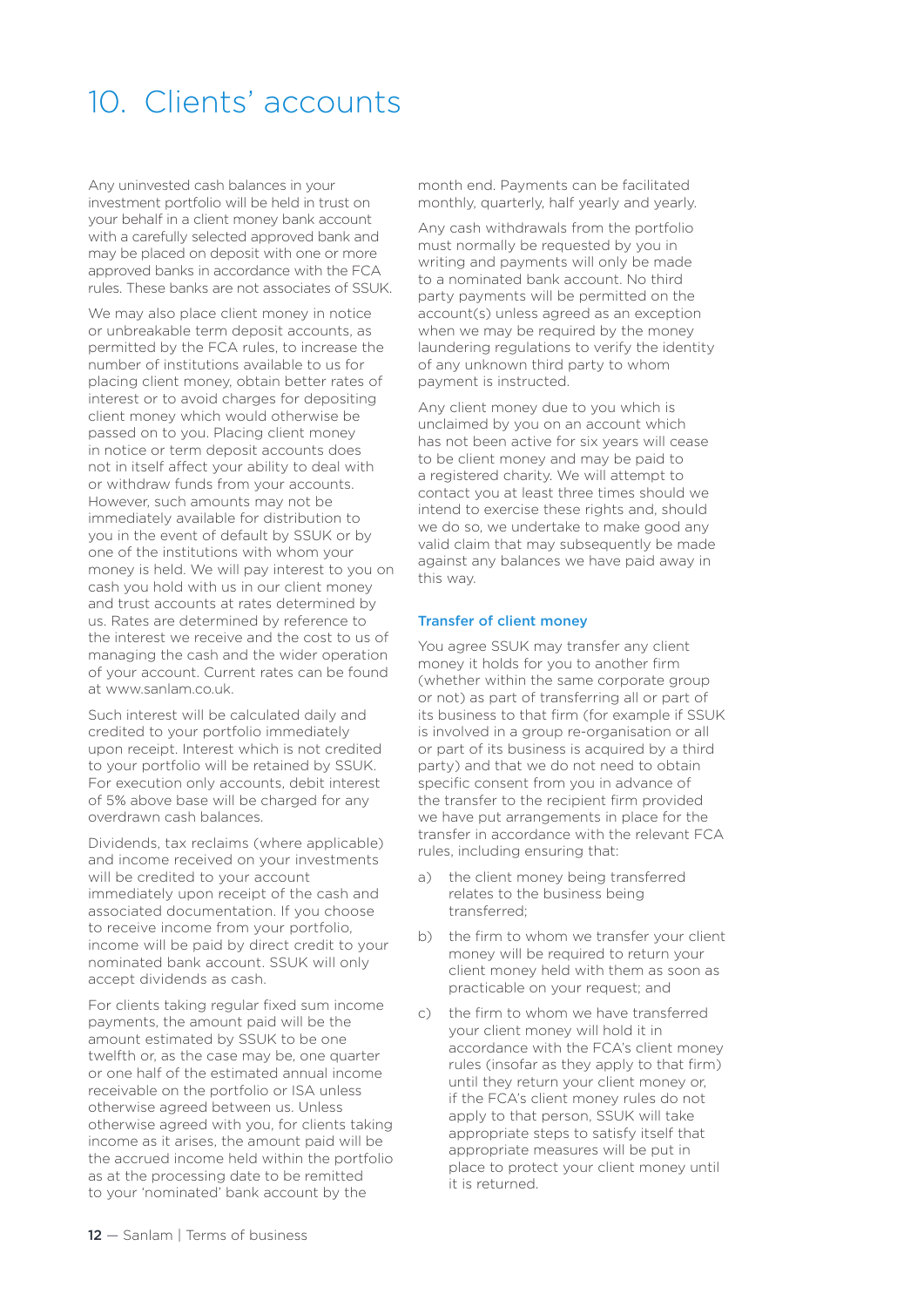### 11. Communication and client instructions

All communications will be sent to the address (or email address) shown in your agreement unless you notify us otherwise in writing. Please note we reserve the right to charge a fee for providing information and documentation by post. Communications to SSUK should be sent to your usual SSUK contact. General queries should be directed to our Client Services team, whose contact details can be found on our website, www. sanlam.co.uk. SSUK shall be entitled to consider that any correspondence or emails properly despatched and correctly addressed have been received.

We will acknowledge your instructions by acting upon them unless we advise you that we believe such compliance may not be practicable or might involve either party in a contravention of any law, rule or regulation. We will normally require you to give us written instructions in relation to the exercise of any rights attaching to investments held in safekeeping for you.

We may rely and act upon any instruction whether given or purported to be given by you, or by a third party where you have notified us in writing that the relevant third party may give instructions on your behalf. We may continue to rely and act upon instructions from such third party (whether or not in

writing) until we receive written notice from you to the contrary.

We may not act upon instructions left verbally on a telephone answering service or device without additional written confirmation.

Where you send us a communication via post or email it should not been assumed this has been successfully received by the recipient unless this instruction has been acknowledged by the firm. Where no acknowledgement of an instruction is received, you should telephone the firm to confirm safe receipt. Failure to do so may result in delays for which the firm cannot be held responsible.

Please note if you have any queries regarding your account with the Appointed Custodian you should tell us and we will deal with the Appointed Custodian on your behalf. The Appointed Custodian will normally only accept instructions from us not you in respect of your account.

### 12. Service administration

In the interests of the proper administration of the portfolio and for related investment purposes only, SSUK, its representatives and/or employees, may call upon you by telephone, visit or otherwise communicate verbally with you without express invitation. In doing so, we will abide by the FCA rules regarding such contact. We will not contact you in this way for marketing purposes, other than with your consent.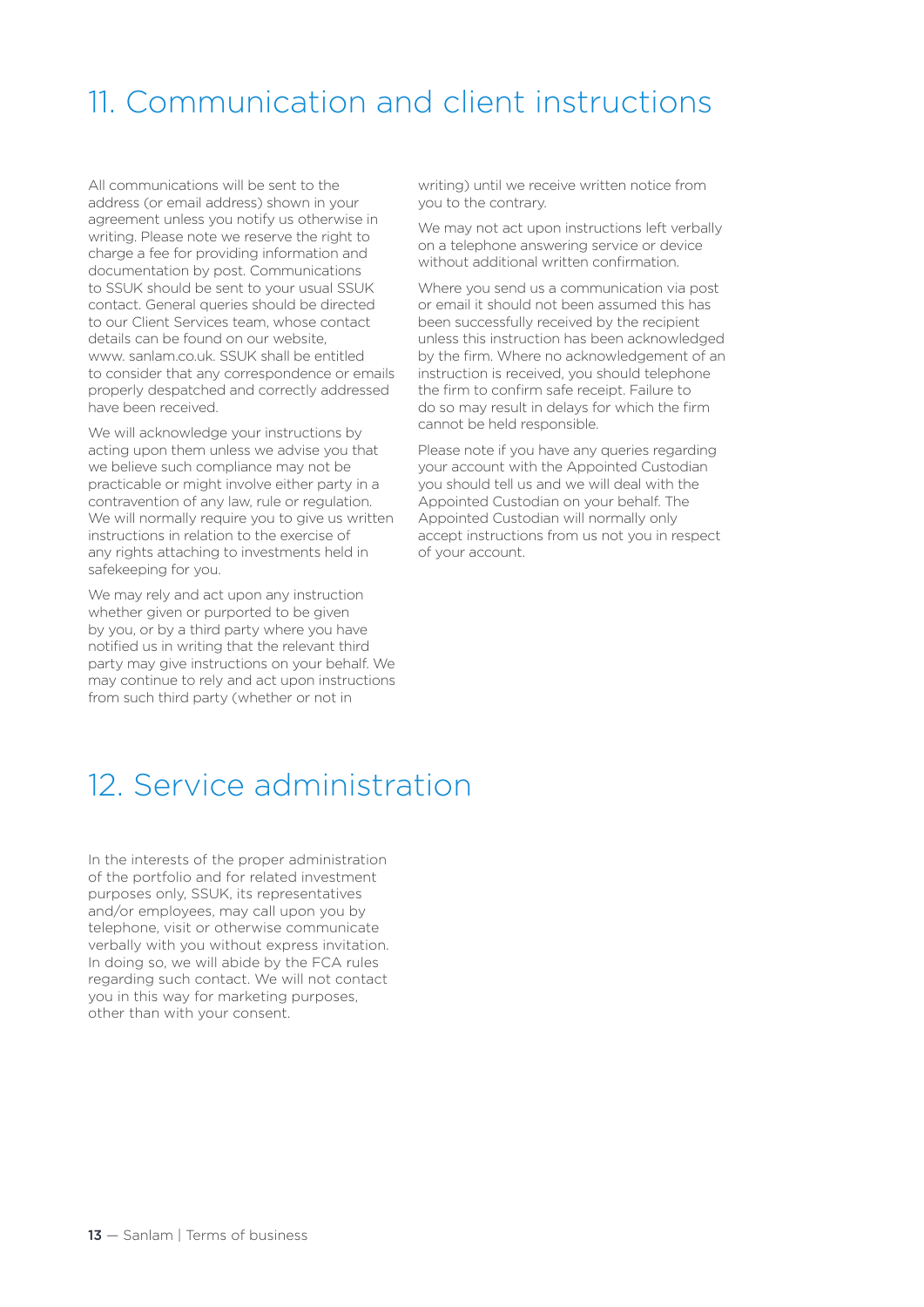### 13. Commencement of agreement (effective date, initial value and portfolio composition)

The agreement between us and you with respect to our services comes into effect on the day on which we receive and accept your signed *client agreement form* and/or investment solution proposal. We will advise you clearly in each case.

As soon as practicable we will send you a statement showing the initial composition and value of your assets held for you by the Appointed Custodian.

Our fees will be applied from the date the first cleared assets within your account are received by the Appointed Custodian.

We will have provided our total costs and charges and this forms part of our agreement with you in line with current regulations. It is your responsibility to ensure you are aware of the charges before you invest.

Under the terms of the EU Distance Marketing Directive, clients who have not personally met a representative of SSUK to discuss the management of their assets will have the right to cancel this agreement within 14 days of our receipt of the signed *Client agreement form* or *Investment solution* and/or the receipt by the Appointed Custodian of the documents of title (and/ or cash) which are to comprise their portfolio. This right to cancel applies only to your agreement with SSUK and not to the underlying assets which form part of your portfolio. If you exercise your right to cancel, and if we have undertaken transactions on your behalf during this period, we will instruct the Appointed Custodian to return to you the market value of your assets.

This means that you will benefit from any rise – or suffer from any fall – in the market value of those assets. We will charge our management fee pro-rata and any applicable dealing or stock transfer charges, as stated in the *Guide to charges* or *Investment solution* document, as applicable.

If you exercise your right to cancel, we will cancel your agreement with the Appointed Custodian on your behalf. Please see section 9 above and section 24 below regarding the consequences of termination of your agreement with the Appointed Custodian.

In certain circumstances, because of applicable laws and regulations and/ or internal policies, SSUK may be unable to accept your application. In such circumstances, we will endeavour to notify you as soon as is reasonably practical, but you should not treat any failure to notify you as implying acceptance of your application. SSUK will not be liable for any failure to accept your application.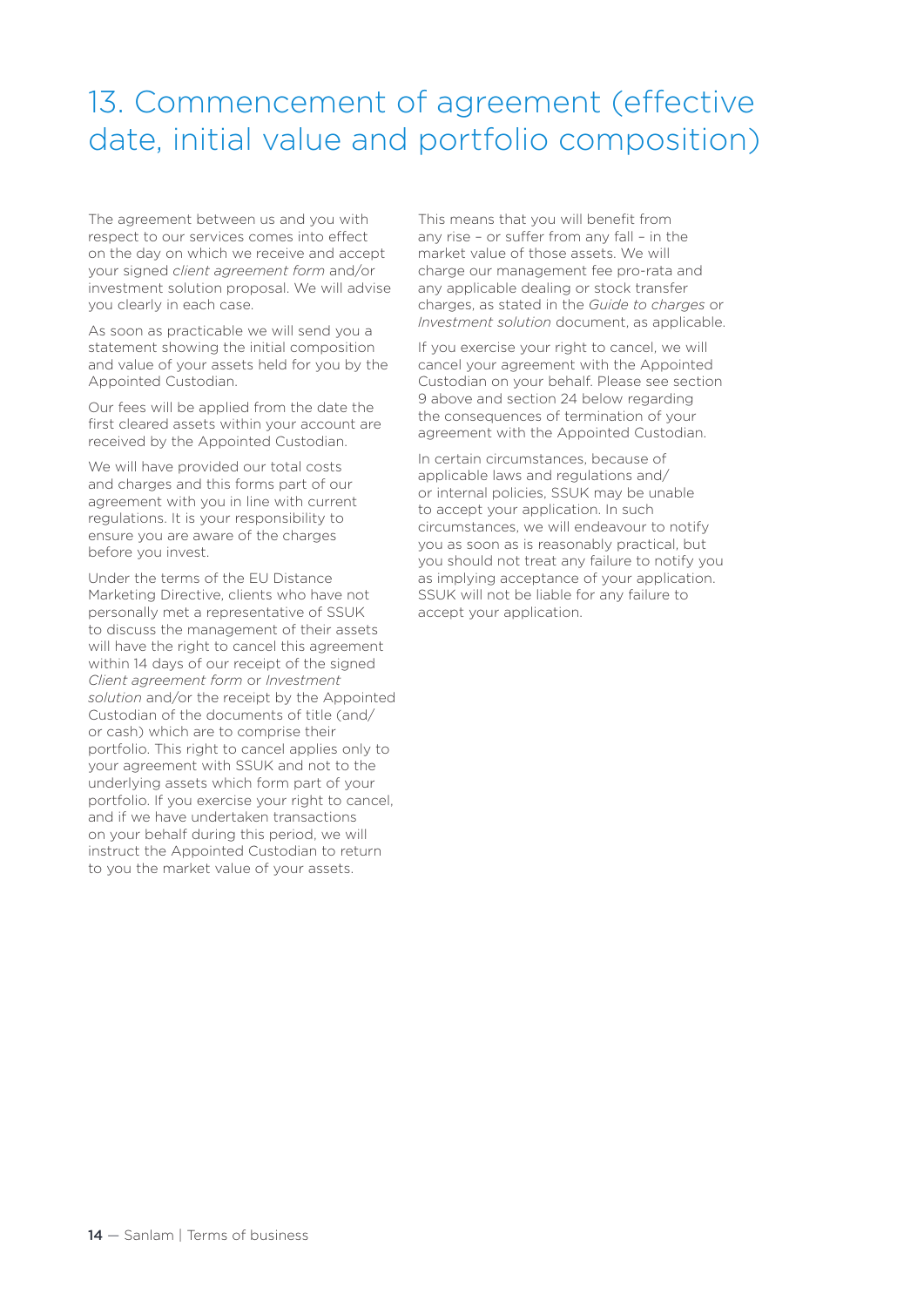### 14. Amendments and assignment

#### Changes to these Terms of business

We can change this agreement to make it fairer to you or more easily understandable, or to correct a mistake (provided that this correction would not adversely affect you).

We may also, at any time, change the terms of this agreement for any valid reason including, but not limited to, the following reasons:

- a) to reflect a change in the law or any regulation (or the way in which they are applied);
- b) to reflect a change in technology, to cover an improvement or change in our services, methods of operation, or in the facilities that we provide;
- c) to reflect a change in market conditions or the overall cost of providing our services to our clients; and/or
- d) to ensure the good management or competitiveness of our business,
- e) to make them fairer and/or more easily understandable;
- f) to remedy an error, omission or ambiguity we may discover.

Where we make changes to these *Terms of business* which we reasonably consider either to be minor or not to be material, and which will not cause you disadvantage, we will not normally notify you of this but will reflect such amendments in the *Terms of business* available on our website, www.sanlam.co.uk. We will only do this in accordance with applicable law and regulation, including without limitation the FCA's rules, and where we are satisfied that you are being treated fairly.

We will always provide you with at least 30 days' prior written notice of any other change to these *Terms of business*.

Any written notice of amendments to these *Terms of business* will normally be provided by email or post. We will not charge you where we notify you of such amendments by post.

#### Changes to our fees

We reserve the right to vary our fees where we believe it is necessary, fair and reasonable to do so. This may include:

- a) changes to the way in which we provide our services (including changes in technology) or to reflect any changes in the cost of providing our services;
- b) to reflect market conditions and general good industry practice;
- c) to take account of changes to the law, regulation, codes of practice or the way in which we are regulated; or
- d) to take account of a decision by any court, regulator, ombudsman or similar.

Where we decide to vary our fees in the manner described above, we will only do so where we have provided you with a reasonable period of notice. We anticipate that in most cases we would communicate any changes to our fees in writing to you no less than 30 days' before those changes take effect. However such advance notice may not be possible where a charge or levy is imposed as a consequence of legal or regulatory change.

#### **Assignment**

We may transfer our rights under these *Terms of business* to any associate (as defined in the FCA rules) and arrange on your behalf for it to assume our obligations to you. We will only do this where the relevant associate is appropriately authorised to lawfully provide our services under these Terms of business and we reasonably consider that they will provide those services to at least a similar standard.

We will provide you with at least 30 days' prior written notice before effecting such a transfer.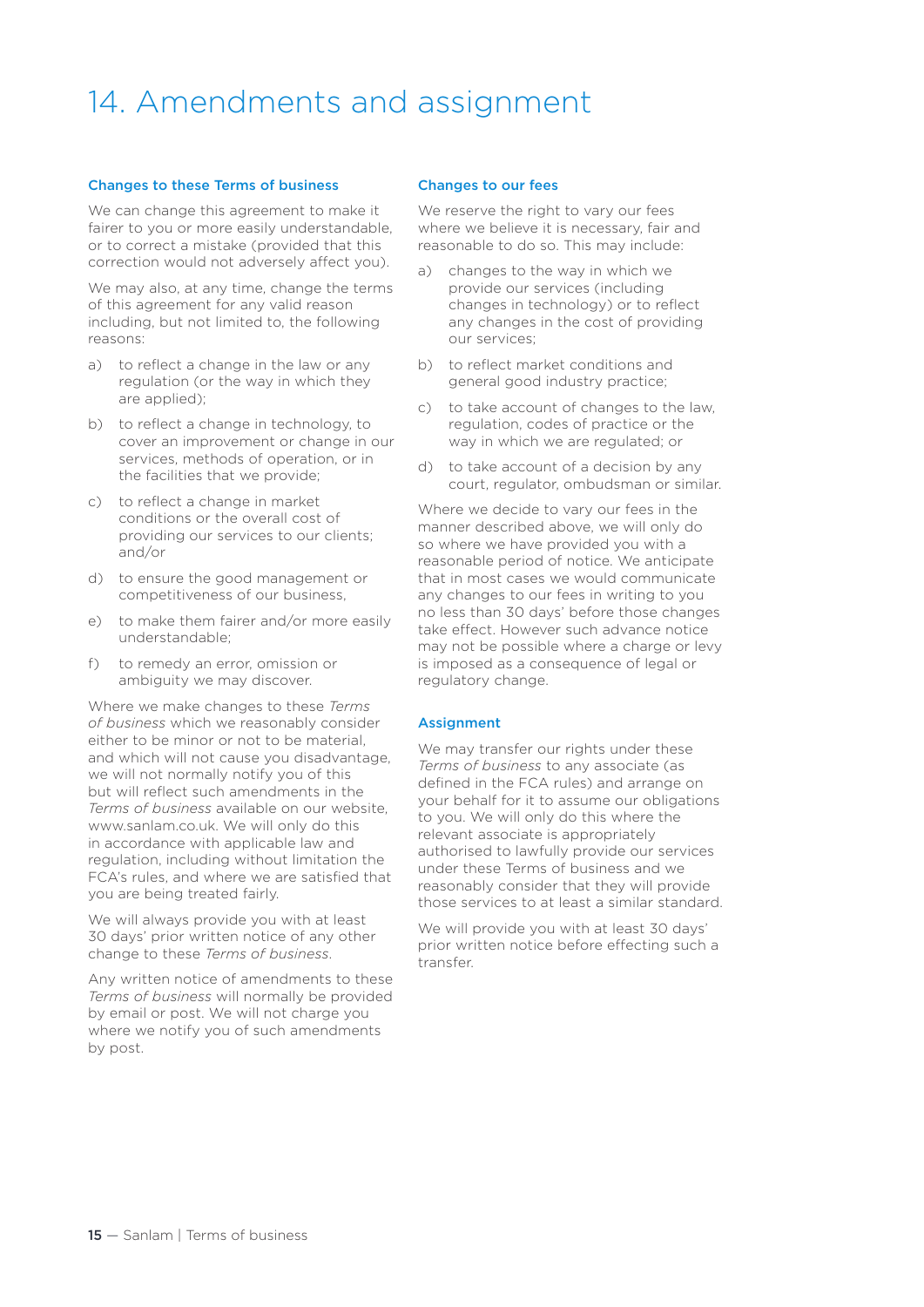### 15. Clients' warranties and indemnity

- a) By signing this agreement, you warrant that you have full and unrestricted power to employ us to deal in or manage your investments on the basis of the services we will provide to you under the terms of this agreement and, insofar as may be appropriate, that you have the power to delegate the custody of investments. You warrant that the investments and/or cash comprising the portfolio are held by you free from all liens, charges and encumbrances, except as may be stated in the *Client agreement form*.
- b) You warrant and represent to us that all information you have given to us is complete and accurate and is given with the intention that we will rely on it. You agree to notify us of any material change in any information supplied to us. Should you give us information which is not complete and accurate, or is misleading, or you fail to notify us of any change in the information you have given us:
	- (i) we will not be responsible to you for any loss that may be incurred as a result of our relying on any incomplete, inaccurate or misleading information; and
	- (ii) you will be responsible for reimbursing us for any liability, damage, loss, costs and expenses arising from any claims which may be made against us as a consequence of us relying on such information.
- c) You agree to compensate SSUK for all claims which may be made against us which result from your failure to meet your obligations under this agreement (for example, losses incurred as a result of a bounced cheque or your failure to deliver stock), except insofar as such claims result from the negligence, default or fraud of SSUK.
- d) You warrant that, if you provide us with an execution only instruction to deal in a particular stock, any such instruction is provided in good faith and is not based upon insider information, nor does it constitute any form of market abuse.

e) and f) apply to the discretionary portfolio management, advisory managed and advisory trading services only:

- e) You undertake not to deal except through SSUK with any of the investments and/or cash in the portfolio or to authorise anyone else so to deal (other than the Appointed Custodian).
- f) Because SSUK and/or the Appointed Custodian are permitted to apply for shares on your behalf in public issues or offers for sale, you undertake that no separate applications for such offerings will be made by you, or for your benefit. where such applications are prohibited without prior arrangement with SSUK and/or the Appointed Custodian.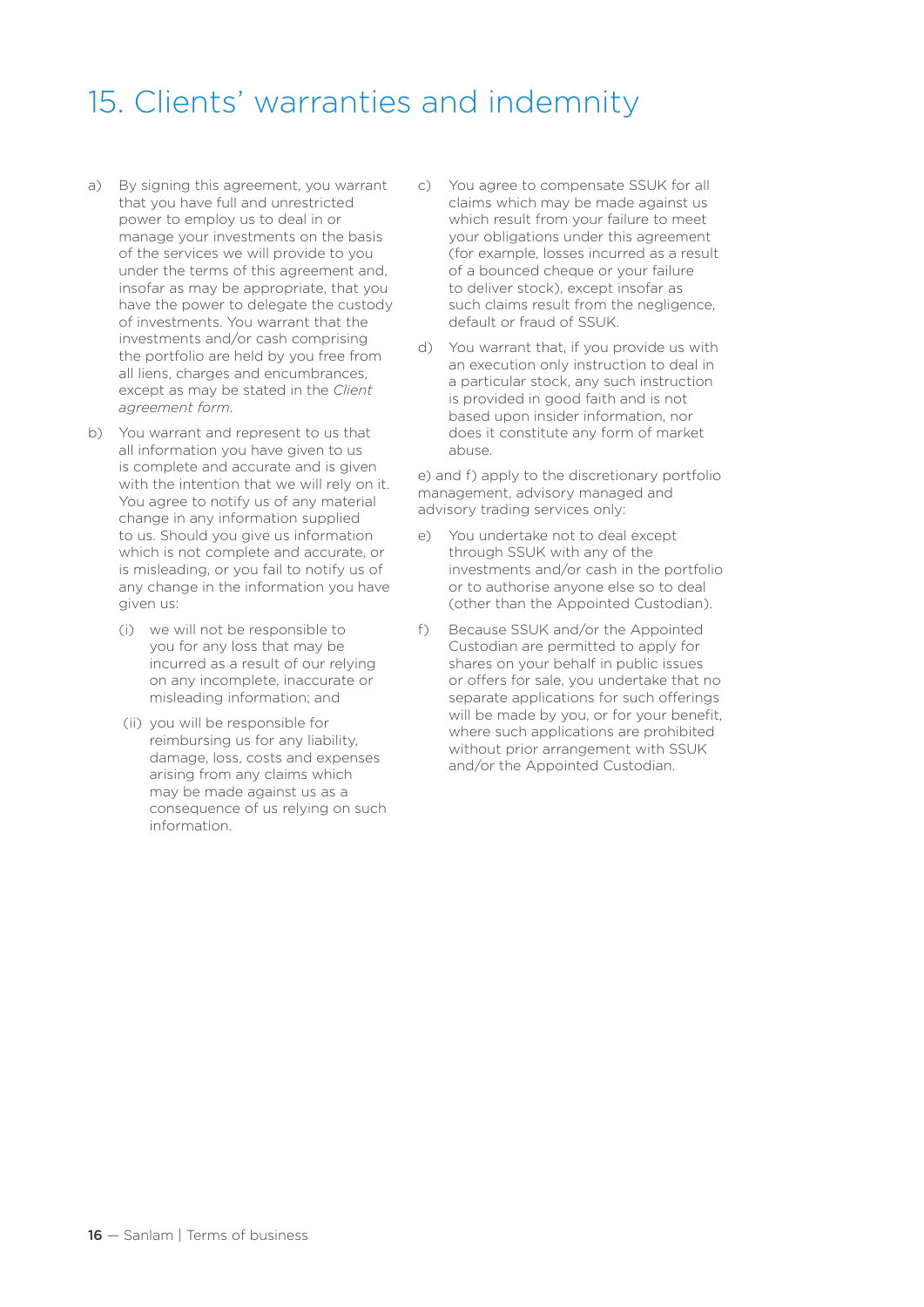## 16. Potential conflicts of interest and material interests

In accordance with FCA rules, SSUK has comprehensive procedures in place in order to identify, monitor, manage and, where applicable, disclose conflicts of interest and material interests that may exist. Broadly speaking, a conflict of interest may arise where SSUK's own interests or a member of staff's personal interest does or could conflict with a duty we have to a client. Central to our management of conflicts of interest is the underlying culture at SSUK which seeks at all times to treat customers fairly. This culture is also supported by formal systems and controls and robust corporate governance arrangements, comprehensive monitoring programmes and a regular review of risks, including conflicts, by the risk committee, with inspection visits by both internal and external auditors.

The overall aims of these procedures are to ensure that our interests are never put ahead of those of our clients, and that one group of clients is not treated more favourably than others. We will, therefore, apply the overriding principles of 'best execution' and 'suitability' when making investment decisions or effecting transactions on our clients' behalf.

SSUK has set up systems to identify on an ongoing basis any conflicts of interest that may arise and to disclose these to clients in the event that the conflicts of interest arrangements are insufficient to protect clients' interests, or if necessary in the event of a severe conflict, to cease or decline to act for a client.

You should be aware that we may effect transactions in which we or another company in the Sanlam group of companies has a material interest or conflict of duties.

Examples of this include transactions in:

- a) a unit trust or other collective investment scheme which is managed by SSUK or an associate; and
- b) investment vehicles of companies which allow a commission to SSUK.

We may recommend or effect such transactions without prior reference to you (discretionary portfolio management, advisory managed and advisory trading services only) and without accounting to you for any commission, profit or other remuneration received by us or another company in the Sanlam group of companies, subject to the overriding principles of best execution and suitability and to the management of such conflicts in accordance with our *Conflicts of interest policy*.

A detailed *Conflicts of interest policy*, describing the conflicts of interest identified by us and how we manage them, is available upon request from your usual contact or from the compliance team at our Bristol office; it can also be found on SSUK's website at www. sanlam.co.uk/Conflicts-of-Interest- Policy.aspx.

We may give or receive minor non-monetary benefits to/from some of the firms with whom we work in order to offer you a better service. Such benefits may include information relating to financial instruments or investment services; participation in conferences, seminars and training events; and minor hospitality (such as food and drink during a business meeting, conference, seminar or training event). Any costs we incur in provision of such benefits will not affect the charges you pay for our service.

Further information regarding these arrangements is available on request.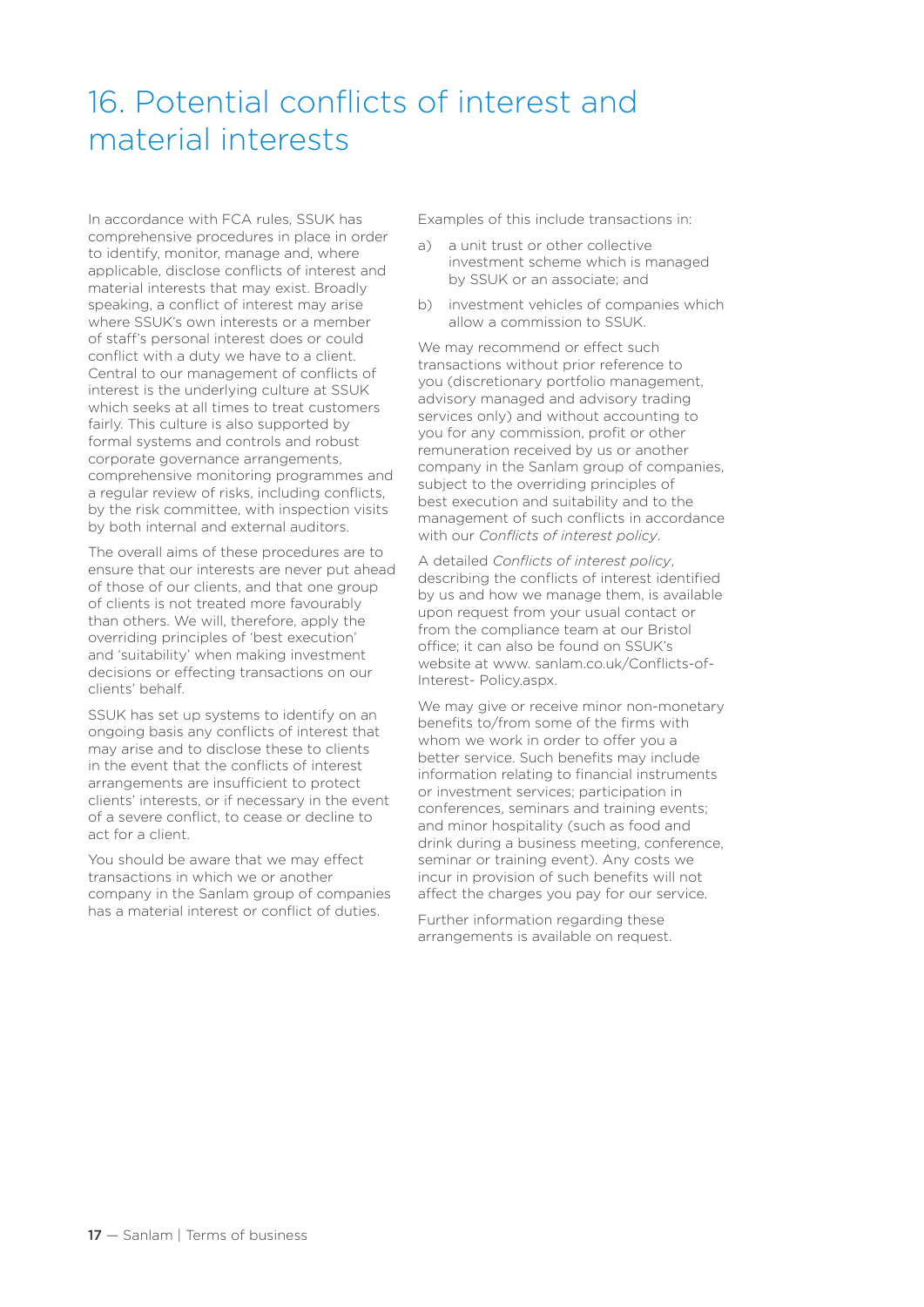### 17. Aggregation and order execution

Subject to the FCA rules, we may aggregate transactions for your portfolio with those of other clients, our employees and our associates and their employees without prior reference to you or such other clients.

Aggregation may operate on some occasions to your advantage and on other occasions to your disadvantage. Also, we may act as your agent in relation to transactions in which we are also acting as agent for the account of other clients and associates.

Where we instruct an Appointed Custodian on your behalf to execute a transaction, the Appointed Custodian will normally deal as our agent.

Fractional entitlements in investments which cannot be allocated to particular client accounts may arise as a result of transactions in assets held by the Appointed Custodian on an aggregated basis. SSUK may in its discretion instruct the Custodian to sell such fractional entitlements and pay the proceeds to a registered charity of

SSUK's choice, subject to compliance with applicable law and regulation including without limitation the FCA's rules.

Further details on how we aggregate orders as well as how we arrange and execute orders can be found in our Order execution policy. This can be found at www.sanlam. co.uk. By agreeing to these terms, you agree to the *Order execution policy* and provide consent:

- (i) for SSUK to exercise discretion as to how and when unexecuted limit orders are shown to the market; and
- (ii) for SSUK to execute outside of a regulated market multilateral trading facility or organised trading facility.

Transactions exceeding £10,000 in value may incur a levy of £1. Where you instruct a transaction, or we instruct a transaction on your behalf, which exceeds £10,000 and to which this levy applies, the Appointed Custodian will deduct the levy from the value of the transaction.

### 18. Nature and risks of investment

It is important that you understand that all investment involves risk. The value of investments, and the income from them, may fall as well as rise and is not guaranteed. Investors may not get back the original amount invested. The past performance of investments is not a reliable indicator of future results.

Appendix 3 is intended as a general explanation of the nature and risks of the different types of investment which may be included in your portfolio. It is intended to help you understand industry terminology and to enable you to make a decision about the management of your investments. It cannot, however, explain everything about the nature and risks of investments and, should you have any questions, you should not hesitate to contact us, or your financial adviser.

Appendix 3 is arranged as follows:

- 1. Major asset classes
- 2. Factors influencing investment risk
- 3. Investment funds (including exchangetraded products)
- 4. Structured investment products
- 5. Forwards, warrants and derivatives.

Not all of our investment services will include all of the above types of investment. More detail about the types of investment to be included in your portfolio will be included in your investment proposal.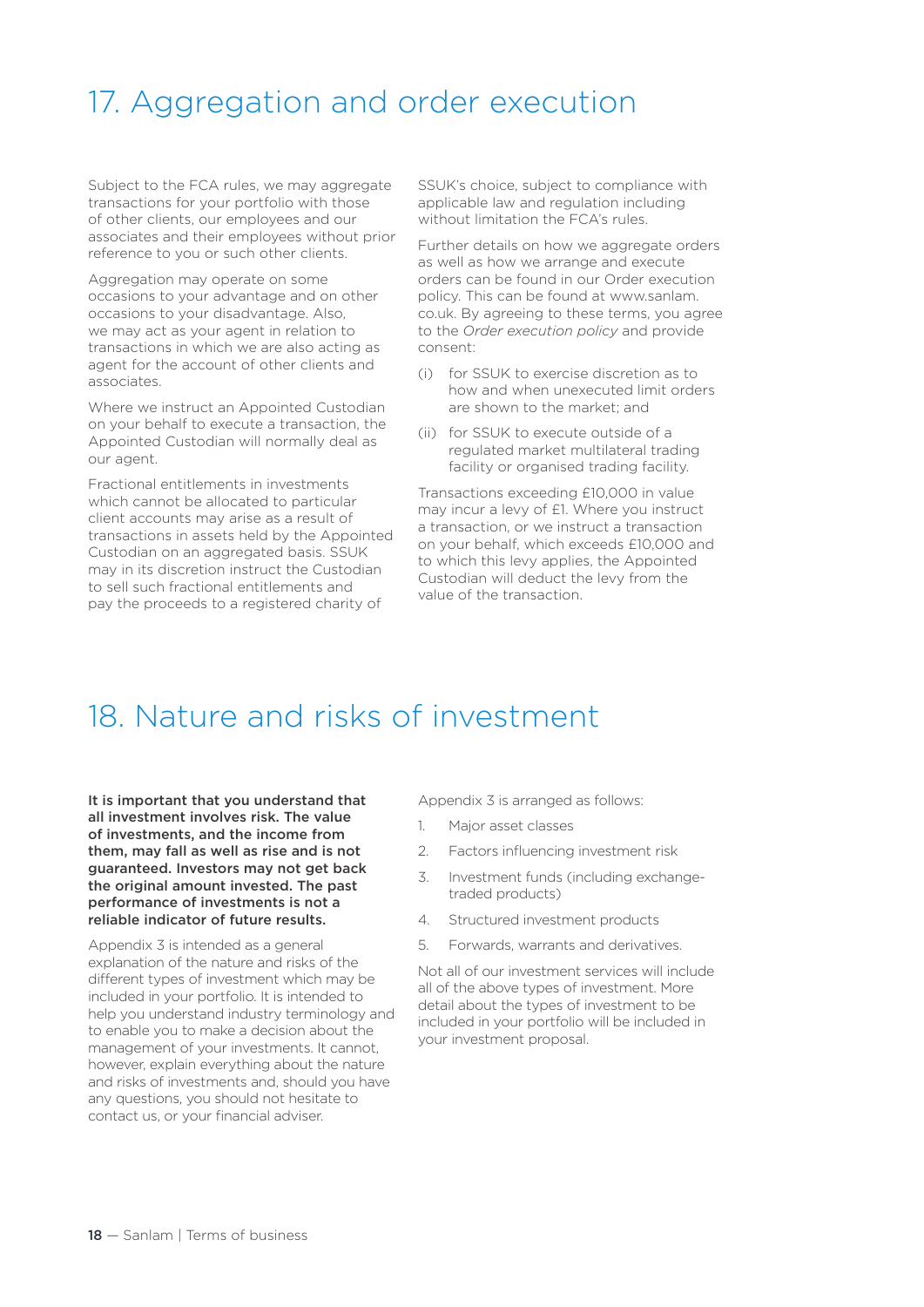### 19. Taxation

You and your professional tax adviser are solely responsible for the management of your affairs to the best advantage for tax purposes. We can accept no responsibility for any tax consequences of anything done within the scope of our authority.

*Discretionary portfolio management, advisory managed and advisory trading services only:*

We will take your capital gains tax (CGT) position into account when making

disposals from your portfolio where we have agreed with you in writing that we will do so. In the absence of such agreement, we shall not be responsible for considering CGT in respect of any such disposals, if any. There may be occasions when we consider it to be in your best interests to dispose of stock even where it exceeds your normal CGT allowance, resulting in a tax liability.

Please note that we can only consider the investment portfolios that we manage.

### 20. Liability

a) We may delegate any of our functions under this agreement to an associate or external third party. We may also, where reasonable, employ agents (including associates) to perform any administrative, dealing or ancillary services required to enable SSUK to manage your portfolio under this agreement. SSUK will act in good faith and with due diligence in the selection, use and monitoring of agents. SSUK accepts responsibility for any loss caused by the negligence, wilful default or fraud of any delegate or agent which is an associate but will not otherwise be liable for any loss to you.

With the exception of sub-paragraph (d) below, we will not be liable for any loss arising from errors of fact or judgement or any action taken (or omitted to be taken) by us howsoever arising except to the extent that any such error or action (or omission) is due to our negligence, default or fraud or that of our employees.

b) To the extent that they come into our possession or control, we will be responsible for the safe custody of securities and documents of title relating to them (or, where applicable, for entrusting to the safe custody of our appointed custodian such securities and documents of title). We will also be responsible for depositing with an approved bank (as described in section 8 of these *Terms of business*)

cash held or received for your account at any time. While we will undertake a risk assessment of each bank and custodian intended to hold your cash or investments before appointing them (as required by the FCA rules), and will act in good faith and with due diligence in the use and monitoring of them, neither we nor our nominee shall be liable for any act, omission or default of any bank or custodian.

c) Client investments held by SSUK (or, where applicable, by our appointed custodian) and registered collectively in the name of 'Principal Nominees Limited' may not be identifiable by separate certificates or other physical documents of title or equivalent electronic records.

However, SSUK will be responsible for keeping full and detailed records of the beneficial ownership of clients' investments registered in the nominee name. Such records are reconciled regularly with the records of total holdings registered in the nominee name within CREST or, in the case of managed funds, the relevant fund managers and any discrepancies are promptly followed up. These records and reconciliations are also subject to review by our internal and external auditors. In accordance with the FCA rules, we are obliged to bring to your attention the risk that, were we not to invest the correct sums of money in the correct nominee name and if, at the same time, SSUK was to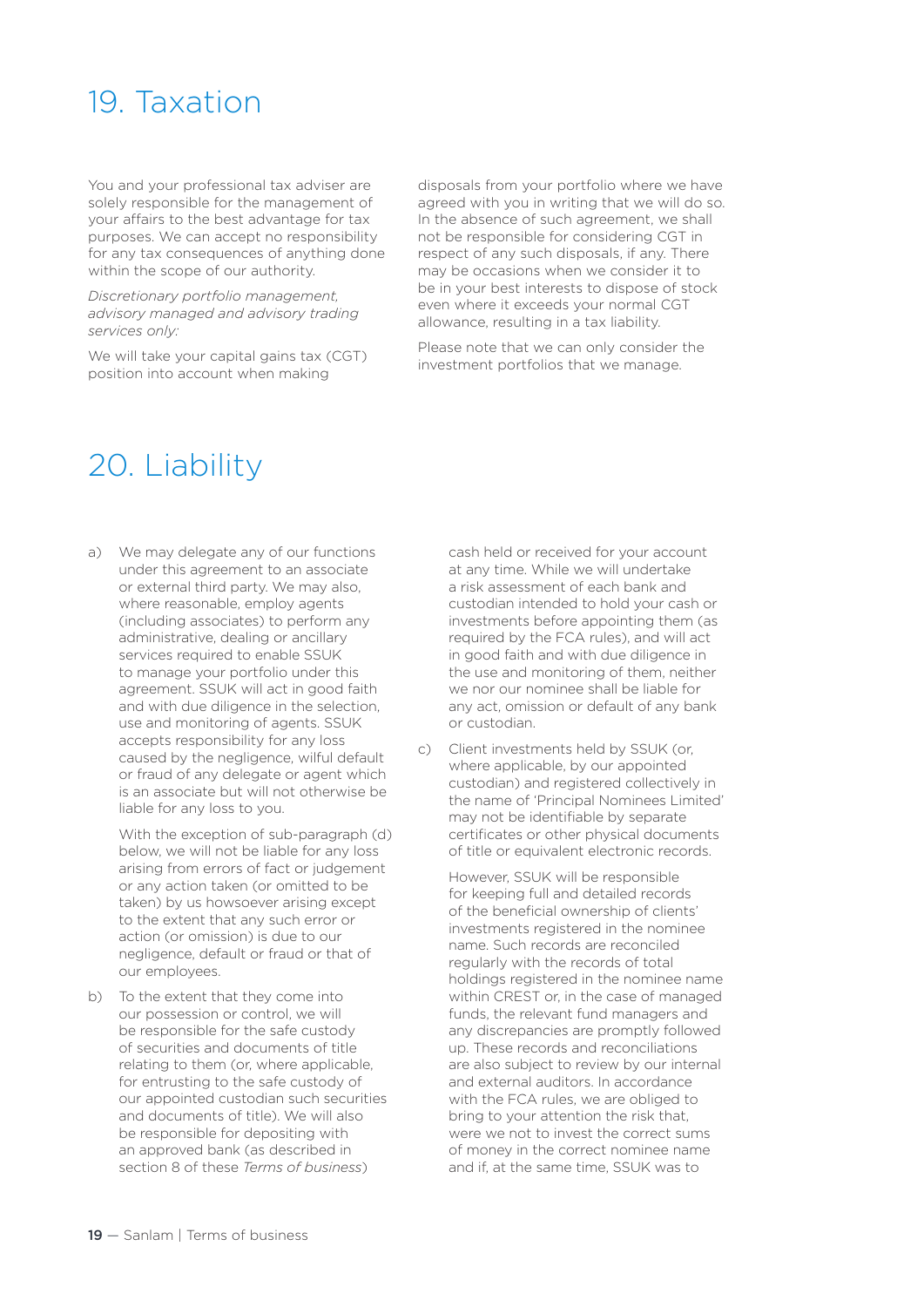become insolvent, there could be a shortfall in investments registered in the nominee name. Such a shortfall could, in practice, result only to the extent that we had invested incorrectly since the last reconciliation. In this event, any such shortfall may be shared pro-rata among all clients whose investments are registered in that name.

d) Where investments or cash are held overseas with third parties, there may be different settlement, legal and regulatory requirements in overseas jurisdictions from those applying in the United Kingdom, as well as different practices relating to the segregation of investments or cash, including pooling investments held to the Appointed Custodian's order with those of other clients of the third party. In the event of default of a custodian, bank or intermediate broker or other third party, your assets may be treated in a different manner from that which would apply if the money was held by the equivalent counterparties in the United Kingdom.

You must notify us in writing if you do not want the Appointed Custodian to pass your cash on to intermediate brokers or other third parties in any particular jurisdictions. Unless you notify us to the contrary, we will assume that you have consented to the Appointed Custodian doing so. If the third party, were to become insolvent, there may be delays in identifying individual assets, and possibly an increased risk of loss if there should be a shortfall because additional time will be needed to identify the assets held for specific clients.

- e) A failure or delay by any party in enforcing any right under these terms is not an implied waiver of that right or of any other right in the future.
- f) SSUK has no liability to you arising from any breach of confidentiality or otherwise if any person sees any communication which is deemed to have been delivered to your email address.

If we act upon instructions given to us by email or facsimile, we shall not accept liability for any loss you incur if it appears to us that the communication was sent by you. Unless you instruct otherwise at the time, we will assume that you are content for us to respond to an email communication from you using email ourselves. We shall not be liable for any loss you incur as a result of your failure to receive, for whatever reason. any communication sent by email by us, as a result of receipt by a third party of

any such communication. We shall not be liable under any circumstances for any loss or damages which result or may result from any use of our websites or your access to the internet.

Sections g) to i) apply to the discretionary portfolio management, advisory managed and advisory trading services only:

g) No warranty is given by us as to the performance or profitability of any investments, cash or other property forming part of, or constituting, your investment portfolio or investment account. Furthermore, you should be aware that, subject to our overall investment process, and our knowledge of the client, our portfolio managers and investment advisers exercise autonomy in their investment decisions and one portfolio manager may choose to utilise an investment for one client which another manager may choose not to utilise for another client in ostensibly similar circumstances.

As a result, it is possible that the performance of one client's portfolio may differ from that of another client (whether managed by the same portfolio manager or not) with a similar investment objective and risk profile.

- h) We will not be responsible for any loss of opportunity whereby the value of your investment portfolio could have been increased or for any decline in the value of your portfolio, howsoever arising, except to the extent that such loss or decline is due to our negligence, default or fraud, or that of our employees.
- i) SSUK is entitled to treat any advice and research supplied to us by reputable sources as reliable even if it carries a disclaimer notice stating that the information contained within it is not guaranteed as to accuracy or completeness. The information we receive and the decisions and recommendations we make as a result can therefore never be guaranteed as to correctness in the long or short term and our recommendations may change without notice. We do not accept liability for any direct or consequential loss arising from the use of reputable thirdparty research. Further to the FCA's Conduct of business rules on investment research, we confirm that the provision of research which is reasonably provided by brokers to assist us in the provision of our services to you, does not (and is not likely to) impair compliance with our duty to act in your best interests.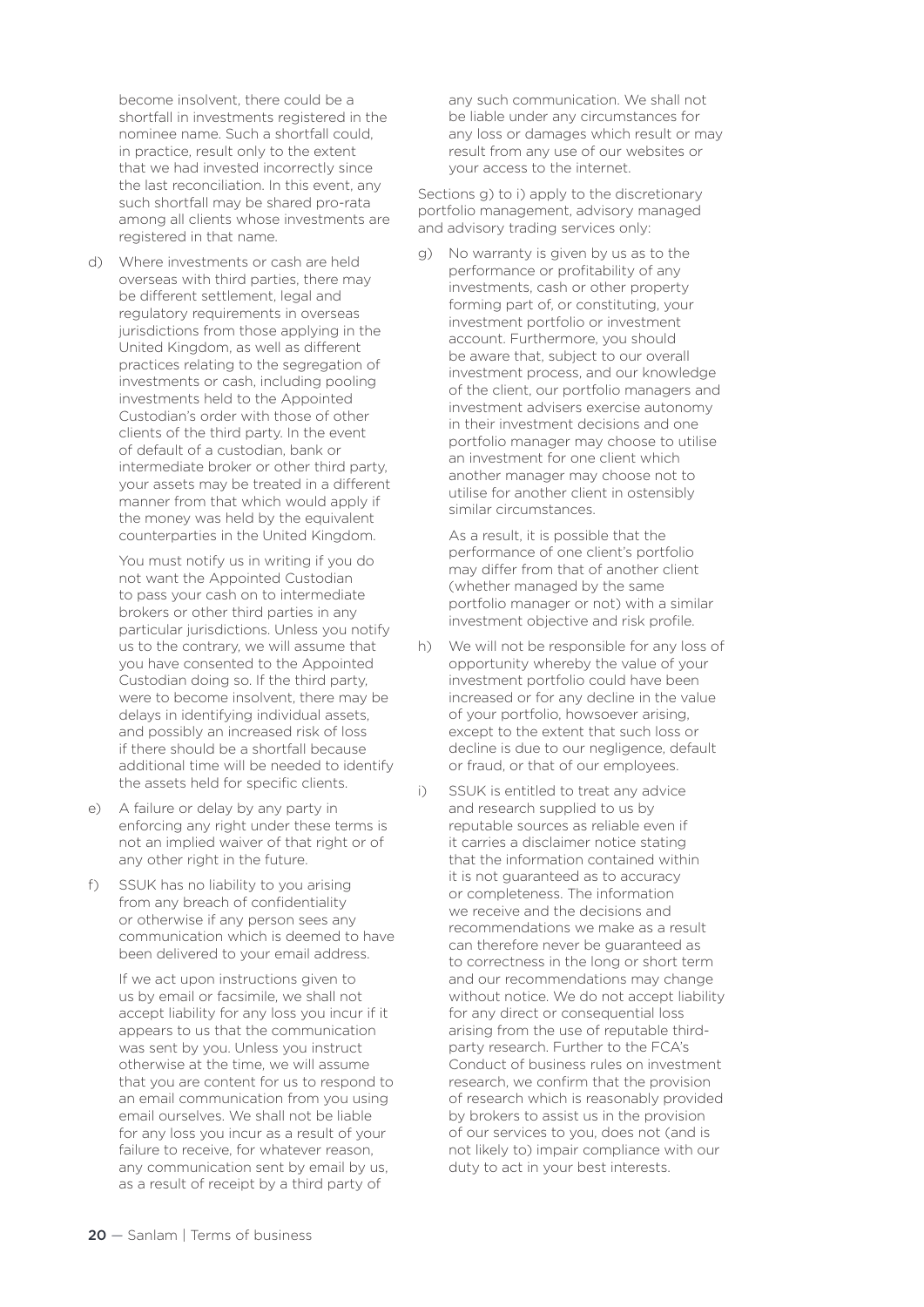Neither you nor we shall be responsible for each other for any indirect losses or damages. We shall only be responsible for losses which are reasonably foreseeable.

Nothing in these *Terms of business* excludes our duties or obligations under

the FCA rules or excludes our liability for death or personal injury caused by our negligence or the negligence of our employees or agents, or for any other matter which at law we are not entitled to restrict our liability.

### 21. Force majeure

In the event of any failure, interruption or delay in the performance of our obligations resulting from acts, events or circumstances not reasonably within our respective control (including, but not limited to, industrial disputes, acts or regulations of any governmental or supranational bodies

or authorities and breakdown, failure or malfunction of any telecommunications or computer service or systems) SSUK shall not be liable or have any responsibility of any kind for any loss or damage thereby incurred or suffered by you.

### 22. Complaint procedure

SSUK will, at all times, follow the procedure laid down by the FCA for the effective consideration and proper handling of complaints from clients. If you wish to make a complaint, or would like to receive details of our complaint handling procedure, please contact the head of client operations. In the unlikely event that a client's complaint(s) cannot be resolved, an eligible complainant will also have a right to complain direct to the Financial Ombudsman Service (FOS) under whose adjudication the client may have a right to compensation. The FOS offers to investors, without charge, an independent consideration of complaints

against firms regulated by the FCA. A statement is available from our head of compliance on request, detailing the main points of the ombudsman system and the way it operates. Full details of the FOS can be found on its website at www.financialombudsman.org. uk. Certain clients, such as larger companies, trusts, pension funds and elective professionals, may not be considered eligible complainants by the FOS. If you have a complaint about a service provided online you may wish to complain via ec.europa.eu/ consumers/odr/

### 23. Client protection

As a retail client under the FCA rules, you may be able to benefit from the Financial Services Compensation Scheme (FSCS) if we are declared in default and are unable to meet our liabilities to you (up to a maximum of £85,000 per person per firm). Further information, including details of the extent

and level of cover, are available from the FSCS website (www. fscs. org.uk), or on request from our head of compliance. Certain retail clients, such as larger companies, trusts, pension funds and elective professional clients, may not have access to the FSCS.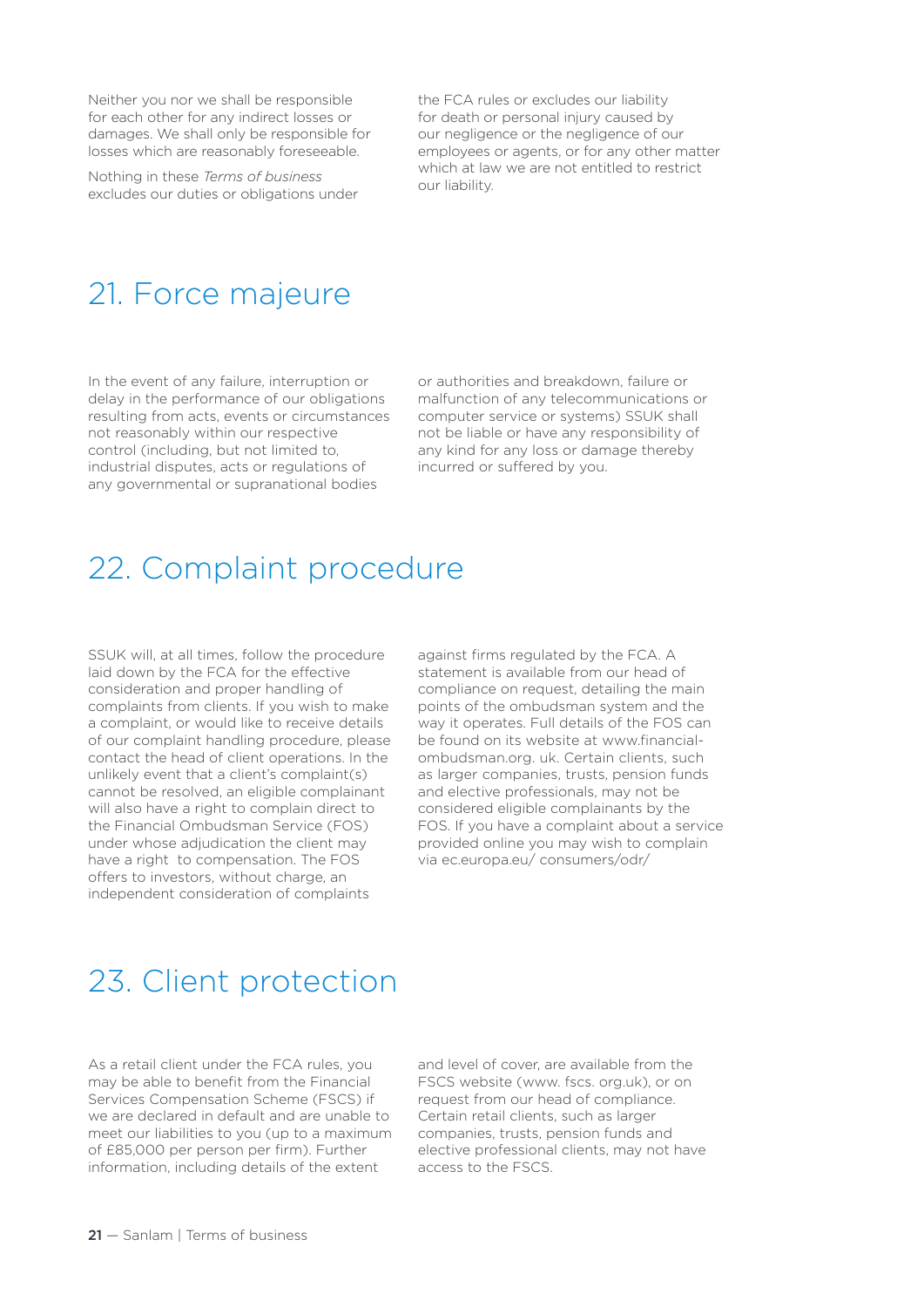### 24. Termination

You are entitled to terminate this agreement at any time by written notice. Termination will take effect when we receive the notice or, if different, at the time specified in the notice, subject in either case to the completion of outstanding transactions.

We may also terminate this agreement on one month's notice to you in writing, or by immediate notice to you following your material breach of this agreement or if required to do so by any competent regulatory authority. We may also terminate our agreement with you if your agreement with the Appointed Custodian is terminated, in which case this agreement will terminate on the date that your agreement with the Appointed Custodian terminates. Further details regarding the circumstances in which your agreement with the Appointed Custodian may be terminated (whether by you or by the Appointed Custodian) are set out in section 9.

Termination will not in any event affect accrued rights, existing commitments or any contractual provision intended to survive termination and will be without penalty or other additional payment save that you will be required to pay:

- a) our fees pro-rata to the date of termination or, as the case may be, we will rebate to you pro-rata any such fees paid to us in advance;
- b) any additional expenses necessarily incurred by us in terminating this agreement; and
- c) any losses necessarily realised in settling or concluding outstanding obligations. On termination, we may retain (or, where applicable, direct the Appointed Custodian to retain) such securities and cash as may be required to settle transactions already initiated and to pay any of your outstanding liabilities.

Upon receipt of your instruction to terminate this agreement, we will manage the portfolio's investments on a care and maintenance only basis until the assets are transferred out, or encashed, as applicable. SSUK will use its best endeavours to ensure that assets are transferred out as quickly as possible but we cannot be responsible for delays caused by third parties. We will normally transfer ISAs as cash but can

arrange for in-specie transfers to be effected on request. Please refer to the relevant *Guide to charges* and/or *Investment solution documents* for details on charges associated with encashing or transferring your assets.

If, on termination, any money is or may become due as a result of a commitment entered into by us or the Appointed Custodian on the portfolio's account (an 'outstanding amount') we may at our discretion arrange for the sale of such of your investments as we may in our discretion select in order to realise funds sufficient to cover any outstanding amount (but only to the extent that insufficient funds are otherwise held on the portfolio's account and are available for the purpose). We may also cancel, close out, terminate or reverse any transaction or enter into any other transaction or do anything which has the effect of reducing or eliminating any outstanding amount, or reducing or eliminating liability under any contracts, positions or commitments undertaken on the portfolio's account.

Where our agreement is terminated, we will terminate your agreement with the Appointed Custodian on your behalf. In these circumstances, you must provide us with instructions to arrange the transfer of custody of the assets and cash held by the Appointed Custodian on your behalf to an alternative custodian appointed by you. If you do not provide us with such instructions within 90 days of the date on which our agreement terminates, we reserve the right to sell, or instruct an Appointed Custodian as your agent to sell the assets for you and to transfer the proceeds to your nominated bank account, together with any cash held for you, less any outstanding obligations you owe to us and/or to the Appointed Custodian. We will only do this where we have been unable to obtain your instructions having made all reasonable efforts to contact you. We will continue to collect our fees and charges in these circumstances in accordance with our *Guide to charges* until your cash and assets have been transferred to you.

Your agreement with the Appointed Custodian will continue from day to day following termination until all of your investments have been transferred.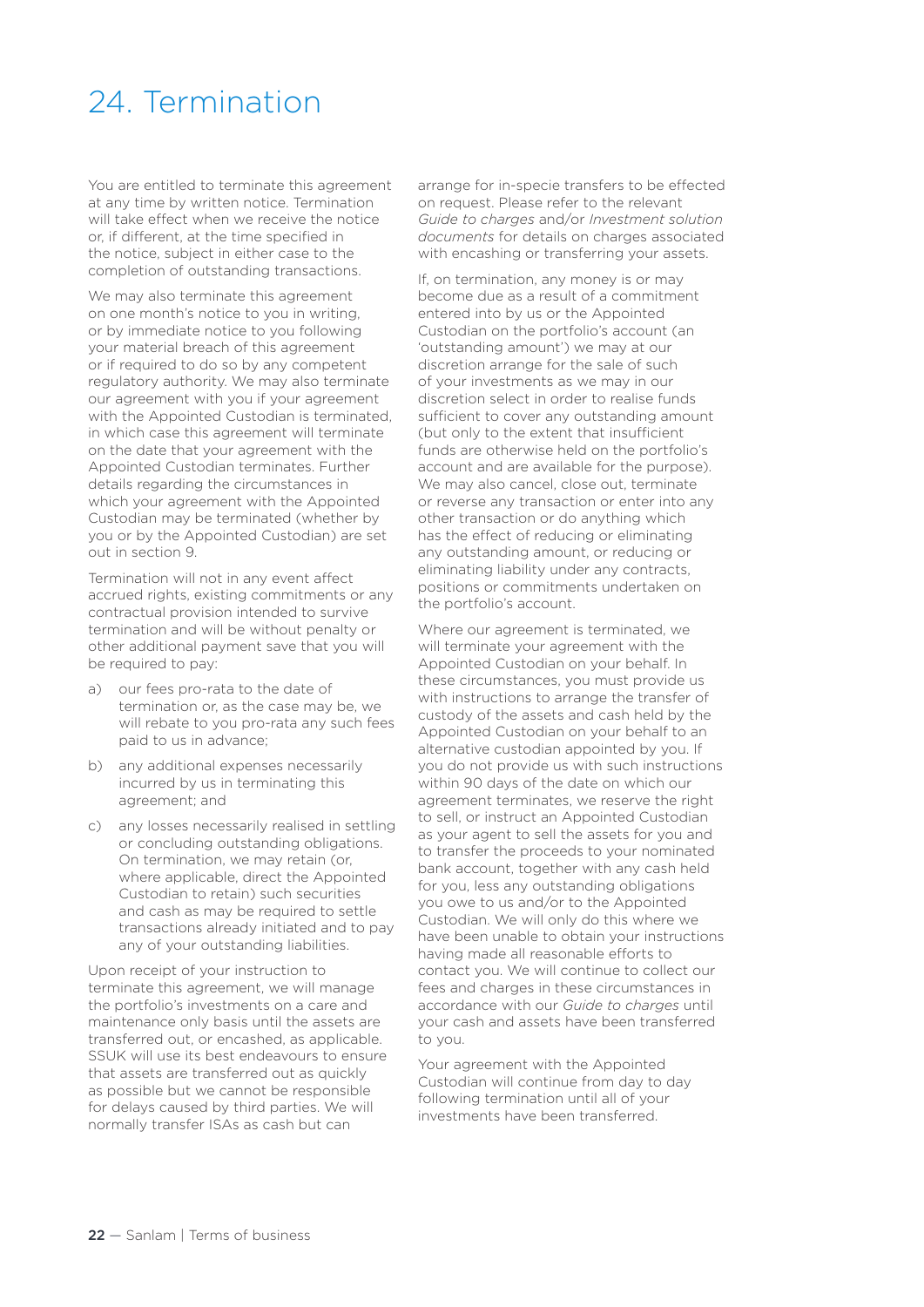### 25. Joint accounts

Where the client comprises more than one person (including without limitation trustees), we refer to each such person in this section as a "joint holder".

Joint holders' obligations under this agreement will be joint and several. This means that each joint holder is responsible individually and together with the other joint holders, and we may take action against one or more of them for any breach of the obligations that apply to the clients under these Terms of business. As such, any reference in this agreement to you as the client shall be construed, where appropriate, as a reference to any one or more of you.

Accordingly, any warning or other notice which is given to one of the joint holders will thereby be given to all joint holders.

All assets in a joint account are held equally and jointly by the joint holders, unless otherwise agreed by us in writing.

Save as notified otherwise to us in writing, any joint holder may give us instructions, and these instructions are binding on all joint holders. We shall not be obliged to communicate or confirm these instructions to the other joint holders. Notwithstanding this, we may require instructions from one joint holder to be co-signed by all of the joint holders (or, in the case of trusts, by at least two trustees; or, in the case of charity, corporate, pension, onshore bond or offshore bond clients, in accordance with the signing authorities specified in writing to us).

Furthermore, if we are notified in writing by one or more joint holders that they no longer consent to the other joint holder(s) giving instructions on their behalf, we will require future instructions to be co-signed by all joint holders.

On the death of any of the joint holders (being survived by any other joint holder):

(i) this agreement will not terminate; (ii) the assets held in the joint account will automatically pass to the surviving joint holder(s); and (iii) the survivor(s) will continue to be bound by this agreement.

We reserve the right to require any surviving joint holder(s) to open a new account with us as a condition of the continued provision of our services.

Where there is a change of joint holders other than as a result of death, for example a trustee retiring, SSUK should be notified in writing.

Where the client is a trust, the liability of the trustees under this agreement shall be limited, in the absence of fraud, to the assets of the trust from time to time.

In the event of the above circumstances the account(s) will continue to be managed in accordance with these *Terms of business*.

### 26. Death

a) If you are an individual account holder or a sole trustee we will need to receive formal notification of your death and a copy of the death certificate. We are not responsible for any losses to your account during the period between your death and us receiving formal notice of it. On notification of your death to us until we receive the grant of representation or equivalent in respect of your estate, we shall where applicable continue to manage the assets of your investment portfolio

until this agreement is terminated by your personal representatives on giving notice to us or by us on giving notice to your personal representatives.

Notification of your death to us will not affect any outstanding order or transaction or accrued charges under these Terms of business or any legal rights or obligations which may already have arisen. Charges will also continue to apply in accordance with section 28.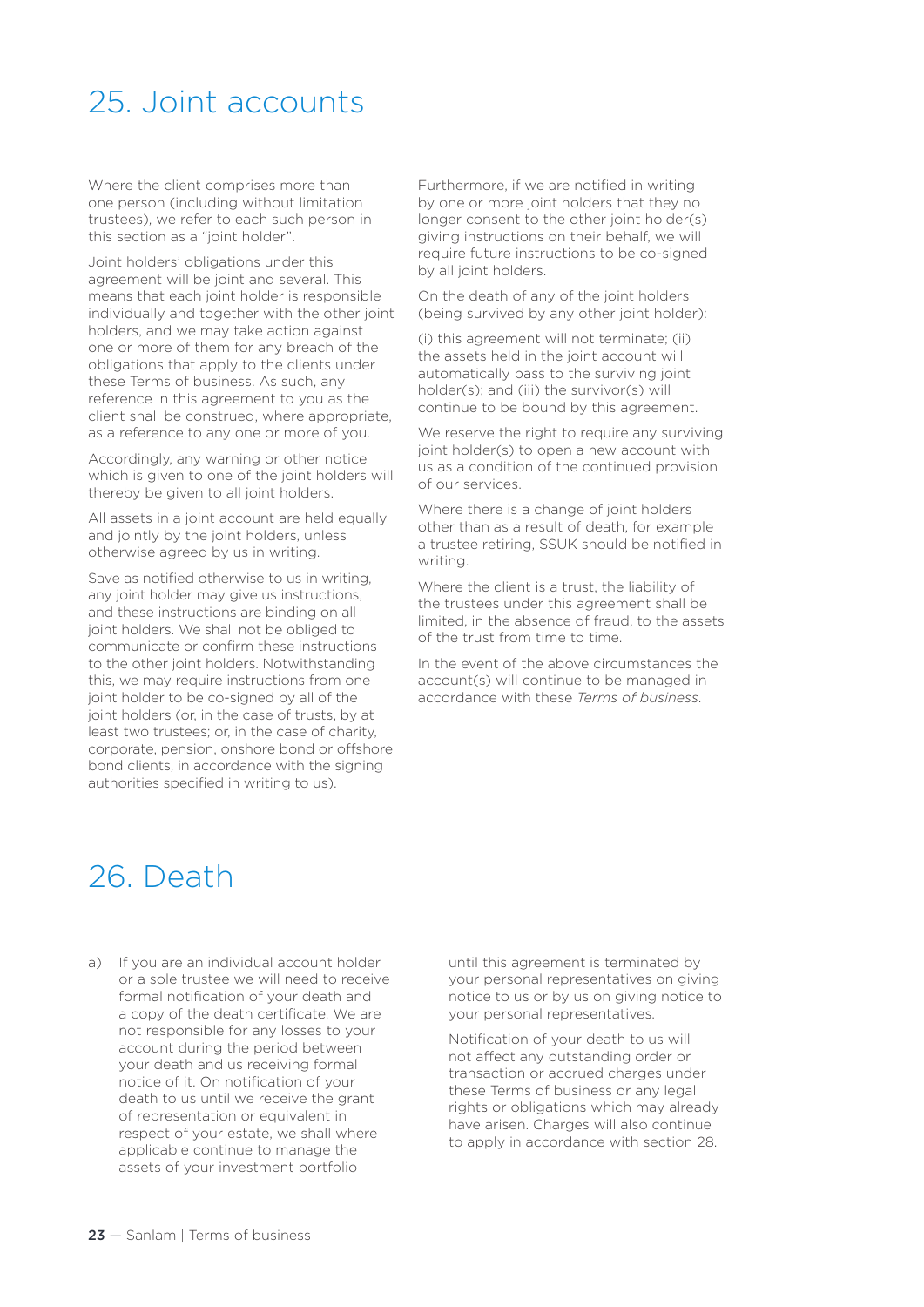- b) Subject to section 26(d) below, before we receive the grant of representation or equivalent, or if there is no statutory requirement to obtain one, we may. in our discretion, act in accordance with your personal representatives' instructions. Where we accept such instructions, we may charge an administration and custody fee in accordance with our Guide to charges.
- c) Subject to section 26(d) below, once we have received the grant of representation or equivalent in respect of your estate, we shall carry out your personal representatives' instructions. Until we receive such instructions your investments will be subject to daily price movements as normal and we will not be responsible for any losses as a result of us not being able to operate your account following your death.
- d) We shall not be obliged to give effect to any instructions provided by your personal representatives until: (i) your

personal representatives have entered into such contractual arrangements as we may reasonably require; and/ or (ii) we have been provided with such information and documentation as we may reasonably require as to the authority of your personal representatives to provide instructions in respect of your portfolio.

- e) In the case of a sole trustee, we may enter into a new agreement with and provide services to a new trustee, if one is appointed, subject to any specific instructions in this regard and us receiving any information and documentation that we may reasonably require.
- f) Where we pay any ongoing fees to your adviser in connection with your investment portfolio, we will cease to pay such fees with effect from the date of your death.
- g) If you are a joint account holder please refer to section 25.

### 27. Anti-money laundering

As explained in the Sanlam privacy statement (referred to in section 29), in order to satisfy our obligations under the money laundering regulations and the FCA rules, we may need to request sight of certain documents (such as your passport) as proof of identity. As an alternative, or in addition, we may verify your identity, or the identity of trustees, directors or other signatories, by a search with a credit reference agency. To do so, the credit

reference agency may check the details you supply against any particulars on any database (public or otherwise) to which it has access. It may also use your details to assist other companies for verification purposes. A record of the search will be maintained. Any delay in providing such identity documentation, when requested, or in obtaining a satisfactory search at a credit reference agency, may result in a delay in the commencement of your portfolio.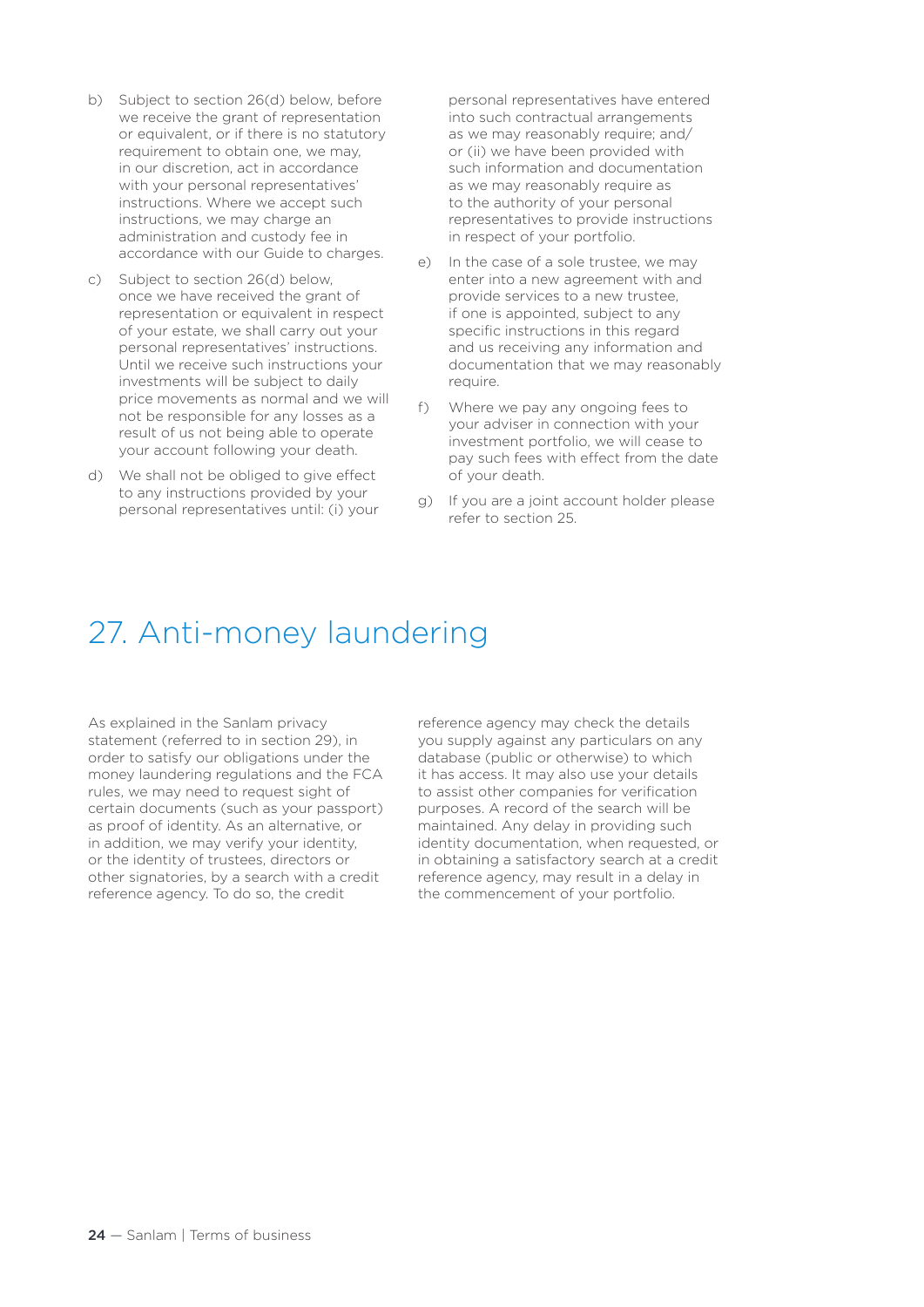### 28. Charges and remuneration

Our fees are illustrated in the schedule of fees in your investment proposal or *Investment solution*, or *Guide to charges* document, as applicable, which should be read in conjunction with these terms. Unless otherwise agreed, the management fee will be charged quarterly in arrears on the market value of assets in your portfolio(s), including uninvested cash balances, calculated on a pro rata daily basis.

By entering these *Terms of business*, you authorise us to deduct our fees, or instruct the Appointed Custodian to deduct our fees from any sums of cash held in connection with your portfolio by SSUK, another Appointed Custodian, or their delegates. If your portfolio contains insufficient cash to meet our charges when they fall due, you

authorise us to sell, or instruct an Appointed Custodian on your behalf to sell investments from your portfolio to the extent required in order to meet any shortfall. We will ensure that you are treated fairly when we issue any such instructions, including without limitation in respect of the selection of investments to be sold. If the value of cash and investments in your portfolio is insufficient to meet our fees, you agree that you will be liable to us to meet any shortfall.

We may amend our fees from time to time on the basis set out in section 14.

Information regarding an Appointed Custodian's fees and charges is set out in the schedule of fees in your investment proposal, *Guide to charges*, or *Investment solution*, as applicable.

### 29. Data protection

In the course of providing our products and/ or services to you, we will receive information from and about you and will act as data controller which means we are responsible for deciding how we hold and use your personal data. We take the security of your personal data very seriously. We will only process your personal data in accordance with applicable data protection laws.

The Appointed Custodian will also be data controller.

Further information about the way in which we use your personal data is set out in the *Client agreement form* and the Sanlam privacy statement which is available on our website at www.sanlam.co.uk.

Telephone calls may be recorded and monitored for quality control and regulatory purposes.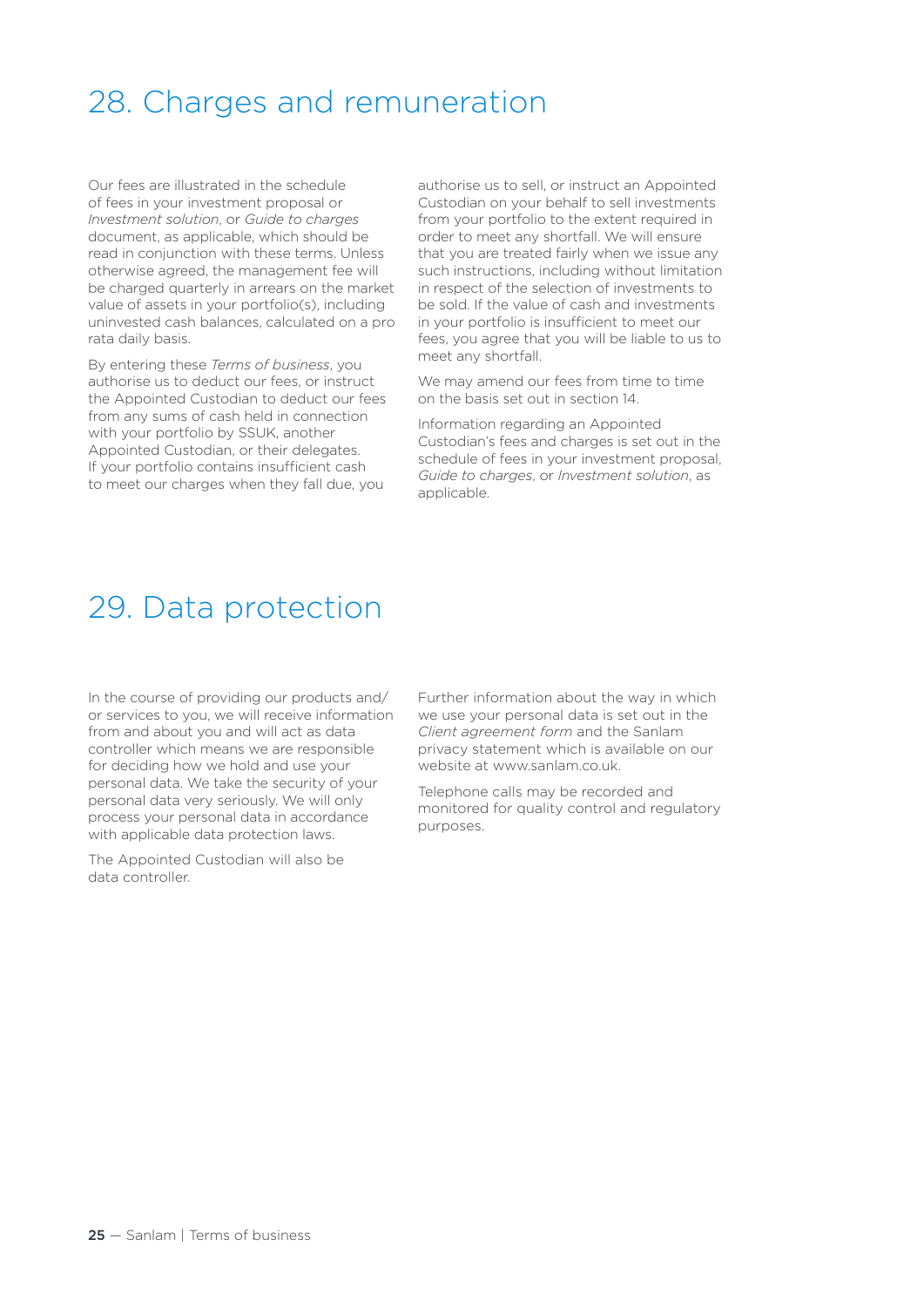### 30. Electronic communication

Where you have provided an email address, you agree to be provided with information via email and, where appropriate, you agree to be provided with information through the Sanlam website (www.sanlam.co.uk) and Sanlam Client Connect, subject to section 31, unless you inform us to the contrary. These communications will be in respect of the services covered in your relationship with Sanlam and will include but are not limited to links to relevant Sanlam policies, the delivery of monthly reports, monthly and/or weekly investment commentary, transaction information and valuations. These communications do not include marketing communications.

If you have provided us with an email address but you would prefer to receive communications via post instead, please inform your usual Sanlam contact. Please note we reserve the right to charge a fee for providing information and documentation by post.

Where you intend to instruct us by email, we recommend you do not do so where the instructions are particularly time

sensitive. We shall only be responsible for instructions received by email where we have been previously advised of your email address, we receive the instructions in sufficient time to act upon them prior to any deadline and you have received our express acknowledgement that we have received and can act on the instructions.

Where we primarily communicate with you by email, you acknowledge that we are authorised to continue to use the email address provided until we have received notification of any change to your email address. We will not accept a notification by email of an email address change. You accept that email is not a secure form of communication and acknowledge that we shall not be liable for any loss caused by this form of communication.

We may record telephone and other electronic conversations for training, monitoring and any other purposes permitted by law. We may use these recordings as evidence.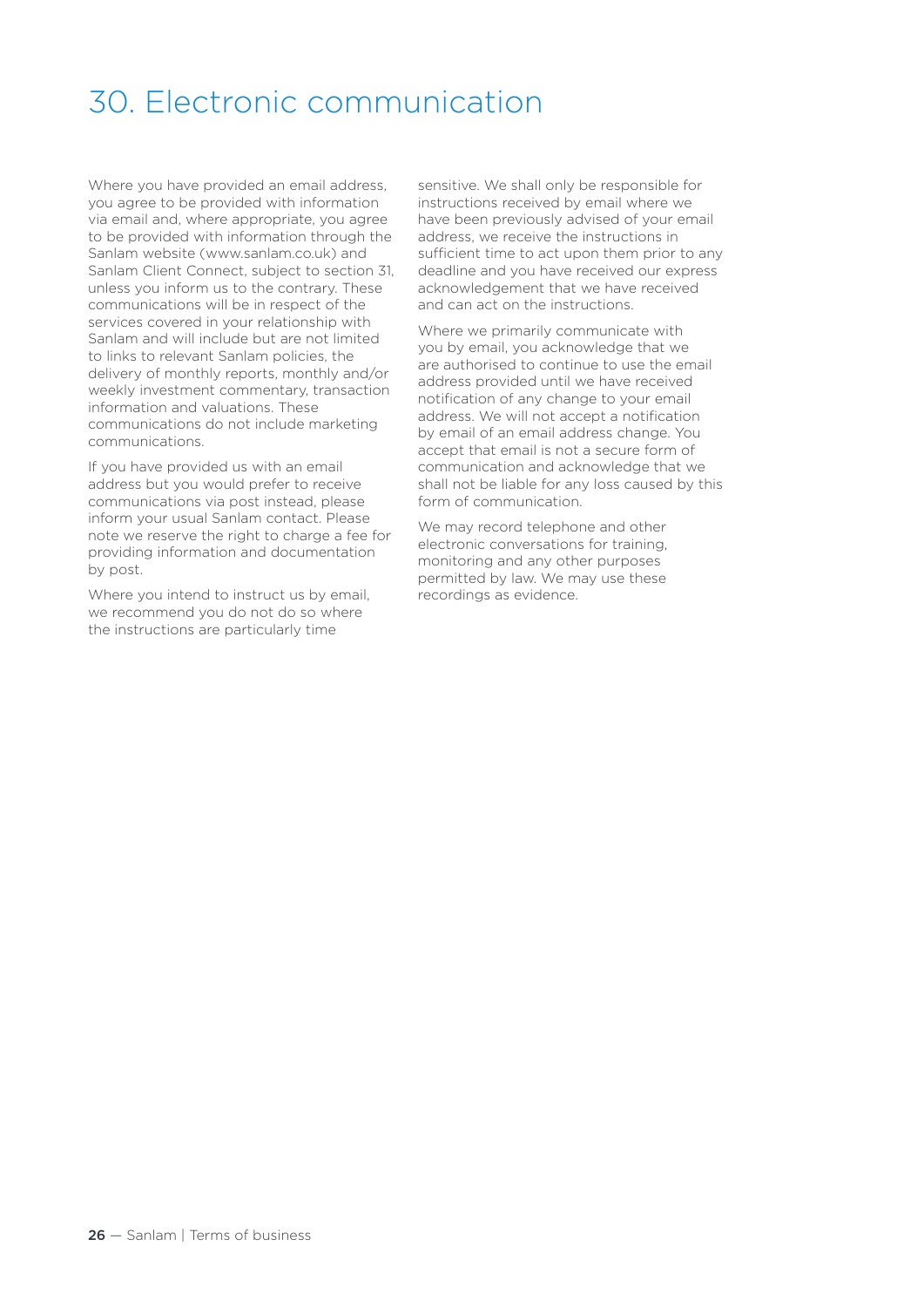## 31. Glossary

In these Terms the following definitions apply. Further definitions are set out in the relevant sections and appendices.

| Account                                   | means all investments you hold with Sanlam in the same legal capacity, including<br>investments both held within and outside tax wrappers.                                                                                                                                                                                                   |
|-------------------------------------------|----------------------------------------------------------------------------------------------------------------------------------------------------------------------------------------------------------------------------------------------------------------------------------------------------------------------------------------------|
| Advisory<br>Managed<br><b>Service</b>     | Your Portfolio Manager will advise you on an ongoing basis on investment strategy for<br>your portfolio but you will make the final decision as to whether to proceed with the<br>recommendations made.                                                                                                                                      |
| Advisory<br><b>Trading Service</b>        | Your Portfolio Manager will advise you on the merits of specific investments but you will<br>make the final decision as to whether to proceed with the recommendations made.                                                                                                                                                                 |
| Agent                                     | means a firm trading on behalf of a client.                                                                                                                                                                                                                                                                                                  |
| <b>AIM</b>                                | means the London Stock Exchange's Alternative Investment Market.                                                                                                                                                                                                                                                                             |
| <b>AIM IHT Service</b>                    | means our Discretionary Portfolio Service which invests in an AIM Portfolio.                                                                                                                                                                                                                                                                 |
| <b>AIM Portfolio</b>                      | means a portfolio of AIM shares in respect of which we provide our Discretionary Portfolio<br>Service.                                                                                                                                                                                                                                       |
| <b>AIM shares</b>                         | means shares admitted to trading on the AIM.                                                                                                                                                                                                                                                                                                 |
| <b>Client Money</b>                       | means money arising from, or in connection with, the holding of safe custody assets by a<br>firm, which is due to clients.                                                                                                                                                                                                                   |
| <b>Client Assets</b>                      | means assets which belong to the client, but which are held for investment purposes.                                                                                                                                                                                                                                                         |
| Complex<br><b>Instrument</b>              | is defined in the Rules of the FCA and in general comprises financial instruments which are<br>complex in structure and/or there are infrequent opportunities to dispose of the asset and/<br>or the investor's potential liability exceeds their capital outlay and/or sufficient information<br>may not be easily obtainable on the asset. |
| <b>Contract Note</b>                      | means a certificate confirming the terms of a sale of specified assets or securities between<br>two parties.                                                                                                                                                                                                                                 |
| Custodian                                 | is defined in accordance with the Rules of the FCA, and includes banks, depositories, and<br>custodians approved by the FCA, and members of recognised investment exchanges.                                                                                                                                                                 |
|                                           | A custodian provides clearing and settlement, safe custody and ancillary services.<br>Custodians may also delegate some duties to a sub-custodian.                                                                                                                                                                                           |
| Discretionary<br><b>Portfolio Service</b> | means the service offered by your Portfolio Manager in relation to managing a<br>Discretionary Portfolio on your behalf.                                                                                                                                                                                                                     |
| Electronic<br>Communication               | means a communication between you and us by email, facsimile or other electronic means.                                                                                                                                                                                                                                                      |
| Eligible<br>Complainant                   | is as defined by the FCA Rules.                                                                                                                                                                                                                                                                                                              |
| <b>Execution Only</b>                     | means a transaction is executed upon your specific instructions without us providing<br>financial advice relating to the merits of the transaction.                                                                                                                                                                                          |
| <b>Execution Venue</b>                    | means a Regulated Market, a Multilateral Trading Facility, a Systematic Internaliser, or a<br>market maker or other liquidity provider or an entity that performs a similar function in a<br>third country to the function performed by any of the foregoing.                                                                                |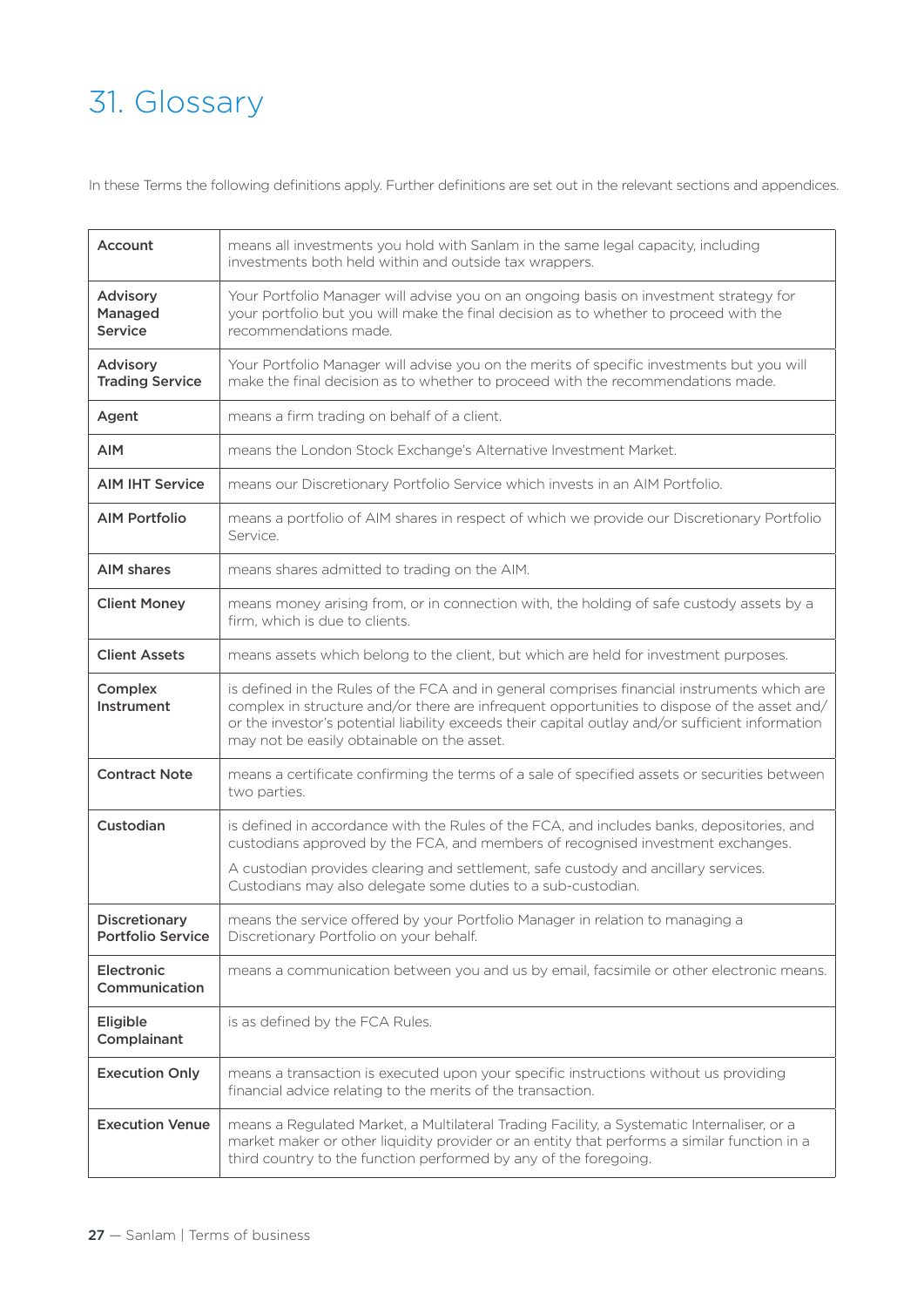| Exchange                                         | means a marketplace in which securities, commodities, derivatives and other financial<br>instruments are traded.                                                                                                                                                                                                                                         |
|--------------------------------------------------|----------------------------------------------------------------------------------------------------------------------------------------------------------------------------------------------------------------------------------------------------------------------------------------------------------------------------------------------------------|
| <b>Financial</b><br><b>Adviser</b>               | means the person or organisation you have appointed to advise you on your financial<br>affairs (if any).                                                                                                                                                                                                                                                 |
| <b>Financial</b>                                 | include:                                                                                                                                                                                                                                                                                                                                                 |
| Instruments                                      | (i) transferable securities;                                                                                                                                                                                                                                                                                                                             |
|                                                  | (ii) money-market instruments;                                                                                                                                                                                                                                                                                                                           |
|                                                  | (iii) units in collective investment undertakings;                                                                                                                                                                                                                                                                                                       |
|                                                  | (iv) various options, futures, swaps, forward rate agreements and any other derivative<br>contracts relating to securities, currencies, interest rates or yields, or other derivative<br>instruments, financial indices, financial measures or commodities;                                                                                              |
|                                                  | (v) derivative instruments for the transfer of credit risk; and                                                                                                                                                                                                                                                                                          |
|                                                  | (vi) financial contracts for differences. For the avoidance of doubt, "Financial Instruments"<br>do not include spot transactions or loans and certain exclusions apply to commodities.                                                                                                                                                                  |
| <b>FCA Rules</b>                                 | The rules contained within the Financial Conduct Authority's Handbook of rules and<br>guidance or the rules of any successor.                                                                                                                                                                                                                            |
| Guide to<br>Charges                              | This document outlines our standard charges for our Services. We will always agree with<br>you and provide an illustration for the charges you will pay.                                                                                                                                                                                                 |
| IHT.                                             | means inheritance tax.                                                                                                                                                                                                                                                                                                                                   |
| Investment<br>Solution                           | An initial investment proposal provided by your Portfolio Manager.                                                                                                                                                                                                                                                                                       |
| <b>ISA</b>                                       | means an Individual Savings Account as defined by the Individual Savings Account<br>Regulations. Further terms about ISAs are set out in Appendix 2 of these Terms.                                                                                                                                                                                      |
| <b>JISA</b>                                      | means a Junior Individual Savings Account as defined by the Individual Savings Account<br>Regulations (ISA regulations), as amended or re-enacted. Further terms applicable to<br>JISAs are set out in Appendix 2 of these Terms.                                                                                                                        |
| <b>Key Features</b><br>Document                  | means a document prescribed by the FCA which contains information about certain types<br>of Investment, such as unit trusts.                                                                                                                                                                                                                             |
| <b>Limit Order</b>                               | means an order to buy or sell a specified amount of a Financial Instrument at a specified<br>price limit or better.                                                                                                                                                                                                                                      |
| Multilateral<br><b>Trading Facility</b><br>(MTF) | means a multilateral system, operated by an investment firm or a market operator, which<br>brings together multiple third-party buying and selling interests in Financial Instruments<br>- in the system and in accordance with non-discretionary rules - in a way that results in a<br>contract in accordance with the provisions of Title II of MiFID. |
| <b>MiFID</b>                                     | means the EU Markets in Financial Instruments Directive 2014/65/EU.                                                                                                                                                                                                                                                                                      |
| Money<br>Laundering<br><b>Regulations</b>        | means the UK Money Laundering Regulations 2007, and any other laws, rules and<br>regulations regarding anti-money laundering requirements applicable to Sanlam.                                                                                                                                                                                          |
| <b>Nominee</b>                                   | means a person or legal entity appointed to provide safe custody, nominee or associated<br>services in relation to assets.                                                                                                                                                                                                                               |
| <b>Nominated Bank</b><br>Account                 | means the bank account in your name(s) to which we will make withdrawals or pay<br>income. You can only have one nominated bank account.                                                                                                                                                                                                                 |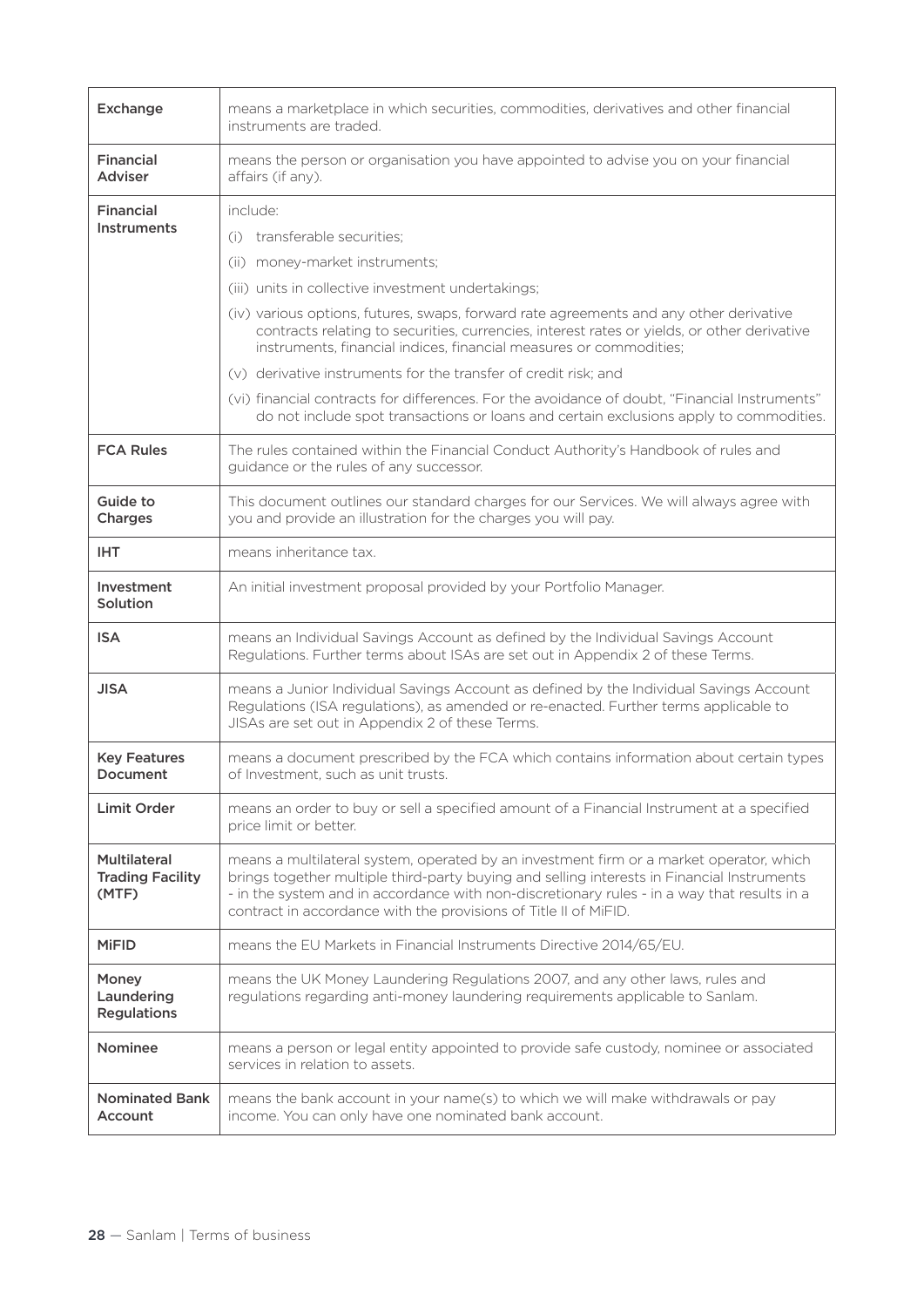| <b>Non-Readily</b><br><b>Realisable</b><br>Investments | are defined in accordance with the Rules of the FCA. They include Investments which are<br>neither government nor public securities, nor are officially listed or traded on an exchange<br>in an EEA State, nor are regularly traded under the rules of a recognised investment<br>exchange.                                                                                                                                                                                                                                                                    |
|--------------------------------------------------------|-----------------------------------------------------------------------------------------------------------------------------------------------------------------------------------------------------------------------------------------------------------------------------------------------------------------------------------------------------------------------------------------------------------------------------------------------------------------------------------------------------------------------------------------------------------------|
| Over the<br>Counter (OTC)                              | means where buying and selling of a Financial Instrument is not conducted over an<br>exchange but by a direct transaction between the firms acting as counterparties to the<br>transaction.                                                                                                                                                                                                                                                                                                                                                                     |
| Portfolio                                              | means the investments you hold with Sanlam.                                                                                                                                                                                                                                                                                                                                                                                                                                                                                                                     |
| Portfolio<br>Manager                                   | means the Sanlam investment manager who you have appointed to manage your Portfolio<br>on a discretionary basis or who provides you with investment advice.                                                                                                                                                                                                                                                                                                                                                                                                     |
| Professional<br><b>Client</b>                          | is as defined by FCA Rules.                                                                                                                                                                                                                                                                                                                                                                                                                                                                                                                                     |
| Registered<br>contact                                  | means the relevant person identified in the JISA application with whom SSUK contracts in<br>respect of the JISA.                                                                                                                                                                                                                                                                                                                                                                                                                                                |
| Regulated<br><b>Market</b>                             | means a multilateral system operated and/or managed by a market operator, which brings<br>together or facilitates the bringing together of multiple third-party buying and selling<br>interests in financial instruments in the system, in accordance with its non-discretionary<br>rules, in a way that results in a contract, in respect of the financial instruments admitted to<br>trading under its rules and/or systems, and which is authorised and functions regularly and<br>in accordance with the provisions of Title III of the MiFID II Directive. |
| <b>Retail Client</b>                                   | A client who is not a Professional Client or Eligible Counterparty, as defined by FCA Rules.<br>Broadly this will cover most individual and personal clients, unless they have chosen to be<br>treated as Professional Clients.                                                                                                                                                                                                                                                                                                                                 |
| Retail<br>Investment<br>Product                        | means a unit trust or OEIC; an investment trust; a structured capital-at-risk product; a life<br>policy; a stakeholder pension scheme (including a group stakeholder pension scheme);<br>a personal pension scheme (including a group personal pension scheme); or any other<br>designated investment which offers exposure to underlying financial assets, in a packaged<br>form which modifies that exposure when compared with a direct holding in the financial<br>asset.                                                                                   |
| <b>Risk Profile</b>                                    | A risk profile is an evaluation of a client's willingness and ability to take investment risk. It is<br>fundamental to the determination of portfolio asset allocation.                                                                                                                                                                                                                                                                                                                                                                                         |
| <b>Sanlam Privacy</b><br><b>Statement</b>              | is a document that explains how we collect your data and use it. It also explains your<br>data rights.                                                                                                                                                                                                                                                                                                                                                                                                                                                          |
| Simplified<br>Prospectus                               | means a marketing document which describes a fund's investment objectives, their<br>charges and relevant risks.                                                                                                                                                                                                                                                                                                                                                                                                                                                 |
| <b>Service</b>                                         | Any or all of the categories of service that we may provide to you under this agreement as<br>described in the Service Guide.                                                                                                                                                                                                                                                                                                                                                                                                                                   |
| Stocks and<br><b>Shares ISA</b>                        | An ISA which can invest in Qualifying Investments in accordance with the ISA Regulations.                                                                                                                                                                                                                                                                                                                                                                                                                                                                       |
| Terms (of<br><b>Business)</b>                          | means these Terms of business (as varied from time to time).                                                                                                                                                                                                                                                                                                                                                                                                                                                                                                    |
| Website                                                | means that part of any internet site of ours, as updated from time to time. The address of<br>our current website is www.sanlam.co.uk.                                                                                                                                                                                                                                                                                                                                                                                                                          |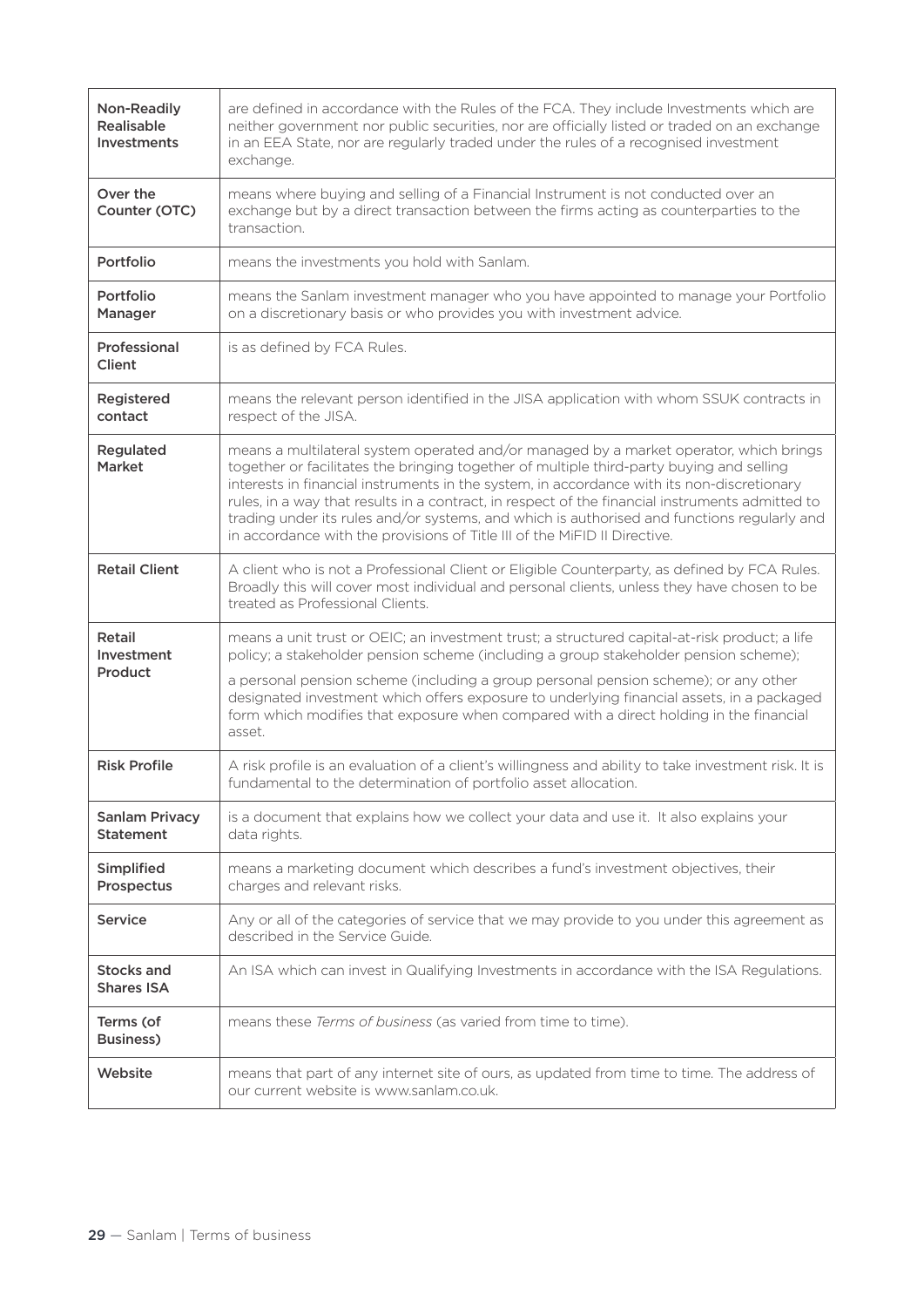### Appendix 1: Description of services

#### 1. The Discretionary Portfolio Management Service

Where you appoint us to manage your investment portfolio on a discretionary basis, this means that we will have the right (as your agent and without prior reference to you) to:

- 1. buy, sell, retain or otherwise deal in investments including unregulated collective investment schemes;
- 2. make deposits;
- 3. subscribe to issues and offers for sale of, and accept placings of, any such investments;
- 4. effect transactions on any markets; and
- 5. otherwise act as we judge appropriate in relation to the management and investment of your portfolio.

In exercising our discretion, we will act in accordance with your stated investment objectives, attitude to risk and any specific restrictions as detailed in the *agreement*. The objectives and restrictions specified by you will not be deemed to have been breached as a result of changes in the value of certain assets in the portfolio brought about solely through market forces or movements in the market.

A list of our current discretionary services is available from Sanlam. We may add other Discretionary Services in the future.

Where relevant, you may limit the scope of our investment discretion in respect of any part of your investment portfolio, for example, by requesting that we do not sell certain holdings. However, in these circumstances we may require that the relevant portion of your investment portfolio be placed in a segregated execution only account and be subject to the sections of these *Terms of business* applicable to our execution only service. In these circumstances, we will not provide our *discretionary portfolio management service* in respect of the relevant portion of your portfolio.

Where you have a financial adviser they will be responsible for advising you on the suitability of this service.

#### 2. The Advisory Trading Service

This service is suitable for more experienced investors who wish to make their own investment decisions. Based on your requirements, preferences and objectives, we will make suggestions which can include short or long-term positions in a number of different security classes.

It is important to note that when providing this service we will only provide you with advice in relation to specific transactions. This service does not include ongoing management or monitoring of your investments. We may on occasion contact you with investment suggestions where we feel they may be suitable for you.

You are not obligated to accept these recommendations. We will take into account your wider financial or other circumstances when assessing the suitability of this service for you.

However, we will not do so with regard to the individual transactions and shall have no obligation or responsibility to do so. This service is not designed to enable you to build a diversified portfolio of assets. You will need to decide whether to make any particular investment in light of your other investments and financial circumstances. If you do not understand the terms of this service, or if you feel that this service is not suitable for you, please contact us for assistance.

If required, this service can include advising you on the merits and suitability of a particular transaction which you are considering, but we will be under no obligation to offer you such advice. Where we provide you with advice as part of the Advisory trading service we will not exercise any discretion on your behalf. You will retain full control over all investment decisions.

Where we advise you on the purchase of RIPs, we will provide you with the UCITS KIID, PRIIPS KID, *Simplified prospectus* or *Key features* document as applicable.

We will act in accordance with your stated objectives, preferences and any specific restrictions as agreed between you and your advisor in the agreement. The objectives and restrictions specified by you will not be deemed to have been breached as a result of changes in the value of certain assets in the account brought about solely through market forces or movements in the market.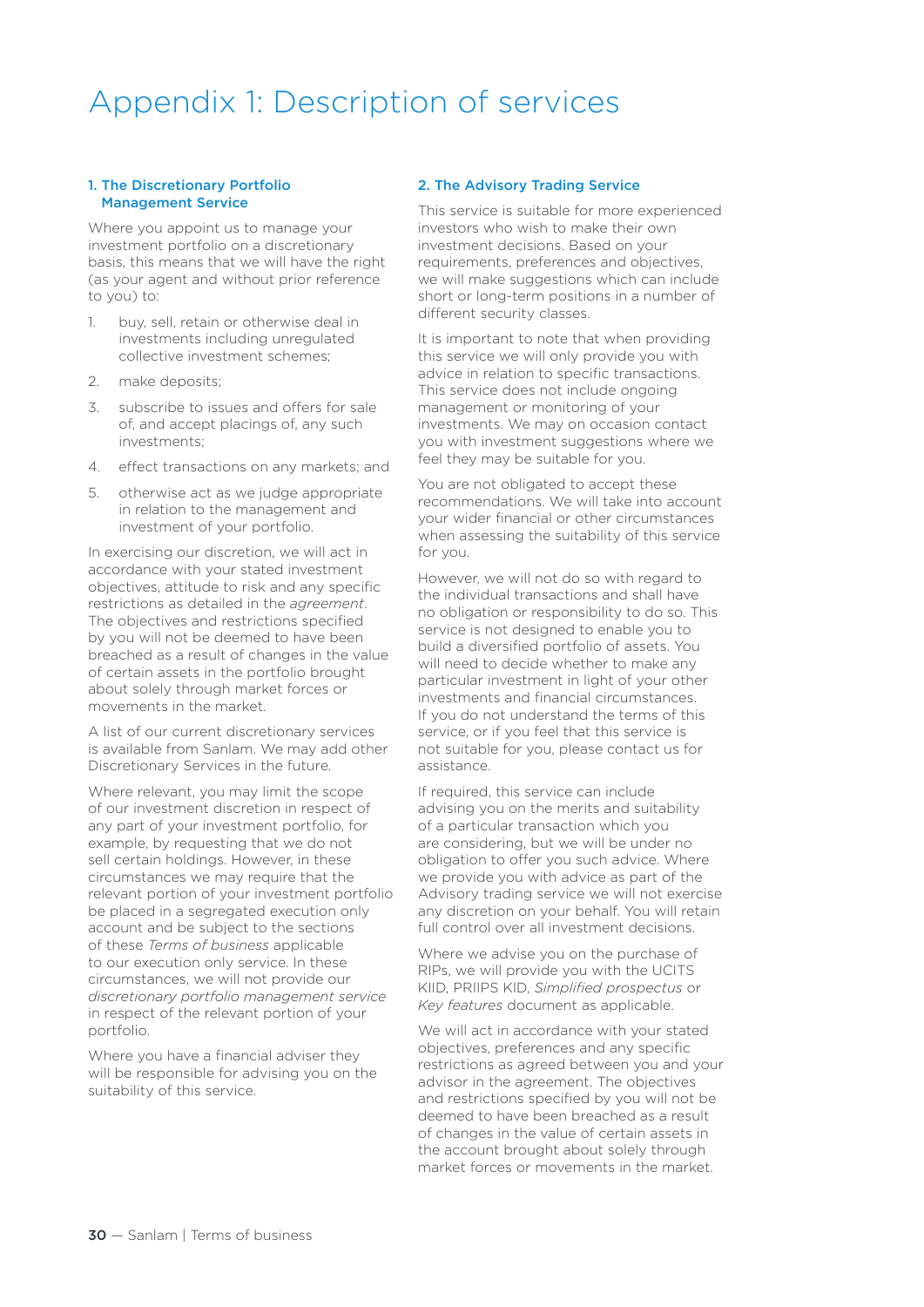#### 3. The Advisory Managed Service

This service is designed for investors who wish to have some control over their portfolio. We will provide advice to you on our own initiative or when you ask us to do so, on the merits of any individual investment or of your portfolio. You are not obligated to accept these recommendations.

We will use our in-house models as the basis for devising your investment strategy; the blend of asset classes and underlying investment selection will aim to produce a level of portfolio risk and return which we consider suitable to your objectives.

Where we believe there is a requirement to trade on your portfolio we will contact you.

As you retain overall control of your portfolio, you may opt to deviate from the models and on-list recommendations which will result in the overall level of risk and return altering from the objective and risk profile that you agreed in your fact find.

Where investments not in our models or on our recommended list are selected, they may not be as closely followed as those investments in your recommended portfolio.

We may on occasion contact you with investment suggestions where we feel they may be suitable for you. You are not obliged to accept these recommendations.

Where we advise you on the purchase of RIPs, we will provide you with the UCITS KIID, PRIIPS KID, *Simplified prospectus* or *Key features document* as applicable.

We will act in accordance with your stated investment objectives, attitude to risk and any specific restrictions as agreed between you and your advisor in *the agreement*. The objectives and restrictions specified by you will not be deemed to have been breached as a result of changes in the value of certain assets in the portfolio brought about solely through market forces or movements in the market.

#### 4. Use of own funds

#### *Applies to discretionary, advisory trading and advisory managed services only:*

In order to achieve the investment objective and risk profile of your investment mandate, we may elect to invest clients into our own collective investment schemes as part of our strategy. These in-house funds are designed to achieve specific investment objectives and will only be included as part of your portfolio if they are assessed as suitable for your desired investment strategy. By investing in such funds, clients benefit from

our investment experience and research and have cost-effective access to a spread of different securities within a single umbrella. Investments purchased for such funds will be selected by us from the whole of market.

In future, we may launch other in-house funds designed to achieve specific investment objectives. Such funds may be included as part of your portfolio if they are assessed as suitable for your desired investment strategy.

The current group of funds into which we may invest is described in our Conflicts of interest policy, which can be found at www. sanlam.co.uk/Conflicts-of-Interest-Policy.aspx

#### 5. Ancillary execution-only client requests

Where you have appointed us to perform another service for you and you request us to purchase investments outside of our models and on-list recommendations on your behalf, we may ask you to open a separate 'execution only' account under the relevant terms. Such purchases will be made on an 'execution only' basis, meaning we will make no assessment and give no advice or recommendation as to the suitability for you personally of this transaction. As such, it will not constitute investment advice under the Financial Services and Markets Act.

Unless we agree otherwise, we will not be responsible for the ongoing monitoring or performance of any stock purchased on an execution only basis or otherwise selected by you.

The terms in section 6 of this appendix will apply.

#### 6. The execution only service

We will act as agent on your behalf in arranging transactions under the terms of this agreement. Instructions for transactions in the following categories will be accepted without further documentation being required:

- a) shares admitted to trading on a regulated market or an equivalent third country market (that is, one which is included in the list which is published by the European Commission and updated periodically);
- b) money market instruments, bonds or other forms of securitised debt (excluding those bonds or securitised debt that embed a derivative); and
- c) units in a collective investment scheme authorised by the FCA or under the UCITS directive.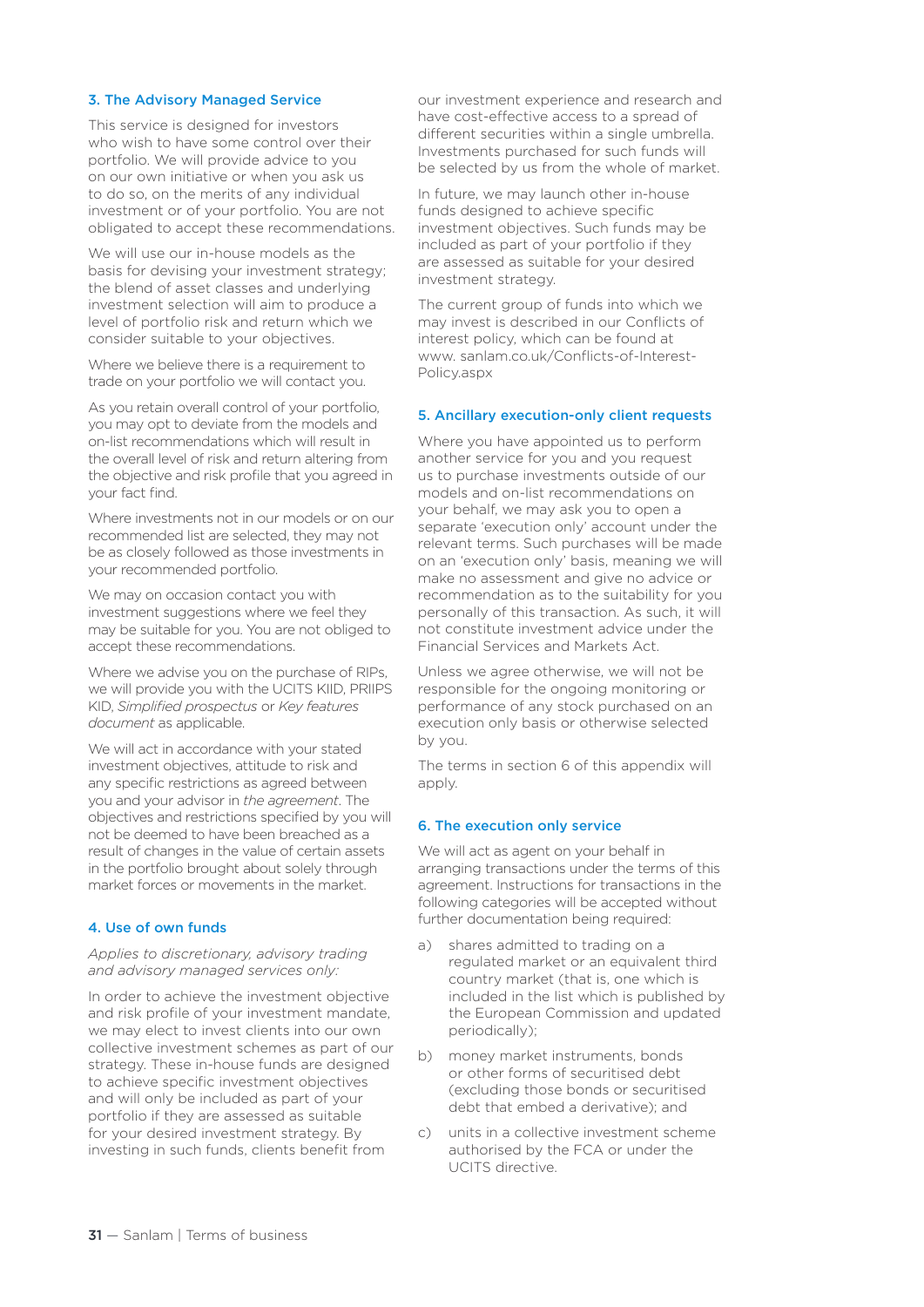This service is provided on an execution only basis, meaning we make no assessment of whether or not any particular transaction

is suitable for you. This means we will not consider whether:

- a) the transaction suits your investment needs;
- b) you have the knowledge and experience to understand the risks involved; or
- c) you are able to bear the risk of loss normally associated with this type of investment.

We will not be responsible for the ongoing monitoring or performance of any stock purchased for you under this service.

Should you have any doubts about the suitability of a particular investment, you should seek proper professional advice. We may refer you to a third party or associate company for advice, which will inform you as to the scope of its services and the nature of the advice provided.

You are under no obligation to utilise the services of that company.

Short selling is not permitted.

#### Complex instruments

We will not be able to carry out execution only transactions in 'complex instruments' unless we can establish that you have sufficient knowledge and experience to understand the risks of the investment in question. In this case, we must request that you complete an additional questionnaire before carrying out any such transactions.

'Complex instrument' is defined in the FCA rules, and in general comprises financial instruments which are complex in structure and/or there are infrequent opportunities to dispose of the asset and/or the investor's potential liability exceeds their capital outlay and/or sufficient information may not be easily obtainable on the asset.

#### 7. Placing an order

#### *Applies to execution only, advisory managed and advisory trading services only:*

Each order you place constitutes an offer to purchase the service subject to these terms. We may, in our absolute discretion, decline to accept any particular order or instruction from you or we may accept your order subject to certain conditions which we will notify to you. Please refer to our Order execution policy at www. sanlam.co.uk/ order-execution policy for full details of our execution venues. A hard copy is available on request.

When we accept your order, we will use all reasonable endeavours to carry it out. However, we will not be liable to you for any loss or expense you incur if we are unable to carry out an order for whatever reason (other than our negligence, fraud or wilful default) or where there is a delay or change in market conditions before the transaction is completed. We will accept dealing instructions by verbal instruction, post, telephone, email or facsimile, and have no liability for any instructions until they are received by us. When placing an order for the service by telephone, our dealer will repeat your instructions back to you to confirm the terms of your order prior to us accepting it. The terms of the order accepted by us will be those repeated back to you subject to any amendments of which you may notify our dealer. All such calls will be recorded. In respect of all orders placed by you via email, no contract will be created until you have received a message from us confirming the acceptance of your order. If you do not receive such confirmation either by return telephone call or by email within a reasonable time of submitting your order, you should contact us to check that your order has been received.

We will record the date and time that you place an instruction and all relevant bargain details. In the event of a dispute, you agree that our records will be conclusive.

We may refuse to act on an instruction if, for any reason, we think it was not given by you, was not clear or might cause us to breach a regulation, law or contractual duty.

Although SSUK does not impose a minimum trade value for the service, we reserve the right to refuse your order if, in our reasonable opinion, it would not be commercially viable for us to undertake the transaction, with the exception of trades arising from corporate actions or disposals of an entire holding.

You acknowledge and accept that:

a) We will only: (i) accept instructions to purchase investments following confirmation by the Appointed

 Custodian that it has received sufficient cleared funds to effect the instruction, or (ii) accept instructions to sell investments if a sufficient number of such investments are held by the Appointed Custodian in connection with your portfolio.

b) A quote that you obtain at, or prior to, the time you place an order is not a guarantee that all or part of your order will be executed at the quoted price. You acknowledge that when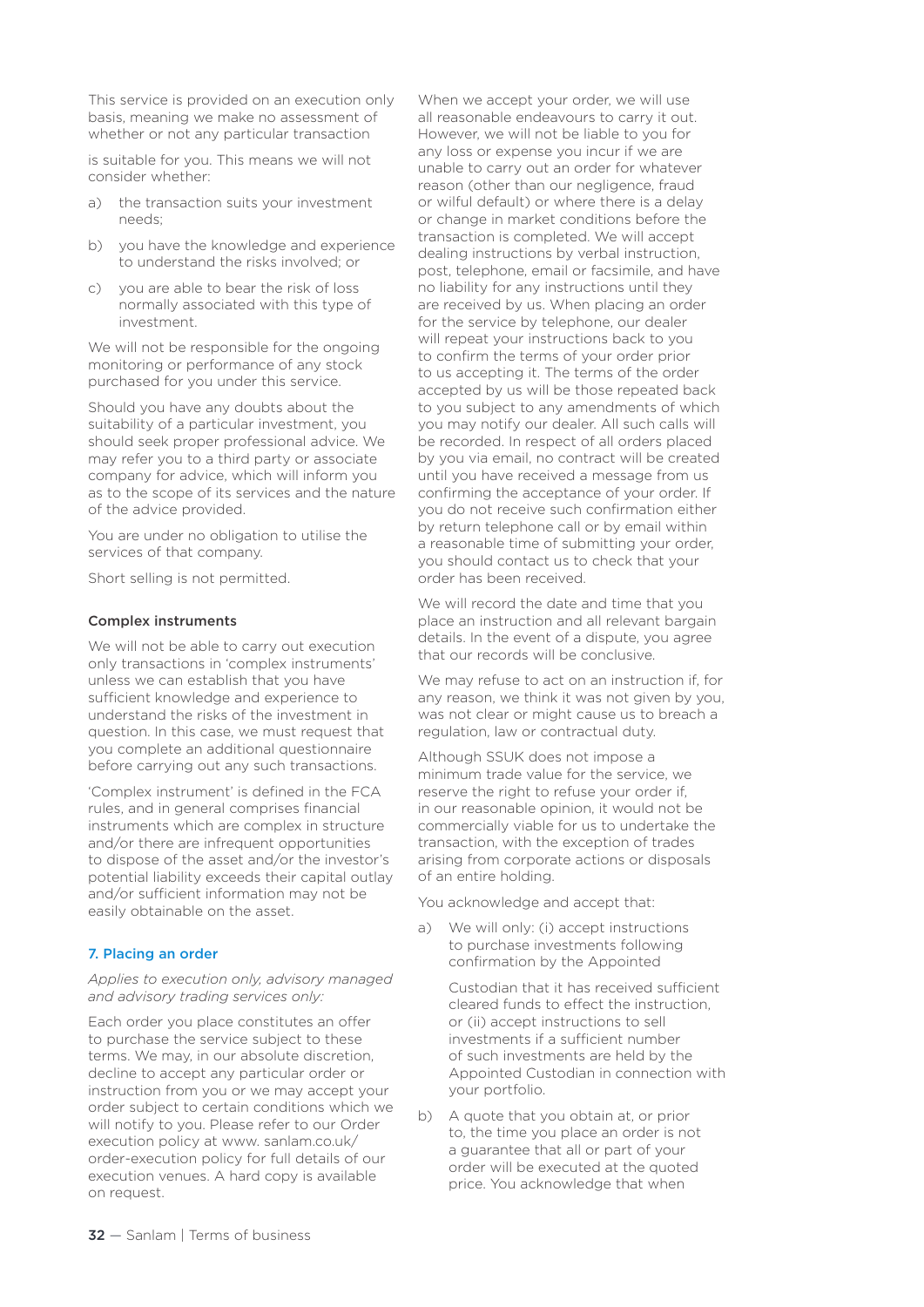you place an order, the price of the security may change between the time the order is placed and the time it is executed, and you agree not to hold SSUK liable for these price fluctuations. In addition, if you place an order when the trading exchanges or marketplaces are closed, or for a security that has not traded on the public market before, you acknowledge that the security may be open for trading at a price substantially higher or lower than the previous closing price or the anticipated price. You agree to pay or receive the prevailing market price at the time your order is executed, even if the execution price is significantly higher or lower than you anticipated at the time you placed the order.

- c) The price quotes you receive when you place an order will only apply to a set number of shares for that security defined as the normal market size (NMS). You acknowledge that the price you pay may vary substantially if your order is larger or smaller than the NMS to which a price quote applies. Large market orders may be executed in multiple lots at different prices.
- d) You may limit the risk of price fluctuations by placing a limit order. However, if you place a limit order, you are less likely to get an execution. SSUK can provide no assurance that your limit order will be executed at any particular time, or at all. Where you place with SSUK a limit order in shares which are admitted to trading on a regulated market and that order is not immediately executed, you hereby instruct us not to make the order public and to instruct the Appointed Custodian accordingly.
- e) You authorise SSUK to treat any applications, orders and instructions sent to us as valid. This authorisation remains in force until we have notice of its termination. Such notice will not affect the completion of orders already initiated by us pursuant to this authority. However, if you wish to cancel an order which has not yet been executed we will, without liability, please arrange for the building society to certify your name on the reverse.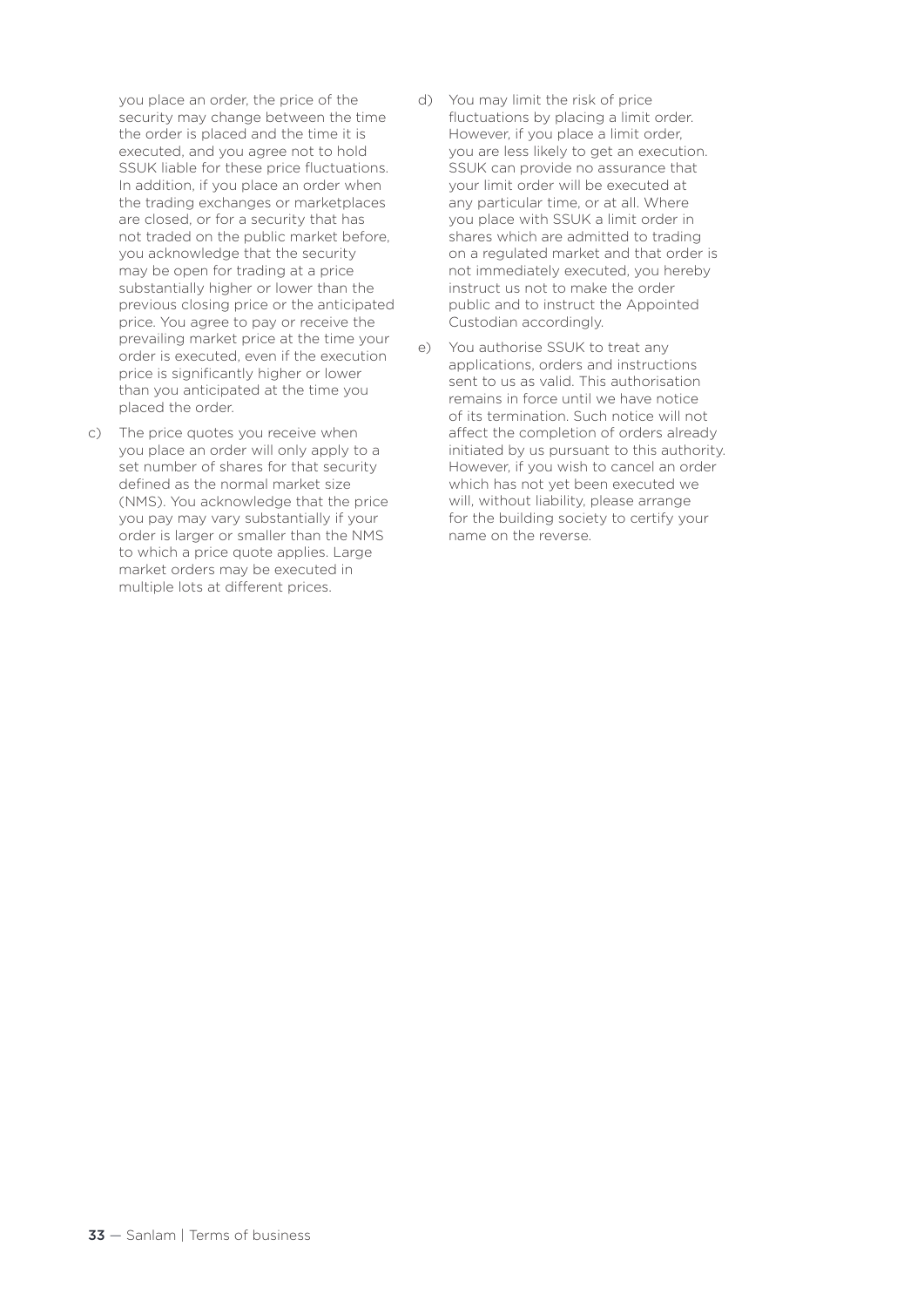## Appendix 2: Additional terms for SSUK clients with ISAs and JISAs

#### These additional terms will apply to you if you have an SSUK ISA and/or JISA, depending on which type of account you have.

SSUK clients' ISAs will be invested via the SSUK Portfolio ISA which is a Stocks and Shares ISA and is administered by SSUK as a registered ISA Manager. This document contains additional terms and conditions applicable to the SSUK Portfolio ISA. It should be read in conjunction with our *Terms of business for portfolio management services*.

The agreement for your ISA will consist of the Client agreement form or Investment solution (as applicable), the *Terms of business for portfolio management services*, these Additional terms and the *ISA application form*.

The SSUK JISA is a Stocks and Shares JISA and is administered by SSUK as a registered JISA Manager. The SSUK JISA is only available on an execution only basis. The agreement for your JISA will consist of the Client agreement form or Investment solution (as applicable), the *Terms of business for execution only services*, these *Additional terms* and the *JISA application form*.

#### 1. Definitions

- a) The ISA Manager and JISA Manager is Sanlam Private Wealth (SSUK).
- b) The 'regulations' referred to are the Individual Savings Account Regulations 1998 (as amended or re-enacted).
- c) In respect of the SSUK ISA the 'client' is the person whose name and address are shown on the ISA application form as the applicant. In respect of the SSUK JISA the client is the registered contact for the SSUK ISA, initially being the person who applies for the SSUK JISA, and then whoever assumes the responsibility by written application to become the registered contact for the SSUK JISA. Reference to "you" or "you" in this Appendix should be read accordingly depending on the account.

#### 2. Investment strategy (Portfolio ISA only)

Your Portfolio ISA will be invested on a discretionary basis in accordance with your investment objectives, attitude to risk, and any specific restrictions as detailed by you in the *Client agreement form* (or as otherwise notified by you to us in writing), subject always to the requirements of HM Revenue & Customs (HMRC).

#### 3. Investing in a SSUK Portfolio ISA or JISA

Investments into a SSUK Portfolio ISA or JISA may be by cheque, by transfer of cash from an existing portfolio held with us, or by transfer from another ISA or JISA manager (subject to HMRC's ISA or JISA transfer rules).

#### 4. Opening your ISA or JISA account

This agreement will come into force on acceptance by us. We will write to you within a week to acknowledge receipt of your Portfolio ISA or JISA application form or Investment solution. In the case of transfers, as soon as is practicable after receipt by the Appointed Custodian of cash and/or assets from the transferring ISA or JISA managers, we will send you a statement showing the composition of your Portfolio ISA or JISA and its value. We may wait until all the assets and/ or cash proceeds have been received from your present managers before investing the cash value. This may sometimes result in delays outside our control.

You will not receive any share certificates because they are held in safe custody by the Appointed Custodian in accordance with the FCA rules.

Your investments will be registered in the name of the Appointed Custodian or as we may direct. Although assets are held in a nominee name, the ISA investments are beneficially owned by you and in respect of the JISA are beneficially owned by the named child. ISA and JISA investments must not be used as security for a loan.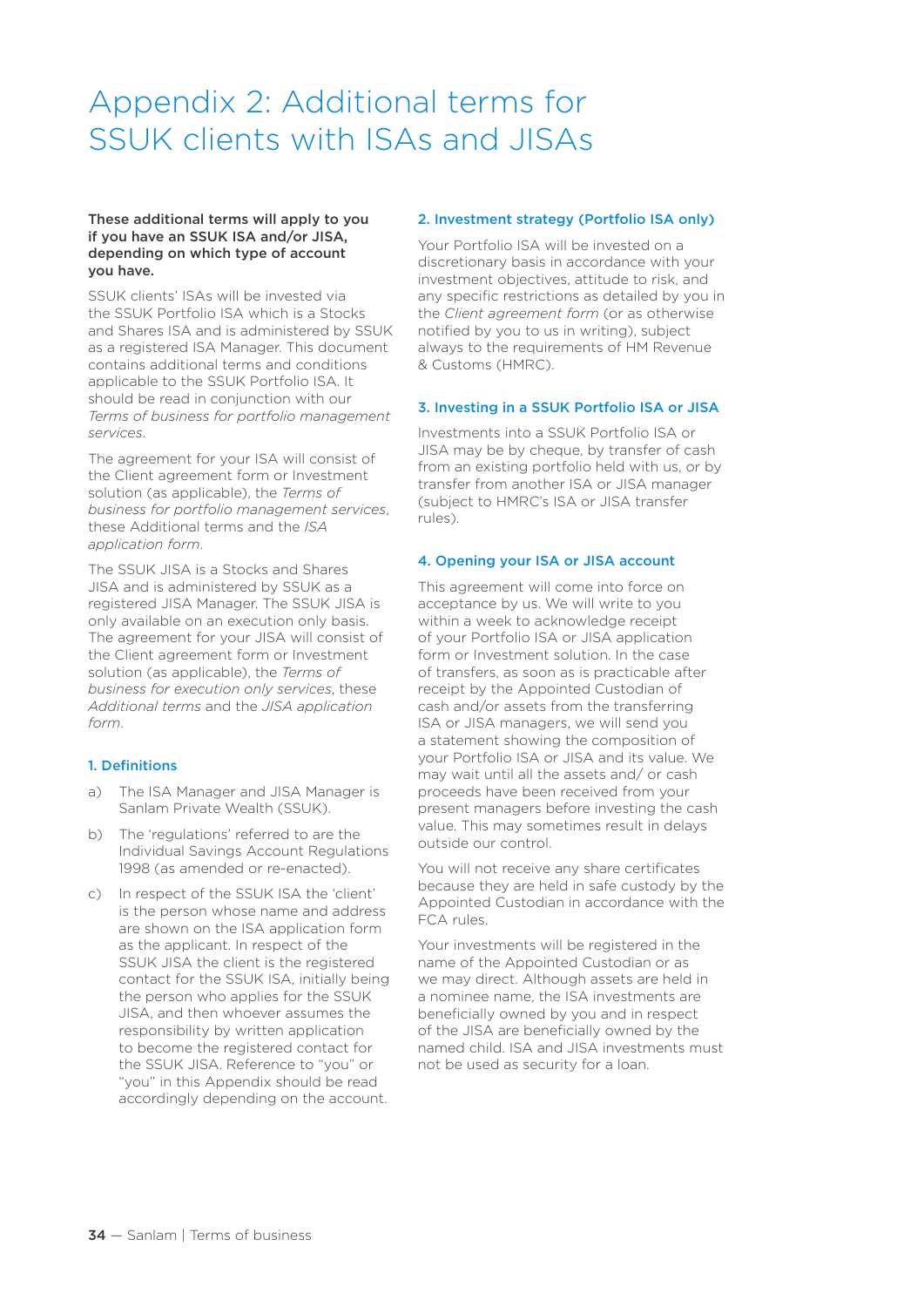You authorise us to:

- a) act as your ISA or JISA manager and to operate your ISA or JISA (as applicable) in accordance with these Terms and the ISA regulations;
- b) arrange for your cash subscription. investments, interest, dividends and any other rights or proceeds in respect of those investments or cash to be held by the Appointed Custodian;
- c) make on your behalf any claims for tax relief in respect of your ISA or JISA investments, excluding IHT relief where AIM shares are held in your ISA or JISA.

#### 5. Your right to cancel

If you have not personally met a representative of SSUK to discuss the management of these assets, you will have the right to cancel this agreement within 14 days of our receipt of your signed application form.

#### 6. Reporting

We will provide you with regular reports showing the progress of your ISA or JISA investments. If you have a taxable portfolio with us, your ISA or JISA statements will be provided at the same frequency as your main portfolio valuation. If you have only an ISA or JISA, your valuation report will be prepared as at 31 March and 30 September each year. The report will include a detailed valuation and a statement of transactions made (including purchases, sales, corporate actions, re- investment of tax claims, dividends, distributions, interest and any additions or withdrawals) during the period. No contract notes are provided for ISAs.

#### 7. Shareholders' rights

If you so request in writing, we will arrange for you to:

- a) receive the annual report and accounts issued by each company, unit trust or OEIC which forms part of your Portfolio ISA when such reports are published;
- b) exercise the normal shareholder, unitholder or bondholder rights in respect of attending shareholder, unitholder or bondholder meetings, voting (either directly or by proxy) and receiving other information issued to the shareholders, unitholders or bondholders.

An additional charge of £10 (+VAT) will be levied each time the report and accounts of a company are forwarded; other company information is forwarded; a letter of authority to attend and vote at a general meeting is issued; and/or a form of proxy is lodged. These charges will be deducted from the assets in your Portfolio ISA or JISA.

#### 8. Withdrawing your investment

You can withdraw all or part of the investments within your ISA at any time without incurring additional charges, other than the transaction charges stated on the *Guide to charges* and/or I*nvestment solution document*. In the case of partial withdrawals, the minimum withdrawal is £300 and the minimum value of the remainder must be £1,500. Requests for withdrawals must be made in writing. You will not incur any tax liabilities by withdrawing. We will acknowledge your instructions by writing to you at the address you have supplied to us. We will promptly account to you, or to your personal representatives, for all securities and cash held.

The ISA regulations allow amounts withdrawn during a tax year to be replaced into the ISA during the same tax year without the replaced funds counting towards the annual ISA subscription limit. This feature does not apply to the SSUK JISA.

Withdrawals of investments (including cash and income) are not permitted from the JISA until:

- a) the JISA is closed when the child turns 18, dies, or where closure is otherwise permitted by the applicable regulations; or
- b) if the child is terminally ill.

#### 9. Transferring your ISA or JISA

At your request, we will arrange for the transfer of all or part of your ISA investments, or all of your JISA investments (with the associated rights and obligations) to another ISA or JISA manager. These transfers will be subject to HMRC's ISA and JISA transfer rules as applicable. Transfers of ISAs and JISAs to another manager will normally be made in cash. However, if you so request, we will arrange for the transfer of assets to another manager in specie. Transfers in cash or in specie are subject to the charges shown in the *Guide to charges* and/or *Investment solution document*.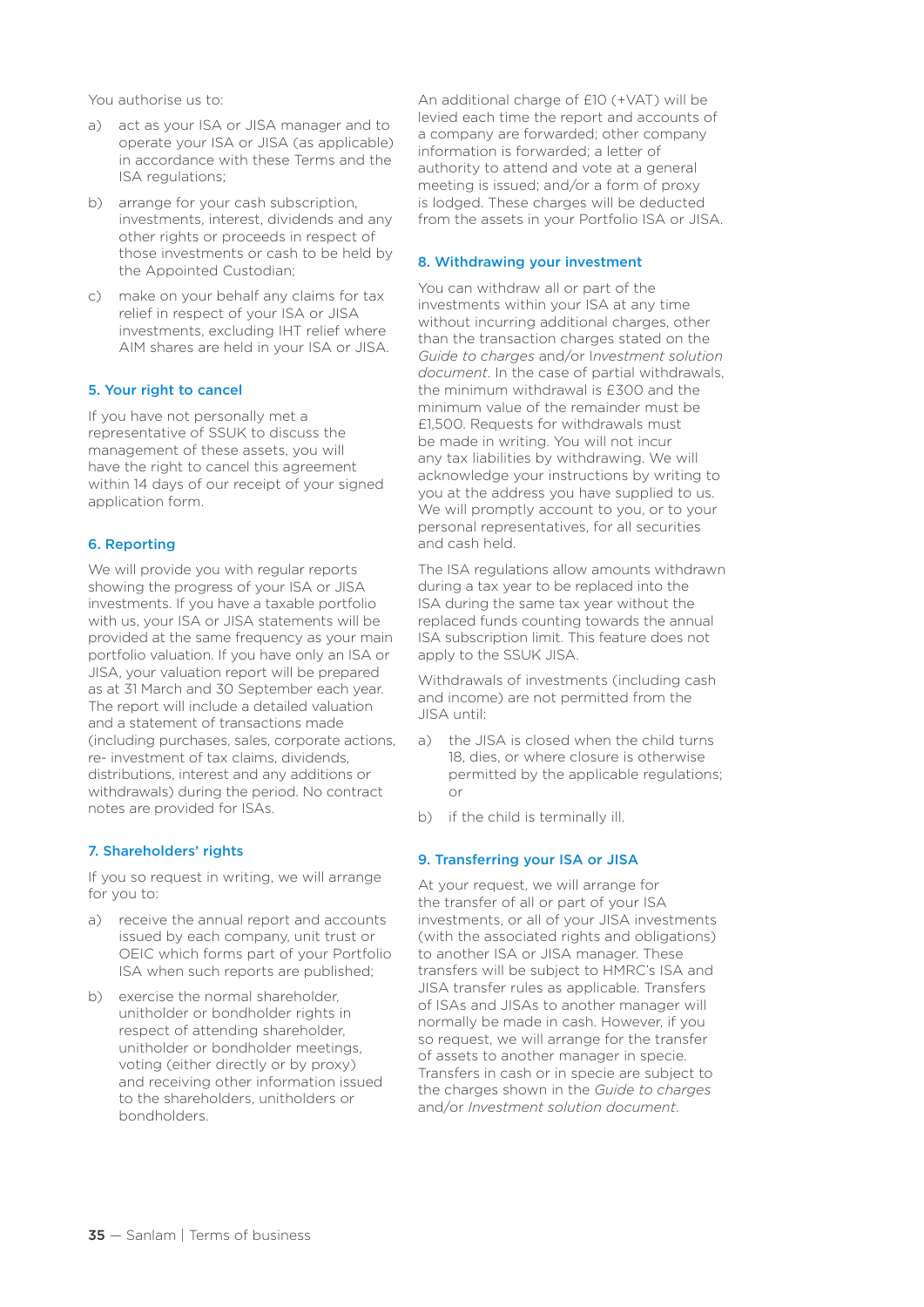We will process your withdrawal or transfer request promptly and normally within the 30-day maximum period stipulated by HMRC, subject to circumstances outside our control (such as if dealing in a particular stock in your ISA or the JISA has been suspended, we may be unable to realise the proceeds for that stock until the suspension is lifted).

Should you wish the ISA withdrawal, or ISA or JISA transfer to take place at a particular time, we will endeavour to meet this request.

However, in the case of transfers, we are reliant on the receiving manager and cannot guarantee to do so.

#### Closure/termination

Your Portfolio ISA may also be terminated:

- a) by us, if the value of your Portfolio ISA falls below the minimum amount specified above, subject to one month's written notice;
- b) otherwise by us, though only if we have arranged for you to be offered a transfer to another ISA manager, by giving written notice to that effect to you; or
- c) on SSUK receiving written notice that you have had a trustee or custodian of your assets appointed by a court.

Any realisation of your ISA investments will be made at the prevailing bid prices and will normally be carried out once a week on the Wednesday immediately following receipt of your withdrawal/termination request (or the first business day thereafter in the event of a public holiday) unless you request a longer time period (which we will make every effort to meet, subject to liquidations being carried out on Wednesdays).

Termination of the ISA or JISA will be without prejudice to the settlement of any outstanding fees and the completion of any transactions already initiated. You will pay our fees up to the date of termination, and we will be entitled to instruct the Appointed Custodian to retain such securities and cash as may be necessary to discharge such fees.

The JISA automatically terminates upon the child's death. The JISA will cease to be tax exempt and will be closed. We will continue to hold investments until we receive a court probate or equivalent document together with instructions from the registered contact or their adviser.

The JISA may also be terminated by the registered contact if the child is terminally ill. Terminally ill means the child has a disease or illness that is going to get worse as a consequence life expectancy is no more than six months.

When a child reaches the age of 18 no further subscriptions to the JISA will be accepted and it will convert to a Portfolio ISA. Where the child retains their Portfolio ISA after the child reaches the age of 18, the ISA terms in this Appendix will apply and we may require the child to agree to such terms before the child can make any subscriptions or withdrawals.

#### 10. Death (Portfolio ISA only)

If we are notified that your death occurred on or after 6 April 2018, your ISA will be designated a 'continuing account of a deceased investor' until the earlier of:

- completion of the administration of your estate;
- closure of the ISA; or
- the third anniversary of the date of your death.

We will advise your executors or personal representatives of their options and that the ISA can continue during the administration period for a maximum of three years.

A 'continuing account of a deceased investor' will continue to receive the tax advantages as per the ISA regulations and any interest, dividends or gains arising after the date of death are exempt from tax.

No subscriptions can be made into a 'continuing account of a deceased investor'. Your executors or personal representatives cannot request the transfer of a 'continuing account of a deceased investor' to an alternative ISA manager.

If, after a period of three years, the administration of the account is ongoing and the ISA has not been closed, the ISA will cease to be a 'continuing account of the deceased investor'. In these circumstances, on the next working day following the third anniversary of your death, we will remove the ISA wrapper from the account and all subsequent income or gains will become taxable in the hands of the estate.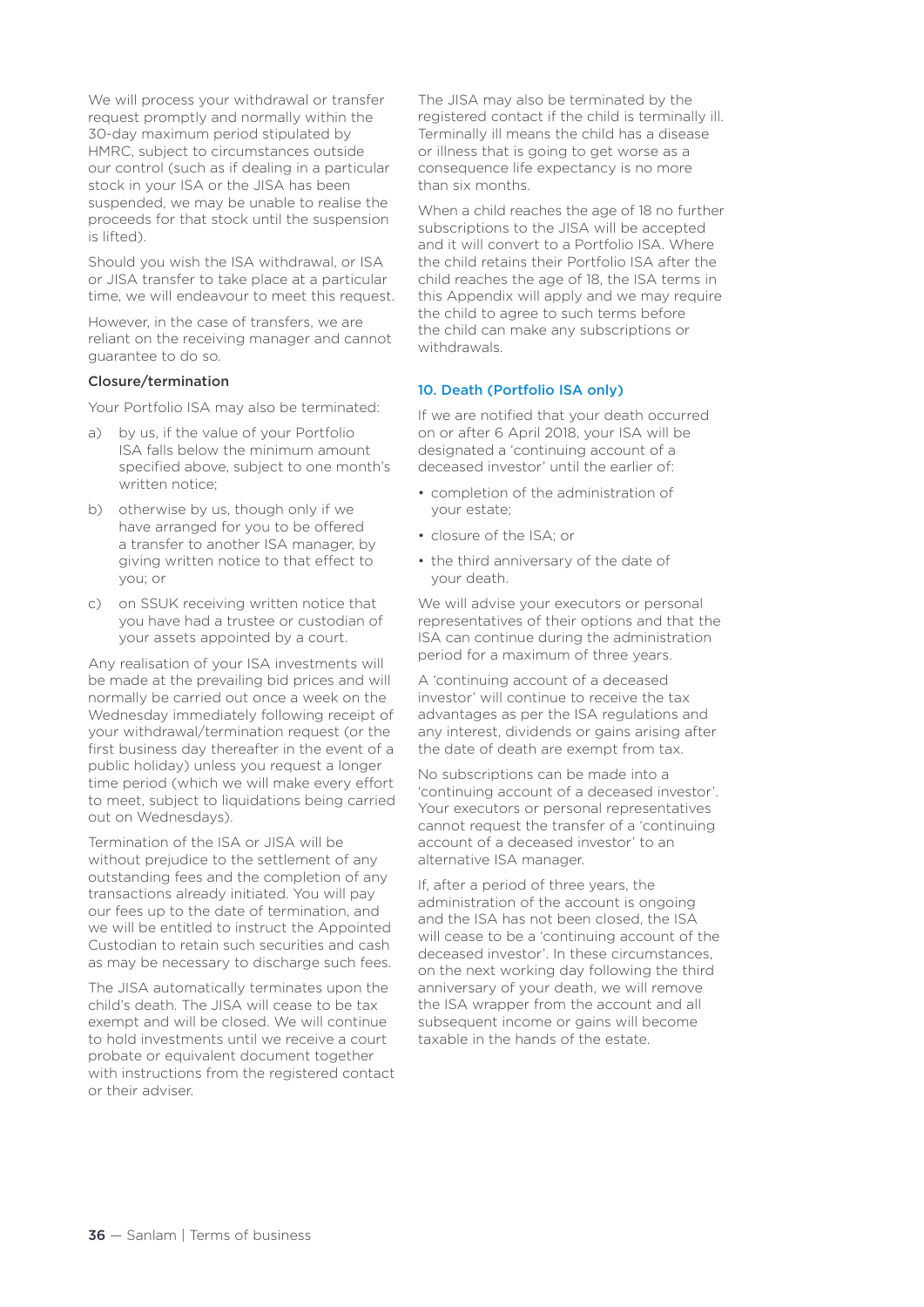In the event of your death, where you are survived by a spouse or civil partner, your survivor will be entitled to an additional ISA allowance known as 'additional permitted subscriptions' or APS. Where death occurs on or after 6 April 2018 the additional allowance will be either the value of your ISA at date of death or the value at which point the ISA ceases to be a 'continuing account of a deceased investor'.

The APS allowance is available in addition to the survivor's own annual ISA allowance.

#### 11. Charges

Our fees and charges in relation to your ISAs or JISA are as stated in the *Guide to charges, Investment solution* or *Investment Proposal document* as applicable. We reserve the right to charge a fee of £100 (plus VAT) for work carried out in voiding a subscription which is the fault of the client.

#### 12. Risk factors

Investing in equities or fixed interest investments involves risk. The value of investments, and the income from them, may go down as well as up.

Investments may be subject to an initial charge. You may not get back all that you originally invested, particularly in the case of early withdrawal. Past performance should not be seen as a reliable indicator of future results. Any tax reliefs referred to are those currently available. Their value depends on the individual circumstances of the investor. Levels, bases of and reliefs from taxation may change. Please refer to section 18 and Appendix 3 of these *Terms of business* for details of additional risk factors.

#### 13. ISA regulations

You authorise us to disclose to HMRC all such information as required by law. We will notify you in writing if, by reason of any failure to satisfy the provisions of the regulations, your Portfolio ISA or JISA has or will become void.

The management of the SSUK Portfolio ISA and the JISA is subject to the rules and regulations of HMRC. In the event of any conflict between these SSUK Portfolio ISA and JISA terms and HMRC regulations, the HMRC regulations shall be overriding.

#### 14. Delegation

We will satisfy ourselves that any person to whom we delegate any of our functions or responsibilities under this agreement is competent to carry out those functions and responsibilities.

These additional terms apply to the SSUK portfolio ISA and JISA (as applicable) only. Different terms and conditions apply to the white list portfolio ISA.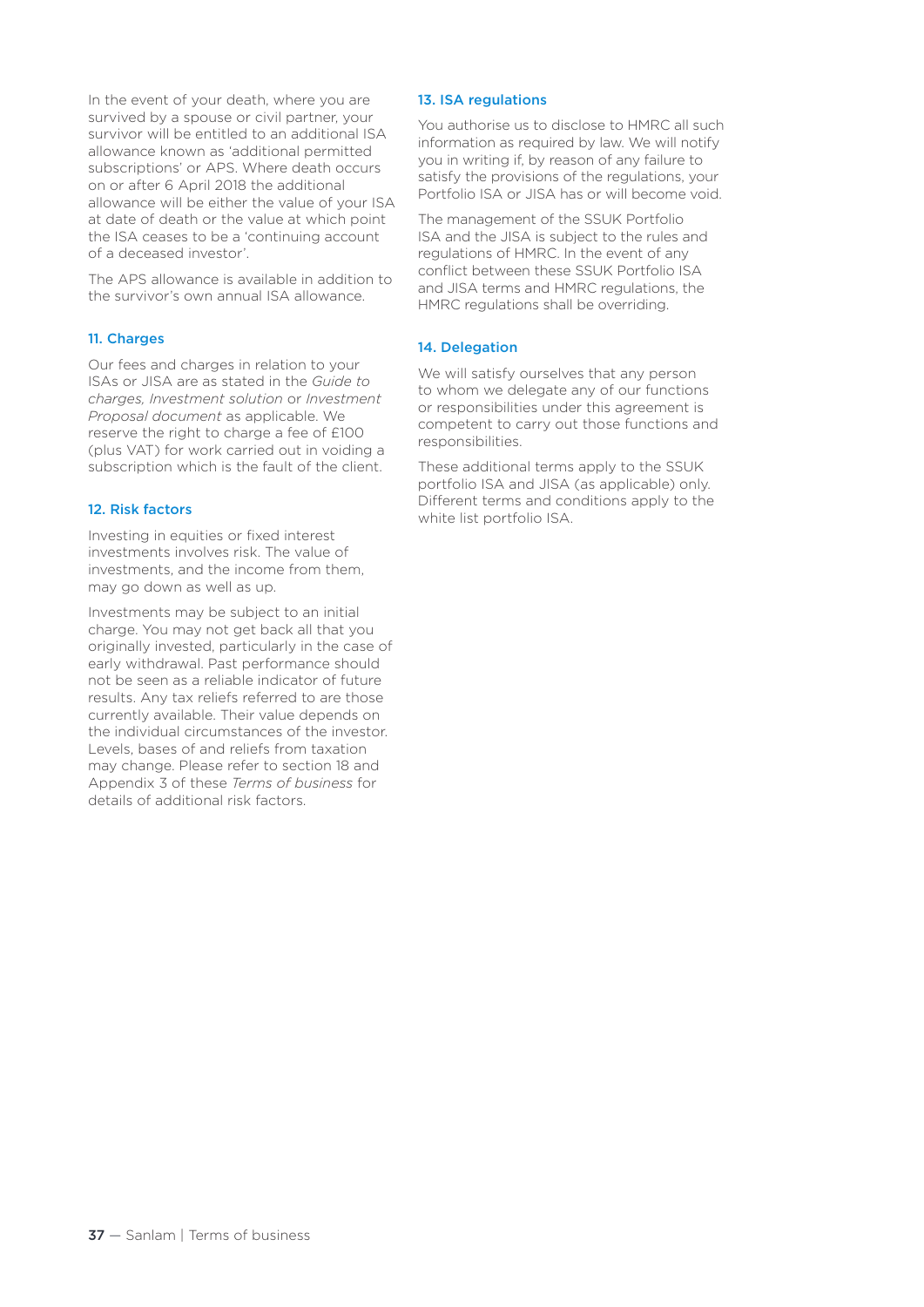### Appendix 3: Nature and risks of investment

This section is intended as a general explanation of the nature and risks of the different types of investment which may be included in your portfolio. It is intended to help you understand industry terminology and to enable you to make a decision about the management of your investments.

It cannot, however, explain everything about the nature and risks of investments and, should you have any questions, you should not hesitate to contact SSUK or your financial adviser.

It is important that you understand that all investment involves risk. The value of investments, and the income from them, may fall as well as rise and is not guaranteed. Investors may not get back the original amount invested. The past performance of investments is not a reliable indicator of future results.

This section is arranged as follows:

- 1. Major asset classes
- 2. Factors influencing investment risk
- 3. Investment funds (including exchangetraded products)
- 4. Structured investment products
- 5. Forwards, warrants and derivatives

#### 1. Major asset classes

#### a) Cash

Cash deposits are the most secure investment as the capital value does not vary. Depending on the type of account, interest will be paid and this will usually be greater if you are willing to tie up your money for a longer period. However, even cash deposited in a bank has some degree of risk. There is the risk that the bank may fail and you may lose your deposit. In addition, the capital value of the bank deposit is most at risk from inflation and will gradually be eroded over the years. For example, inflation at 3% per annum reduces the purchasing value of cash by 50% in 23 years.

#### b) Bonds or fixed interest securities

Debt instruments (usually called bonds, loan notes or debentures) are issued by the borrower and represent a contractual

obligation to repay the capital borrowed to the debt holders on the terms specified, usually over a fixed time period or on a certain specified date. The interest payments on bonds may be fixed in advance or variable. Gilt-edged stocks, or gilts, are bonds that are issued by the government.

Other bonds are issued by local authorities and companies (corporate bonds). The main benefit of these investments is that they normally provide a regular stable income.

They are not generally designed to provide capital growth.

Bonds have a nominal value. This is the sum that will be returned to investors when the bond matures at the end of its term.

Most bonds have a nominal value of £100. However, as bonds are traded on the bond market, their price will vary from the nominal value until the date of maturity and may be more or less than £100. There are several reasons why the price may fluctuate from the nominal value.

Uncertainty concerning interest rate movements, interest rate risk, means that the purchasers of fixed rate securities carry a risk of a fall in the prices of the securities if interest rates rise and the fixed rate of the bond they have purchased becomes relatively less attractive. The longer the duration of the loan and the lower the interest rate, the higher a bond's sensitivity to a rise in market rates. Conversely, a shortdated gilt is one of the most predictable forms of investment.

The value of the bond will also fall in the event of a default or a reduction in the credit rating of the issuer. Generally, the higher the relative rate of interest (that is relative to the interest rate on a risk-free security of similar maturity and interest rate structure), the higher the perceived credit risk of the issuer. The debt holders will become creditors of the borrower in the event that it becomes insolvent and unable to pay its debts.

Although debt holders may rank above other general creditors and shareholders in this eventuality, there is nevertheless a risk that the bonds may become worthless.

Other risks include early redemption risk, where a borrower has the right to redeem a bond early if interest rates fall, and this may result in a change in the expected yield.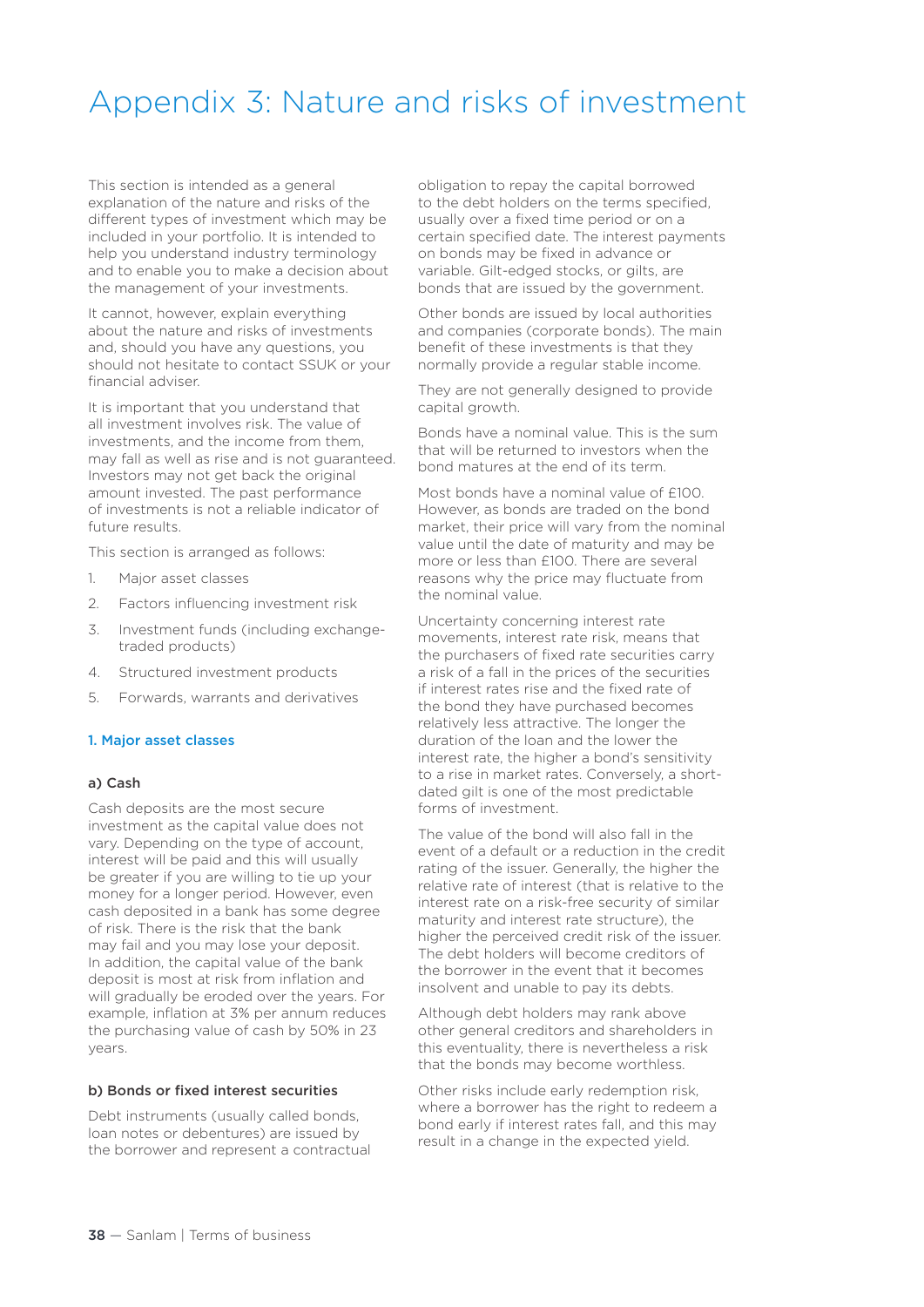#### c) Shares

Shares are also known as equities or stocks.

A purchaser of shares in a company buys a part of that company and becomes a coowner of it. The value of the company, and hence of its shares, will tend to increase over the longer term providing that the company grows and increases its profitability. In addition, shareholders may receive a dividend, which is an income paid out of a company's profits. As a company grows, its dividends tend to increase too.

Share prices may undergo unforeseeable price fluctuations causing risk of loss.

One factor that could affect the price of a share is a change in opinion as to how well the company itself is performing or could perform in the future. This is known as company risk. An extreme case would be if the company went bankrupt, in which case the value of the shareholding and all sums invested could be wiped out. For this reason, our discretionary managed portfolios tend to hold a number of different equities to provide some degree of protection through diversification.

Share prices are also affected by market risk. Share prices alternately increase and decrease in the short, medium and long term without it being possible to determine the duration of those cycles. This general market risk should be distinguished from the specific risk attached to the company itself. Both risks jointly influence share prices.

In addition, share prices may be affected by dividend risk. The dividend paid per share is influenced by a company's earnings and dividend policy. In the event of low profits or losses, dividend payments may be reduced or not made at all.

Over the long term, the return on equities in general is likely to exceed inflation; as economies grow, so do the companies operating within them. If you are investing in shares, you should expect the value of your investment to go down as well as up.

#### d) Physical assets

Physical investments such as property and commodities involve specific risks.

#### *Property*

Income from property and land is received in the form of rent and there is potential for capital growth if property prices rise.

However, property prices can be volatile and there is the risk of significant capital loss in periods of falling property prices, when property can be difficult to sell.

#### *Commodities*

Commodity markets are markets where raw or primary products (such as gold, wheat and oil) are exchanged. The fungible quality of raw commodities means that they can be traded on regulated commodities exchanges, where they are bought and sold in standardised contracts.

Commodity risk refers to the uncertainties of future market values caused by the fluctuation in the prices of commodities, which are influenced by some unique factors. One of the inherent risks of commodities is that the world's natural resources are located in various continents and the jurisdiction over these commodities lies with sovereign governments, international companies and many other entities. In addition, commodities are subject to other specific supply and input risks as well as local inflation and exchange rate risks, which can lead to large and unpredictable price changes.

Many financial investments are based on property and commodities and are often referred to as 'alternative investments'.

#### e) Alternative investments

'Alternative investments' is a loosely defined term that includes a wide range of investment categories falling outside the traditional categories of stocks or bonds. Managers of these products use investment strategies to produce returns that may be largely uncorrelated to traditional stock and bond market movements.

Alternative investments may involve various risks, including the fact that some products use gearing and other speculative investment practices that may increase the risk of investment loss; some can be illiquid; some may not be required to provide periodic pricing or valuation information to investors; some may charge high fees; some may not be subject to the same regulatory requirements as regulated collectives; and in many cases the underlying investments are not transparent and are known only to the fund manager. You should be aware that returns from some alternative investments can be volatile. You may lose all or a portion of your investment.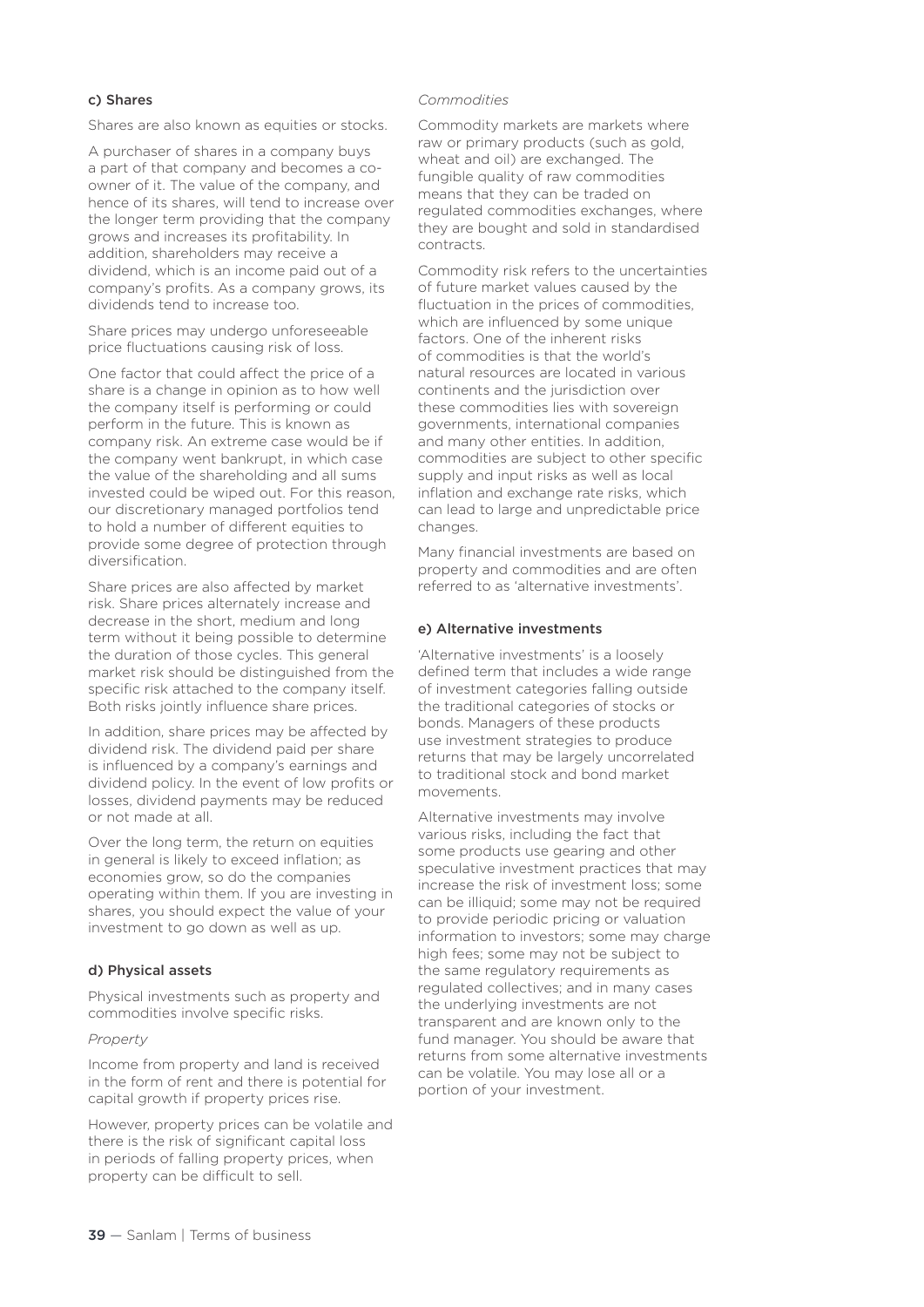#### 2. Factors influencing investment risk

#### a) Foreign markets and currency risk

Foreign markets, which include the financial markets of developing countries, will involve different risks from the UK markets and in some cases the risks will be greater.

Investments in emerging markets may be exposed to additional risks, including accelerated inflation, exchange rate fluctuations, adverse repatriation laws and fiscal measures, and macroeconomic and political distress.

The value of investments denominated in a foreign currency may also rise and fall purely as a result of exchange rate changes.

#### b) Geared investments

Gearing means a strategy with a view to enhancing the return from, or the value of, an investment without increasing the amount invested by the holders of the investment, involving one or more of the following:

- borrowing money;
- investing in one or more investments, such as (but not limited to) warrants or derivatives, for which a relatively small movement in the value of the underlying rights or assets to which the instrument relates results in a larger movement in the value of the investment; or
- structuring the rights of holders of an investment so that a relatively small movement in the value of the underlying rights or assets results in a larger movement in the value of the investment.

The strategy that the issuer of geared investments uses or proposes to use may result in:

- movements in the price of the investment being more volatile than the movements in the price of the underlying investments;
- the investment being subject to sudden and large falls in value; and
- you getting back nothing at all if there is a sufficiently large fall in value of the investment.

Geared investments may include hedge funds and other alternative investments, options, warrants, investment trusts and other forms of derivative investment.

#### c) Liquidity

Investments that are exchange-traded are subject to the rules of the relevant exchange, with regularly quoted prices for standard dealing sizes (an active 'secondary market').

They are usually relatively liquid (barring a major crisis in confidence). Investments are usually not readily realisable because they are not traded on a recognised or designated investment exchange or because transactions in them are too infrequent or irregular for a reliable quoted price to be available. It may therefore be difficult to obtain full book value or to deal at all in such investments, or to obtain reliable information about its value or the extent of the risks to which it is exposed.

Non-readily realisable investments include unquoted shares (usually in small companies) which are not listed on a recognised investment exchange. Companies listed on the Alternative Investment Market (AIM) are classified as 'unquoted'. AIM provides an opportunity for companies to raise capital for expansion, a trading facility and a way of establishing a market value for their shares. AIM companies tend to trade on wider spreads than companies on the main market.

Similarly, 'penny shares' involve an extra risk of losing money as there can be a big difference between the buying price and the selling price of these shares and they can be subject to large and rapid price changes.

Non-readily realisable investments may also include some hedge funds, some property funds, other 'alternative investments', unregulated collective investment schemes, some structured investment products (SIPs) and other OTC products, where the product provider is effectively responsible for providing liquidity (see OTC products in (d) below) and there is, therefore, no active secondary market.

#### d) Over-the-counter (OTC) products and counterparty risk

OTC products (those that are not exchangetraded) can be tailored more closely to the investor's needs but the investor is reliant on the product provider (often called the counterparty) to live up to its contractual obligations. The counterparty will be responsible for the repayment of any initial capital invested plus the investment return, in accordance with the investment contract.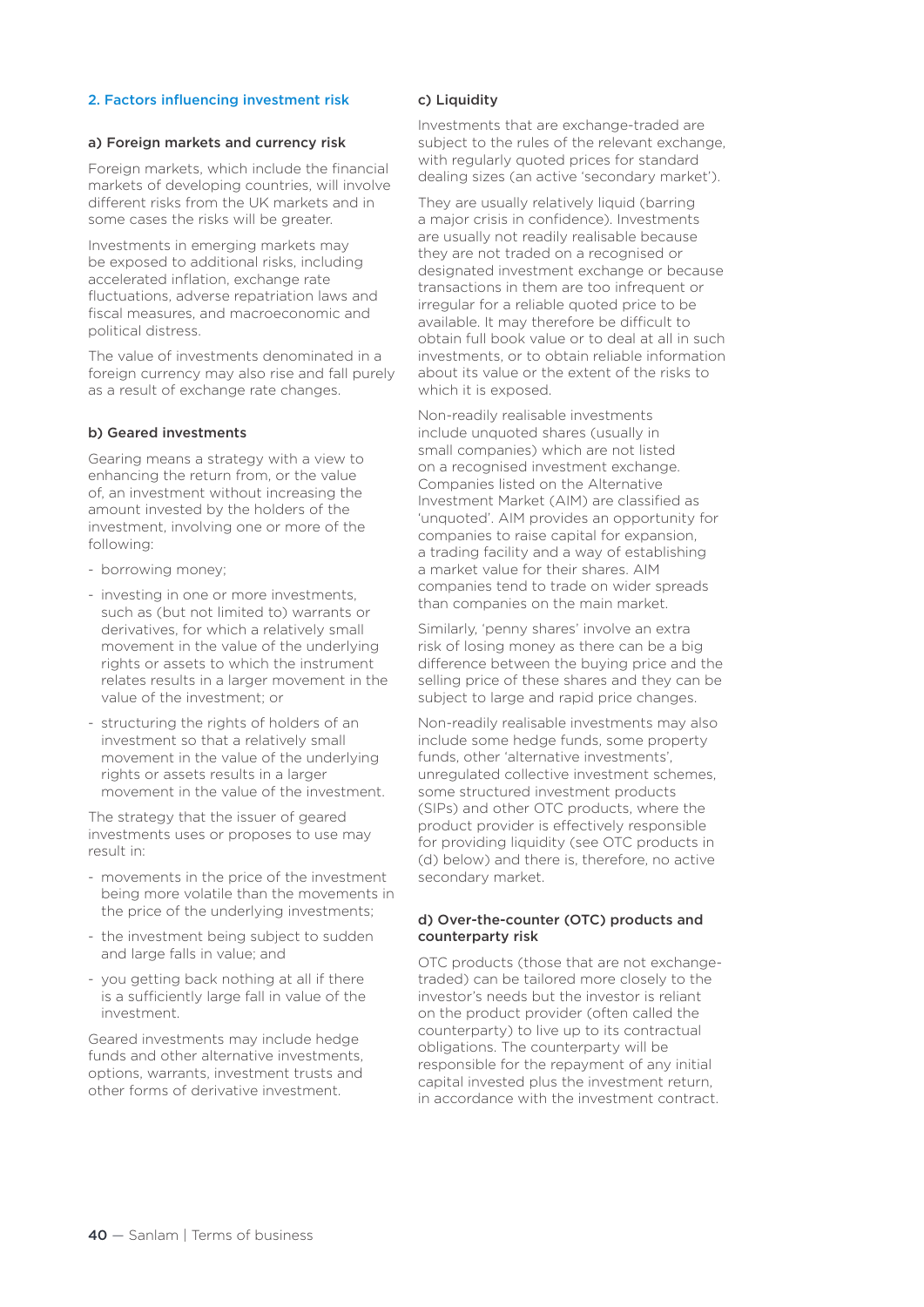The ability of the counterparty to honour their contractual obligations will largely be dependent upon their financial solvency.

In the event of the counterparty becoming bankrupt they may not be able to make the required payments during an investment term or repay the final investment amount due. If a counterparty fails you could lose some or all of your money.

#### e) Securities that may be subject to stabilisation

We may effect transactions in investments whose price is being stabilised. This means that the market price is being artificially maintained during the period when a new issue of securities is being sold to the public. The effect of this may be to keep the price at a higher level than it would otherwise be during the period of stabilisation. Unless you inform us to the contrary, we may carry out such transactions on your behalf without first having to consult you.

#### 3. Investment funds

#### a) Unit trusts and open-ended investment companies (OEICs)

Unit trusts and OEICs are the most common forms of collective investment scheme in the UK. A collective investment scheme enables investors to 'pool' their assets into a fund which is managed by a professional fund manager. By pooling together the assets of many investors, the fund can invest in a far broader spread of investments, thus reducing risk. Unit trusts and OEICs are 'open ended' because the number of units/ shares in issue increases as more people invest and decreases as people take their money out. This means that the unit price will always directly reflect the value of the underlying assets held within the fund. As an investor, you buy units/shares in the hope that the value will rise over time as the prices of the underlying assets increase.

You might also get income from your units/ shares through dividends paid by the shares, or income from the bonds, property or cash that the fund has invested in.

Unit trusts and OEICs generally invest in one or more of the four major asset classes: shares, bonds, property and cash. The level of risk will depend on the specific risks of the underlying investments and how well diversified the fund is. A fund that invests only in one industrial sector, such as technology, will invariably be more risky than funds that invest across the whole range of companies.

Some funds might also invest in derivatives, which may make the fund more risky.

However, fund managers often buy derivatives to help counterbalance or cancel out the risk involved in owning assets or in holding assets valued in other currencies.

Your money in a unit trust or OEIC is protected by a trustee or depositary who ensures that the management company is acting in the investors' best interests at all times.

Funds of funds are unit trusts or OEICs which invest in a range of funds, rather than directly in the underlying investments themselves.

#### b) Investment trusts

An investment trust is a company with shares quoted on the stock exchange and is another form of collective investment scheme. As a quoted company, an investment trust is a 'closed ended' fund with a fixed number of shares in issue.

Conventional investment trusts issue only one class of ordinary share. These usually give shareholders a right to dividend distributions and offer the opportunity of capital growth to increase the value of their investment.

Unlike unit trusts and OEICs, the price of an investment trust will often be below or above the underlying value of its assets and this price risk may make them more volatile than other pooled investments, assuming the same underlying investments.

An investment trust may also borrow money to invest on behalf of its shareholders, meaning it may 'gear up'. An investment trust that is geared is a higher risk investment than one which is not geared, assuming the same underlying investments. Gearing can provide a boost to investment performance when markets are rising.

Similarly, when markets are falling, the falls may be exaggerated and, in the case of particularly highly geared investment trusts, there is a risk of total loss of your initial investment (see paragraph 2(b) of this appendix regarding the risks of geared investments). Investment trusts are also permitted to invest in unquoted shares (see paragraph 2(c) of this appendix) and may pursue a policy of 'cross-investing' in other investment trusts which may themselves use gearing, which again can add to the risk for investors, even if the potential rewards might be greater.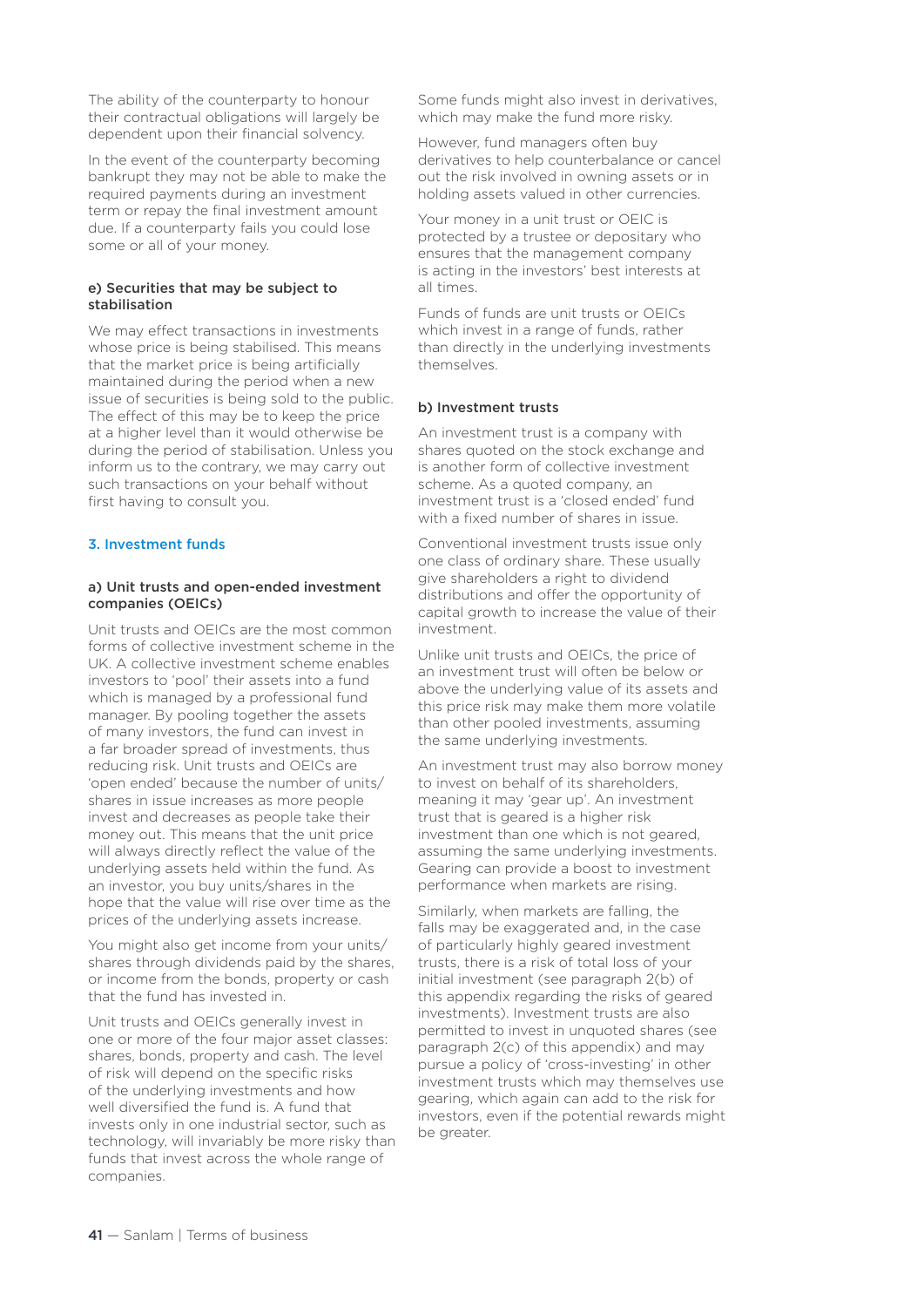#### c) Hedge funds

Hedge fund is a generic term for funds that can pursue a wide range of different strategies and which carry very different risk profiles. Whilst some hedge funds have a relatively low risk profile, others carry significantly higher risk than conventional funds because they may borrow heavily; use gearing as part of their investment strategy (see paragraph 2(b) of this appendix); invest in derivatives and other high-risk assets and take extreme positions.

Strategies pursued by hedge fund managers may also include the following:

- short selling (selling a stock that the fund does not own in the hope of buying it back at a lower price);
- arbitrage (simultaneously buying and selling an identical item on different markets) in order to benefit from pricing anomalies; and
- placing 'bets' on market trends.

Investments in hedge funds may be subject to sudden and large falls in value and you may get back nothing on this part of your portfolio if the fall in value is sufficiently large.

Many hedge funds are not regulated by the FCA. They usually also have less frequent dealing and longer settlement times than regulated funds, which means that it may not be possible to obtain the cash invested quickly (see paragraph 2(c) of this appendix regarding non-readily realisable investments).

#### d) Property funds

Property funds invest predominantly in property either directly (at least 60% of assets) in property or in property securities (at least 80% of assets). Owing to the nature of property investment, such funds can be difficult to sell, so you may not be able to cash in this part of your investment when you want to. The fund providers may have to delay acting on our instructions to sell your investment. Additionally, the value of property is generally a matter of a valuer's opinion, rather than fact.

#### e) Exchange-traded products (ETPs)

A range of ETPs is now available, including:

#### *Exchange-traded funds (ETFs)*

ETFs are open ended funds that are traded on an exchange in the same way as stocks and shares. ETFs have a stated investment objective, usually of tracking a particular index, with the aim of replicating as closely as possible the performance of an index or of a selection of stocks.

They combine the liquidity benefits of exchange- listed securities and the diversification advantages of traditional funds. Most ETFs listed in Europe comply with the UCITS (Undertakings for Collective Investment in Transferable Securities) regulations.

There are two methods used by ETFs to track the performance of an index. The first method is direct investment in some or all of the components of the related index.

The second method, investing synthetically, involves replicating the index performance via an OTC index swap transaction with a counterparty such as an investment bank, in which case counterparty risk applies, see paragraph 2(d) of this appendix. Close tracking of the underlying indices can be difficult for the manager during periods of market volatility.

#### *Exchange-traded commodities (ETCs)*

ETCs are simple and transparent openended securities, which trade on regulated exchanges. ETCs enable investors to gain exposure to commodities without trading futures or taking physical delivery. ETPs are subject to roll yield risk, the yield that a futures investor captures when their futures contract converges to the spot price (which may be positive or negative). Roll yield can have a strong impact on the return from such futures trading.

#### f) Cancellation rights

Please note that you will not be eligible for cancellation rights on unit trusts, unregulated collective investment schemes or any other packaged products which we may purchase on your behalf under the terms of this agreement.

#### 4. Structured investment products (SIPs)

SIPs can take many different forms. Typically, they aim to provide 'known' investment returns (such as a set level of income and/or growth) at the end of a fixed period – conditional upon the performance of an underlying investment or stock market index (such as the FTSE 100 index).

Structured investment products carry risk – your capital (and any income) may be lost in whole or in part:

#### *Stock market risk*

SIPs are typically linked to the performance of a particular investment or stock market index, such as the FTSE 100. If the performance of this index falls below a predetermined threshold, capital invested – and/or any income payments due – are at risk, and may be lost in part or in full.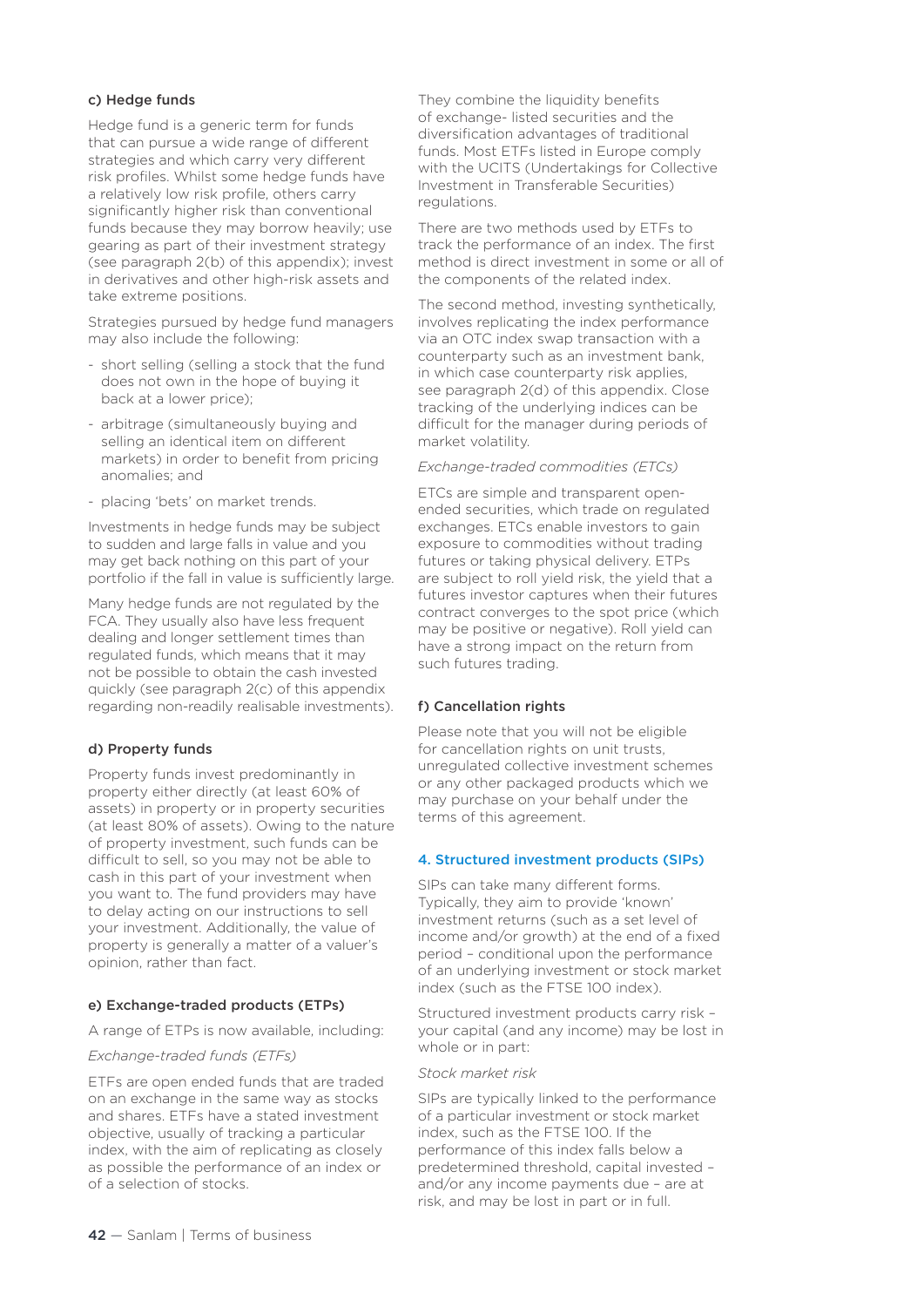#### *Counterparty risk*

When you invest in a structured investment product, your money will typically be used to buy some over-the-counter (OTC) assets, such as bonds and derivatives, to provide the intended return. The institutions which provide these securities are known as counterparties. If the counterparty goes bankrupt, you may lose some or all of your money (see paragraph 2(d) of this appendix).

#### *Interest rate risk*

Investors in a SIP should consider the likely effects of inflation on the value of their investment. The returns on a SIP may not protect investors' capital from inflation over the investment term.

#### *Liquidity*

SIPs are designed to be held to maturity. They can sometimes be traded at a profit on a secondary market (if the conditions are right), but if you need to sell the investment before the end of the term you should be aware that there may be some time delay, and you may not receive back the full value of your investment.

#### *Financial Services Compensation Scheme (FSCS)*

You should be aware that the FSCS does not cover performance related issues in respect of investments, which means that in the event of counterparty default or breaches of the index threshold, FSCS protection would not apply.

#### *Tax*

Depending on the amount invested, investment in a SIP may give rise to a significant capital gains tax liability at the end of the investment term.

SIPs may be suitable for investors who:

- want an investment which has potential to provide greater returns than those currently available from bank or building society deposits;
- understand and accept that capital invested is at risk, and may be lost in part or in full;
- are investing as part of a balanced and diversified investment portfolio; or

- have sufficient funds available for emergencies; do not expect to need access to the funds invested before the maturity date(s).

They are not likely to be suitable for investors who:

- do not wish (or cannot afford) to take any risk with their capital;
- may need access to funds invested before maturity;
- do not have sufficient funds set aside for emergencies;
- may want to change their investment strategy during the investment term;
- want to take higher risks in return for higher potential rewards; or
- want to protect their capital from the effects of inflation over the longer term.

Even if a SIP offers 'capital protection' it can sometimes fail, causing you to lose some or all of your original money. For this reason, SIPs should form only a small part of a balanced investment portfolio. Investing in a range of different SIPs with different counterparties limits exposure to any one counterparty.

When purchasing SIPs on your behalf, we will do so only if we consider that they are suitable for you in the light of our understanding of your overall financial circumstances and investment requirements. Please contact us (or your adviser if applicable) if you would like further information.

We may also use structured deposits, which generally have a maturity date of between one and five years. The return is linked, through derivative instrument(s), to the performance of an index/assets such as currencies, commodities, equities or bonds. The returns may be subject to an overall cap (limit) or a participation rate, which specifies the percentage of the gains in the index/ asset performance experienced. Unlike structured products, the initial capital is not at risk (assuming the issuing bank can meet its obligations).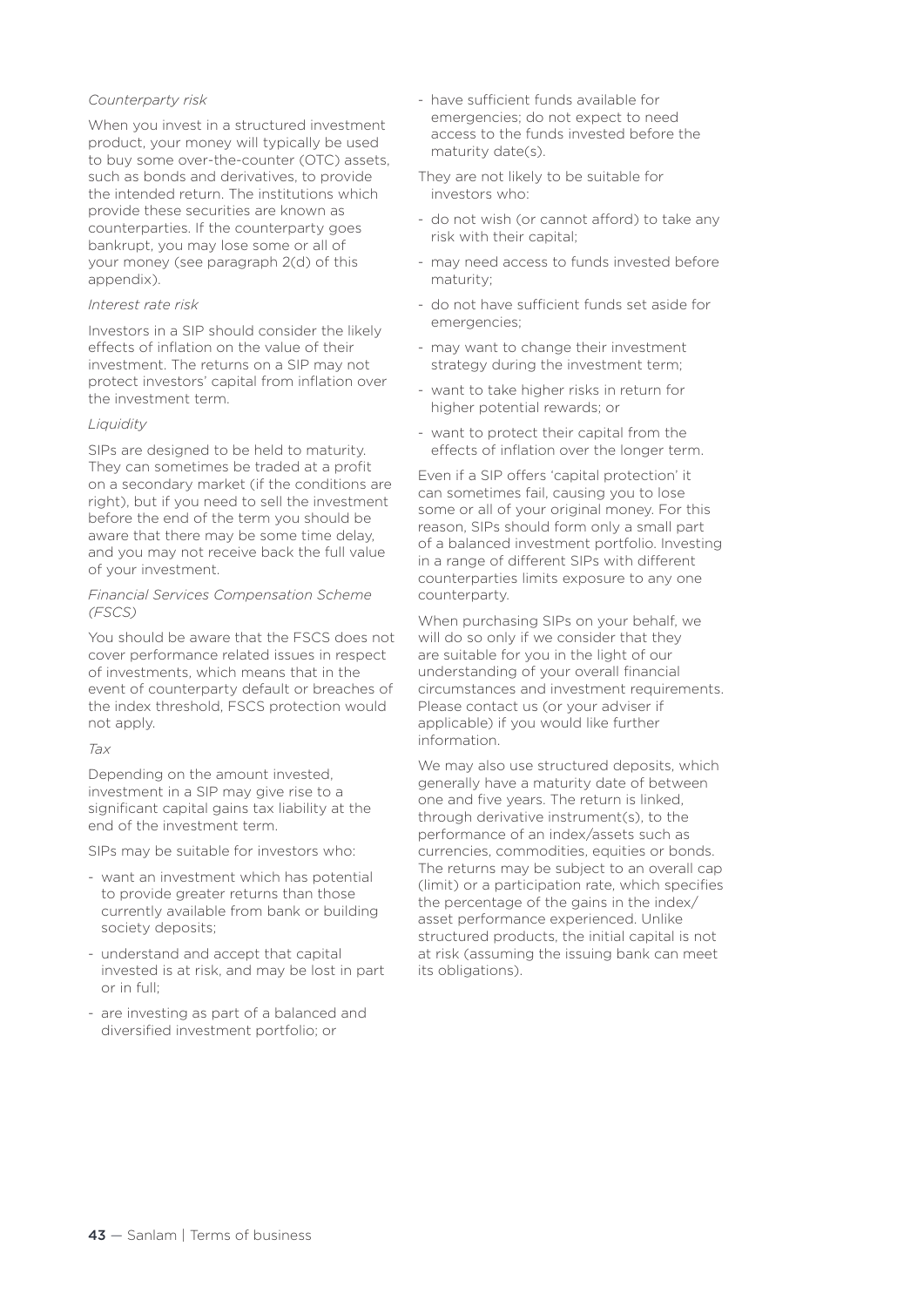#### 5. Forwards, warrants and derivatives

#### a) Forward contracts

Like futures contracts, forward contracts are a contract to deliver a commodity, or foreign currency, on a future date at a pre-arranged price. Unlike futures, forwards are always OTC and can simply be a signed contract between two parties. Forward contracts are not standardised, but are unique, and they are not rebalanced daily, so that a large differential can build up between the forward delivery price and the settlement price due to movements in the price of the underlying asset. This means that one party may incur a sizeable loss at delivery, creating a credit risk, as well as gearing and contingent liability risks.

#### b) Warrants

A warrant is a time-limited right to subscribe for shares, debentures, loan stock or government securities and is exercisable against the original issuer of the underlying securities. A relatively small movement in the price of the underlying security results in a disproportionately large movement, unfavourable or favourable, in the price of the warrant. The price of warrants can therefore be volatile. The right to subscribe which a warrant confers is invariably limited in time, with the consequence that if the investor fails to exercise this right within the predetermined time-scale then the investment becomes worthless.

Transactions in off-exchange warrants may involve greater risk than exchange-traded warrants because there is no exchange market through which to liquidate your position, or to assess the value of the warrant or the exposure to risk. Bid and offer prices need not be quoted and, even when they are, they will be established by dealers in these instruments. Consequently, it may be difficult to establish what is a fair price.

We may acquire and trade warrants where these are related to other investments in your portfolio, but we will not actively gear your portfolio via warrants without notifying you.

#### c) Options

These are securities that convey the right, but not the obligation, to buy or sell an asset at a given price on or before a specified date. For example, a call option provides the right to buy some amount of a security at a set price at some time on or before the expiration date, while a put option provides the right to sell. The decision on whether to exercise

the right to buy or sell will depend upon the value of the underlying security at the time and whether this will result in a profit or not.

There are many different types of option with different characteristics and risks subject to the following conditions. Buying options involves less risk than writing options because, if the price of the underlying asset moves against you, you can simply allow the option to lapse. The maximum loss is limited to the premium, plus any commission or other transaction charges.

If you write an option, the risk involved is considerably greater than buying options. You may be liable for margin to maintain your position and a loss may be sustained well in excess of any premium received.

By writing an option, you accept a legal obligation to purchase or sell the underlying asset if the option is exercised against you, however far the market price has moved away from the exercise price. If you already own the underlying asset which you have contracted to sell (where the options will be known as 'covered call options'), the risk is reduced. If you do not own the underlying asset ('uncovered call options') the risk can be unlimited.

#### d) Futures

Transactions in futures involve the obligation to make, or to take, delivery of the underlying asset of the contract at a future date, or in some cases to settle the position with cash. They carry a high degree of risk. The 'gearing' or 'leverage' often obtainable in futures trading means that entering into such transactions can lead to large losses as well as gains. It also means that a relatively small movement can lead to a proportionately much larger movement in the value of your investment, and this can work against you as well as for you. Futures transactions have a contingent liability, and you should be aware of the implications of this, in particular the margining requirements set out in paragraph 5(h) of this appendix.

#### e) Contracts for differences (CFDs)

A CFD is a contract between two parties, typically described as 'buyer' and 'seller', stipulating that the buyer will pay to the seller the difference between the current value of an asset and its value at contract time. (If the difference is negative, then the seller pays the difference to the buyer.) In effect, CFDs are financial derivatives that allow investors to take advantage of prices moving up (long positions) or prices moving down (short positions) on underlying financial instruments and are often used to speculate on those markets.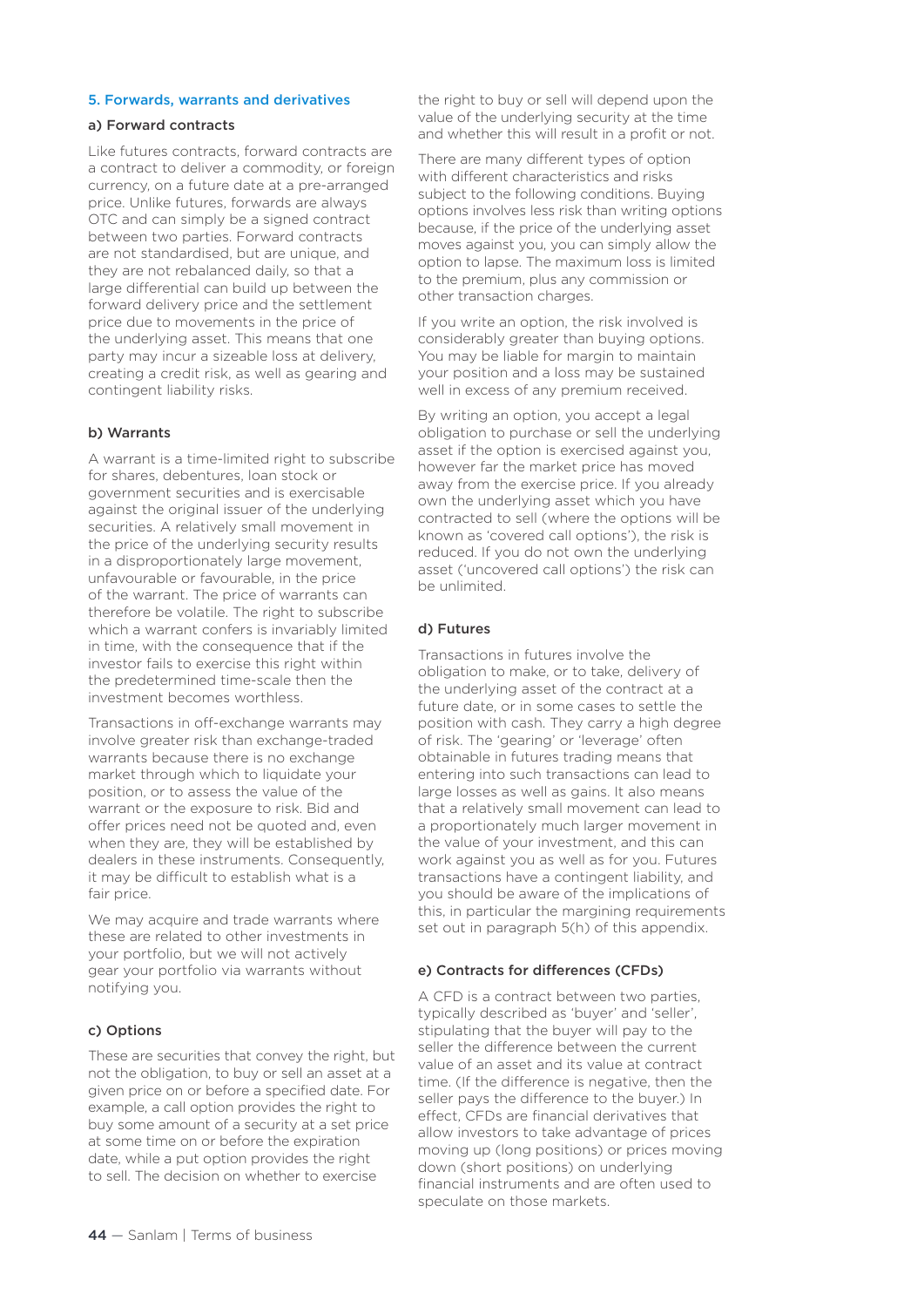A CFD can be made upon a wide selection of different investment instruments, such as equities, bonds, currency and indices. The holder does not own the underlying asset. The CFD price tracks that of the underlying asset, meaning that the holder will benefit from or experience losses based upon the price movement in the stock, bond or currency index.

These contracts are only settled in cash. CFDs are 'margin-traded' meaning that the investor does not have to deposit the full value of the contract with the provider and therefore may have a contingent liability, as detailed in paragraph 5(g) of this appendix.

Investing in a CFD carries the same type of risk as investing in an option or a future, as set out in paragraphs 5(c) and 5(d) of this appendix

#### f) Securitised derivatives

These instruments (which include instruments such as covered warrants and linked notes) may give a time-limited or absolute right to acquire or sell one or more types of investment, which is normally exercisable against someone other than an issuer of that investment. Alternatively, they may give you rights under a contract for differences which allow for speculation on fluctuation in the value of the property of any description or an index, such as the FTSE 100 index. In both cases, the investment or property may be referred to as the 'underlying investment'.

These instruments often involve a high degree of gearing or leverage, so that a relatively small movement in the price of the underlying investment results in a much larger movement, unfavourable or favourable, in the price of the instrument. The price of these instruments can therefore be volatile.

These instruments have a limited life, and may (unless there is some form of guaranteed return to the amount that you are investing in the product) expire worthless if the underlying investment does not perform as expected.

#### g) Contingent liability

A contingent liability is the obligation to pay certain sums contingent on future events.

Investments with a contingent liability are often margin-traded; this means that the investor does not have to deposit the full

value of the asset or contract with the provider, but will be expected to make additional or 'margin' payments to cover any adverse price movements.

Trading in futures, contracts for differences or sell options may result in a total loss of the margin you deposit to establish or maintain a position. If the market moves against you, you may be called upon to pay a substantial additional margin at short notice to maintain the position. If you fail to do so within the time required, your position may be liquidated at a loss and you will be responsible for the resulting deficit.

Even if a transaction is not margined, it may still carry an obligation to make further payments in certain circumstances over and above any amount paid when you entered the contract. SSUK will only carry out margined or contingent liability transactions with or for you if they are traded on or under the rules of a recognised or designated investment exchange. See paragraph 5(h) of this appendix for further information on margined transactions.

#### h) Margined transactions

Certain types of transaction, such as the purchase or sale of options, futures and contracts for differences, allow you to enter into contracts for future purchases, sales, or settlement of price differences, which could result in a loss of more than the amount of the initial transaction. In some cases, your risk of loss may be unlimited. We will seek to notify you of the amount of margin which you may be required to provide, to help mitigate the impact of any adverse price movements, and the form in which this is to be provided. You understand that such margin may be taken to meet a loss arising on the position, and may not be recovered. The amount of margin may change from day-to-day, and in some cases from time to time during the day. If you enter into such transactions you agree that you will provide sufficient margin as required by us within the time and in the form stipulated by us.

You further agree that, if you fail to do so, we may, without further notice, take such steps (including closing out all or part of the position) at such time and in such manner as in our absolute discretion we deem appropriate in seeking to mitigate any loss.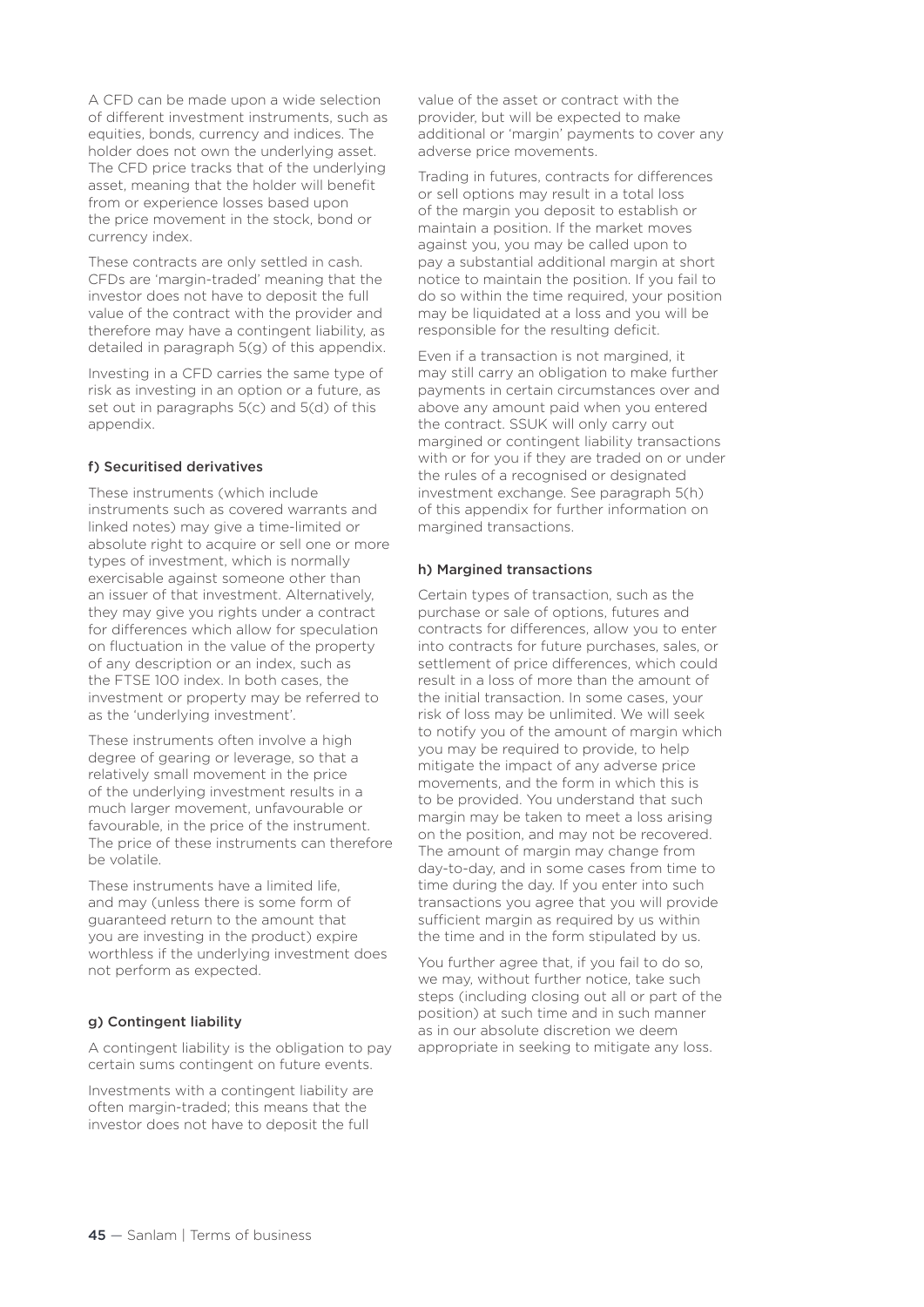## Appendix 4: Additional terms for pension schemes

The terms in this Appendix 4 will apply where you use a pension scheme to make investments. If you ask us to carry out our Services for you by using your pension scheme to make investments we will do so in compliance with these Terms and the FCA Rules. You will comply with the terms of any agreement you enter into with the trustees or provider of your pension scheme.

If you ask us to carry out our Services for you by using your pension scheme to make investments we will require the express written consent of the trustees or provider of your pension scheme (as applicable) to transfer or liquidate assets or make a payment of cash. You agree that any reports, formal valuations,

notices about changes to these Terms or other information which we send to you may also be sent to the trustees or provider of your pension scheme at the address that has been nominated in the application form.

These Terms do not constitute a full financial planning service; in particular, we will not provide any analysis or advice as to the adequacy or suitability of your pension arrangements for your personal goals or circumstances.

The Appointed Custodian will treat the pension scheme trustee or provider as its client for custody and safekeeping services.

## Appendix 5: Additional terms for investment bonds

The terms in this Appendix 5 will apply where you use an investment bond to make investments. If you ask us to carry out our Services for you by using your investment bond to make investments we will do so in compliance with these Terms and the FCA Rules. If you ask us to carry out our Services for you by using your investment bond to make investments, you may only do so via our Discretionary Portfolio Service and Advisory Managed Service. You will comply with the terms of any agreement you enter into with the provider of your investment bond.

You confirm that you are:

- 1. aged 18 years or over;
- 2. you are resident and ordinarily resident in the United Kingdom for tax purposes, or if not so resident, that you perform duties which, by virtue of Section 28 of Income Tax (Earnings & Pensions) Act 2003 (Crown employees serving overseas), are treated as being performed in the United Kingdom; or
- 3. you are married to, or in a civil partnership with, a person who performs such duties; and

4. you will immediately inform us if you cease to be so resident and ordinarily resident or to perform such duties or to be married to, or in a civil partnership with, a person who performs such duties as described above.

Where you are permitted, under the terms of the investment bond, to ask us to carry out our Services for you by using your investment bond to make investments we will require the express written consent of the provider of your bond to transfer or liquidate assets or make a payment of cash.

You agree that any reports, formal valuations, notices about changes to these Terms or other information which we send to you may also be sent to the provider of your bond at the address that has been nominated in the Application Form or otherwise notified to us in writing. If required by the terms of your investment bond, you authorise us to deduct any charges from your investment bond. You acknowledge these Terms does not constitute a full financial planning service.

The Appointed Custodian will treat the provider of your bond as its client for custody and safekeeping services.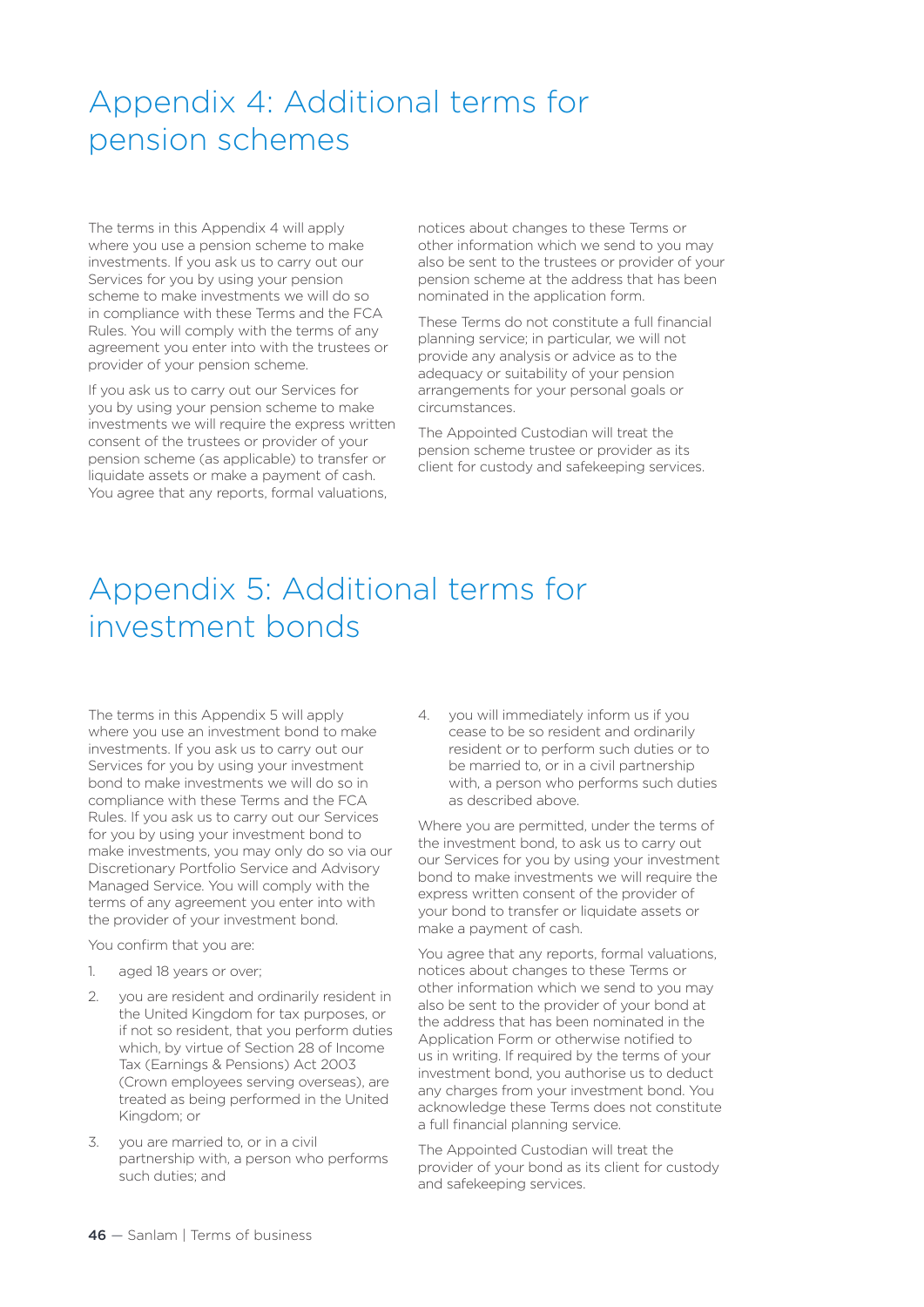## Appendix 6: Additional terms for the AIM IHT service

The terms in this Appendix 6 will apply where you use our AIM IHT service to make investments.

In principle, AIM shares currently qualify for business property relief for IHT purposes, as they are shares that are admitted to trading, rather than listed, on a recognised stock exchange. If you ask us to carry out our Services for you by using an AIM Portfolio to make investments, you may only do so via our Discretionary Portfolio Service.

If you ask us to carry out our Services for you by using an AIM Portfolio to make investments we will do so in compliance with these Terms. We will provide our Services to you in relation to eligible AIM shares, managing your AIM Portfolio on your behalf, taking investment decisions for which we shall have full authority at our discretion. Without prior reference to you, we may enter into any kind of transaction or arrangement for your account in relation to eligible AIM shares.

You confirm you are:

- 1. aged 18 years or over;
- 2. you are resident and ordinarily resident in the United Kingdom for tax purposes, or if not so resident, that you perform duties which, by virtue of Section 28 of Income Tax (Earnings & Pensions) Act 2003 (Crown employees serving overseas), are treated as being performed in the United Kingdom; or
- 3. you are married to, or in a civil partnership with, a person who performs such duties; and
- 4. you will immediately inform us if you cease to be so resident and ordinarily resident or to perform such duties or to be married to, or in a civil partnership with, a person who performs such duties as described above.

You acknowledge these Terms do not constitute a full financial planning service. Nothing in this Agreement obliges us to provide you with announcements or other market information on any AIM shares.

- 5.1 AIM Portfolios may have a larger proportion of smaller companies on which published research is limited and which lack any track record. This means that the AIM Portfolio will be less diversified and have a higher proportion in illiquid investments.
- 5.2 The value of AIM shares and the income received from them may go down as well as up and you may not get back all the money invested in the AIM Portfolio. The main reasons for this are:

 5.2.1 the actual or perceived financial standing and trading performance of the relevant AIM companies may change;

 5.2.2 the AIM shares may be subject to significant price movements irrespective of market and corporate factors, due to supply and demand; and

 5.2.3 the AIM Market is capable of large movements due to economic, political and other factors.

- 5.3 The AIM Market is designed for emerging or smaller companies to which a higher investment risk is usually attached than is attached to larger or more established companies admitted to the official list of the United Kingdom Listing Authority.
- 5.4 Please note:

 5.4.1 We may enter into transactions on your behalf in investments that are not readily realisable, namely investments in which the market is limited or could become so. They can be difficult to deal in or obtain reliable information about their value;

 5.4.2 certain investments may not have a regular dealing date, may only deal on certain dates or may have a minimum holding period; and

 5.4.3 We may execute transactions in penny shares, which has an additional risk of losing money. There is a big difference between the buying price and the selling price of these shares. If they have to be sold immediately, you may get back much less than you paid for them.

 5.4.4 Our dealing dates for this service will be monthly, with quarterly rebalancing.